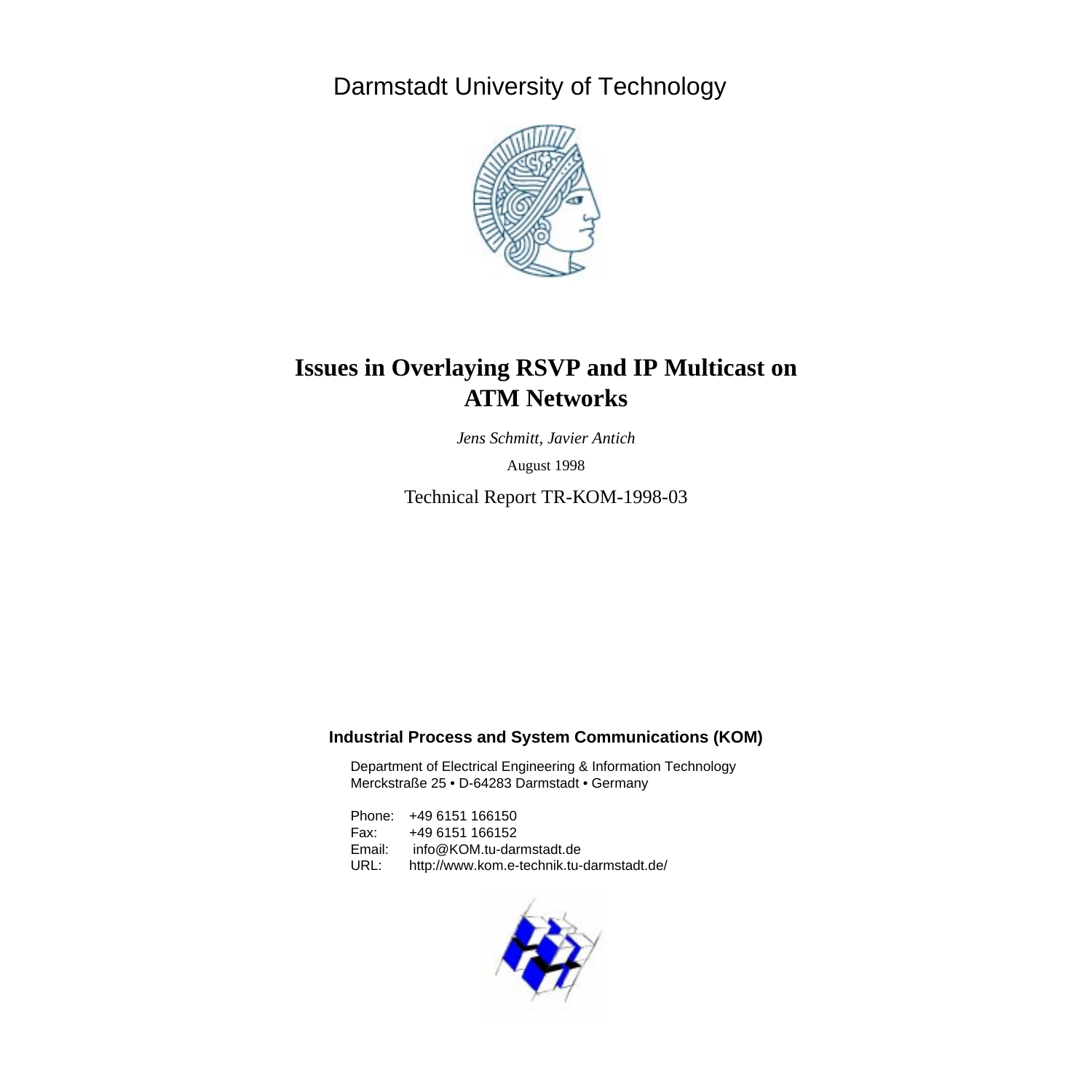# **Issues in Overlaying RSVP and IP Multicast on ATM Networks**

*Jens Schmitt<sup>1</sup>*

Industrial Process and System Communications Dept. of Electrical Engineering & Information Technology Darmstadt University of Technology Merckstr. 25 • D-64283 Darmstadt • Germany

1

{Jens.Schmitt}@kom.tu-darmstadt.de

#### **Abstract**

Internet and ATM both aim at providing integrated services. Therefore they independently (more or less) developed QoS architectures. A realistic assumption certainly is that both will take their place and that they will coexist for quite some time. A likely place for ATM is in the backbone, while IP will probably keep its dominance on the desktop. It is thus valid to assume an overlay model for the interaction between the two QoS architectures.

Crucial components of the QoS architecture of the Internet are its signalling protocol RSVP and the IP multicast architecture. Their integrated support by an ATM subnetwork and the issues arising with this are the focus of this paper. While other components of the QoS architectures like the QoS models, the management frameworks, the charging mechanisms, etc. need to be dealt with for a complete solution to the problem of overlaying IP's QoS architecture onto that of ATM, we will concentrate on the aforementioned points.

**Keywords:** QoS, Integrated Services, RSVP, IP Multicast, ATM.

### **1 Introduction**

The integration of the rising Internet QoS architecture with the QoS architecture of ATM is an important issue, not only to accelerate the growing usage of ATM as a backbone technology but also to enable a future integrated services Internet, which is in need of a flexible and high-bandwidth backbone technology with an orderly traffic management.

RSVP/IntServ, which has been proposed by the IETF (mainly in [BZB<sup>+</sup>97], [SPG97], [Wro97]) as the Internet's QoS architecture, is at the moment under heavy discussion mainly due to scalability concerns, i.e., whether it is possible to support a sufficiently large number of concurrent flows. However, we believe that eventually in order to provide integrated services a scheme like RSVP/IntServ is necessary. We do not believe that an architecture like Differentiated Services [BBC<sup>+</sup>98] as it is discussed in the IETF at the moment will be a long-term solution for all QoS aspects, but rather a quick approach to satisfy short-term business needs. Furthermore, new research suggests that it will be technically possible to support many flows in routers in near future [KLS98]. Therefore we assume RSVP/IntServ as the QoS architecture of the Internet and claim that many of the problems when overlaying it to ATM networks will arise for any fine-grained QoS architecture.

One of the most important points in this integration is the mapping of the Internet's signalling protocol RSVP onto ATM mechanisms. Many and the most difficult problems in this area arise for the multicasting of data. The anticipated new services of a future Internet will beyond others be multimedia services like video-and audio-conferences, video-on-demand, interactive games, etc. All of them have in common that multicasting is necessary and thus we cannot circumvent the difficulties arising from that case.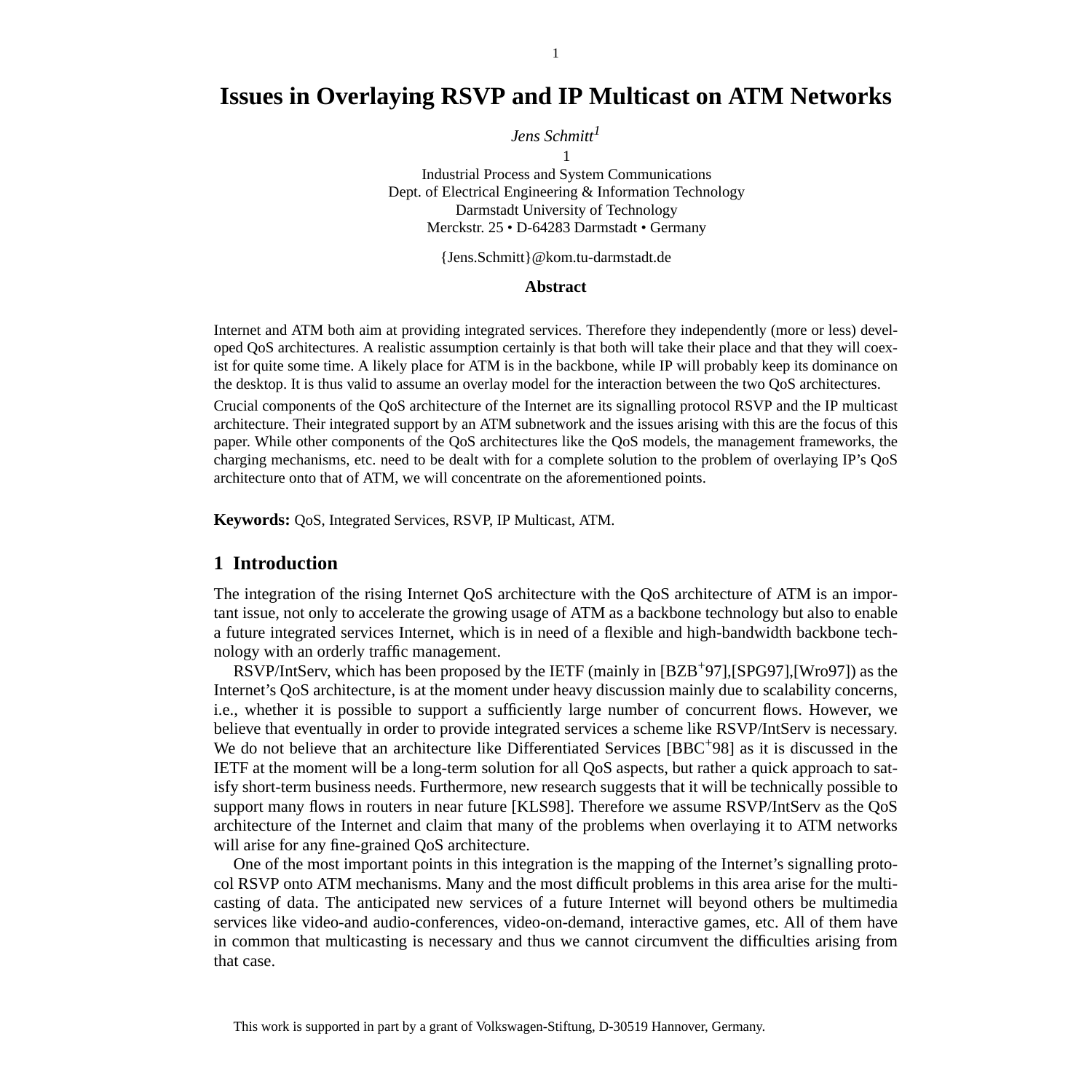IP Multicast, particularly in conjunction with RSVP, has some characteristics that make its support over ATM networks a difficult problem – or viewed from another perspective: ATM falls short in providing mechanisms to support IP multicast efficiently. While IP Multicast allows for an anonymous, egalitarian, dynamic n:m multicast model, ATM supports a non-anonymous, master-slave 1:n model. The key tasks in order to support IP multicast over ATM are:

- group membership management,
- VC management and
- heterogeneity support.

Existing approaches for overlaying RSVP and IP multicast over ATM were mostly separated from each other and typically tailored to specific environments like best-effort transmission, restricted scale, exclusion of multicast, specific and limited ATM network structures, etc. Therefore none of these is *the* solution to the general problem of overlaying RSVP/IP multicast onto ATM networks. We claim that a more integrated view is necessary. However, we perceive the intractability of the general problem in one step, thus assumptions are necessary to relax the complexity. The main assumption is with regard to the role of ATM networks in future. Different views can be taken:

1. ATM networks will not be deployed widely, not even in backbone networks.

2. ATM networks will only work as backbone of the Internet and will be used only to provide big pipes of data by means of point-to-point connections. In this case ATM would work as a pure data link layer.

3. ATM networks will be widely deployed and interconnected in such a way that all networks can be viewed as a unique network. In this case, LANs may not be ATM based, but the LANs would be connected to the large ATM network.

4. Hosts will be directly connected to the ATM network.

Henceforth, we will consider that ATM networks are widely deployed and that mainly but not only LANs (by means of ATM attached routers) but also hosts, can be connected to the ATM network. Another assumption that should be made is that multicast services will be multimedia services, not only with QoS requirements, but also with long duration (minutes, maybe hours), which makes the connection establishment time negligible.



*Figure 1:* Network structure assumption.

Since nowadays the Internet is a multi-provider network even if only the backbone is regarded it is certainly crucial for a mapping to take economic factors into account. This is of particular interest if the mapping process takes place at the edge between two providers or between a customer and its provider.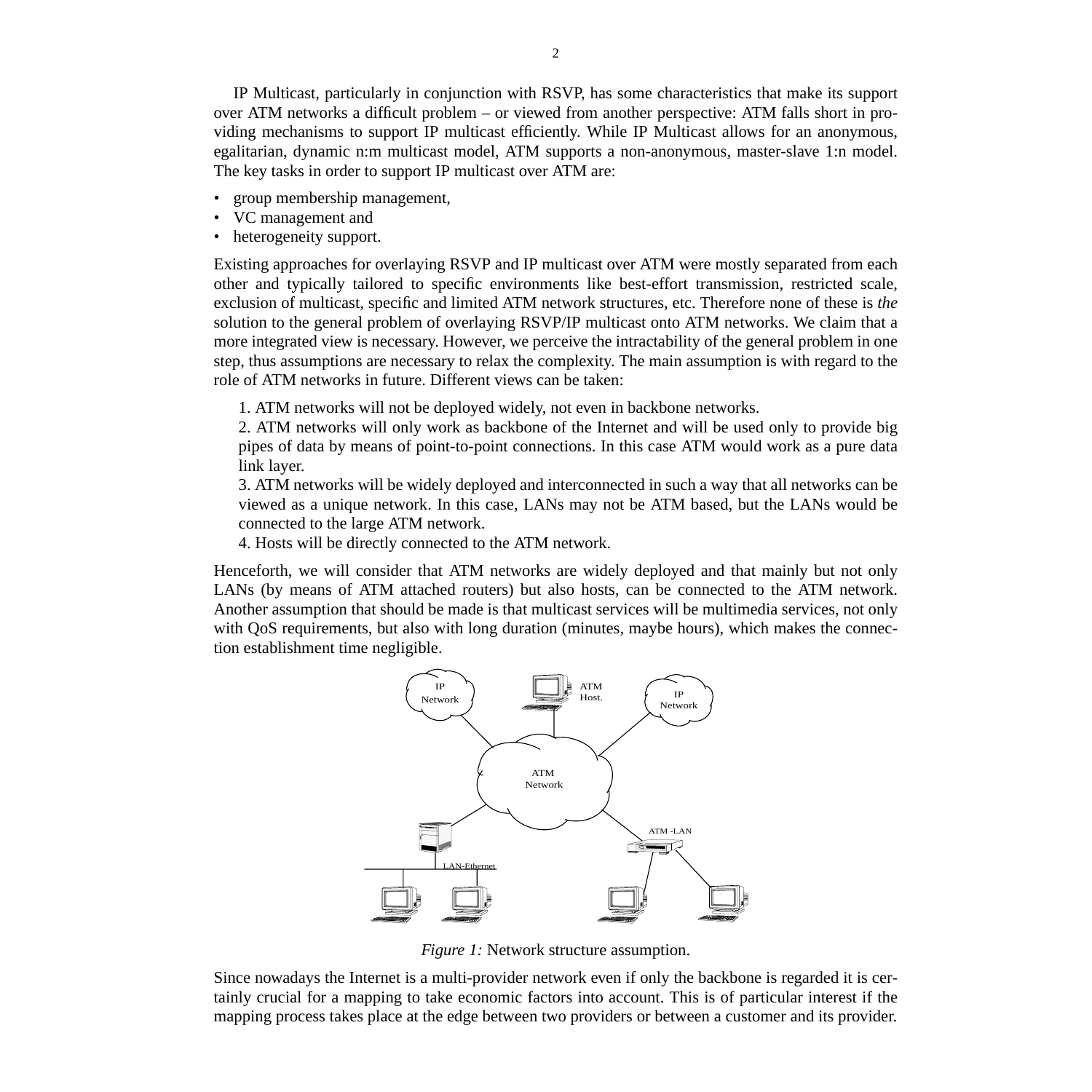In this report we take a look at some of the harder problems when mapping the combination of RSVP and IP Multicast onto ATM networks and give solution approaches to these under some restricting assumptions as, e.g., with regard to the scale of the ATM network. One particular difference that only exists for multicast transmissions is RSVP's support of heterogeneous reservations, while ATM only allows for a homogeneous QoS within a single VC. We will treat this particular problem in more detail in [section 13,](#page-42-0) where we will show how this difference can be bridged to allow for efficient support of RSVP over ATM. After this detailed treatment of one particular issue for mapping RSVP and IP Multicast onto ATM we will conclude the report and will give the literature references to standards and related work being made throughout the text.

### **1 Integrated Services IP Multicasting**

In this section we review the most important characteristics of IP multicast in conjunction with RSVP.

### **1.1 IP Multicasting**

The notion of a group is essential to the concept of IP multicast. By definition a multicast message is sent from a source to a group of destination hosts. In IP multicasting, multicast groups have an ID called multicast group ID. Whenever a multicast message is sent out, a multicast group ID specifies the destination group. These group ID´s are essentially a set of IP addresses called "Class D". Therefore, if a host (a process in a host) wants to receive a multicast message sent to a particular group, it needs to join that group. If the source and destination of a multicast packet share a common bus in a LAN, multicasting is easy within that LAN. However, if the source and destination are not on the same subnetwork, forwarding the multicast messages to the destination becomes more complicated. To solve the problem of Internet-wide routing of multicast messages, hosts need to join a group by informing the multicast router on their subnetwork. The Internet Group Management Protocol (IGMP [Fen97]) is used for this purpose. This way multicast routers of networks know about the members of multicast groups on their network and can decide whether to forward a multicast message on their network or not. However, for delivering a multicast packet from the source to the destination nodes on other networks, multicast routers need to exange the information they have gathered from the group membership of the hosts directly connected to them. There are many different algorithms such as "flooding", "spanning tree", "reverse path broadcasting" and "reverse path multicasting" in order to exchange the routing information among the routers. Some of these algorithms have been used in dynamic multicast routing protocols such as Distance Vector Multicast Routing Protocol (DVMRP [Pus98]), Multicast extension to Open Shortest Path First (MOSPF [Moy94]), and Protocol Independent Multicast (PIM [EFH<sup>+</sup>97]). Based on the routing information obtained through one of these protocols, whenever a multicast packet is sent out to a multicast group, multicast routers will decide whether to forward the packet to their network(s) or not. Finally, the leaf router will see if there is any member of that particular group on its physically attached networks based on the IGMP information and decide whether to forward the packet or not.

### **1.2 IP Multicasting with RSVP**

The use of RSVP [BZB<sup>+</sup>97], as signalling protocol for guaranteeing a specified quality of service to a flow, with IP multicasting, allows the emergence of multimedia applications that require both, multicast and quality of service. In fact, RSVP messages, which are encapsulated in IP packets (UDP is also possible), make use of the multicast extensions of IP.

When a source needs to send out multicast data to a multicast group, it sends IP packets to the IP group address of that group. In case the source is RSVP capable, it will also send PATH messages, in the same way it sends out its data packets, with the destination address of the group. Once, the members of the group receive the PATH messages, they can decide whether to ask for a reservation or not. In case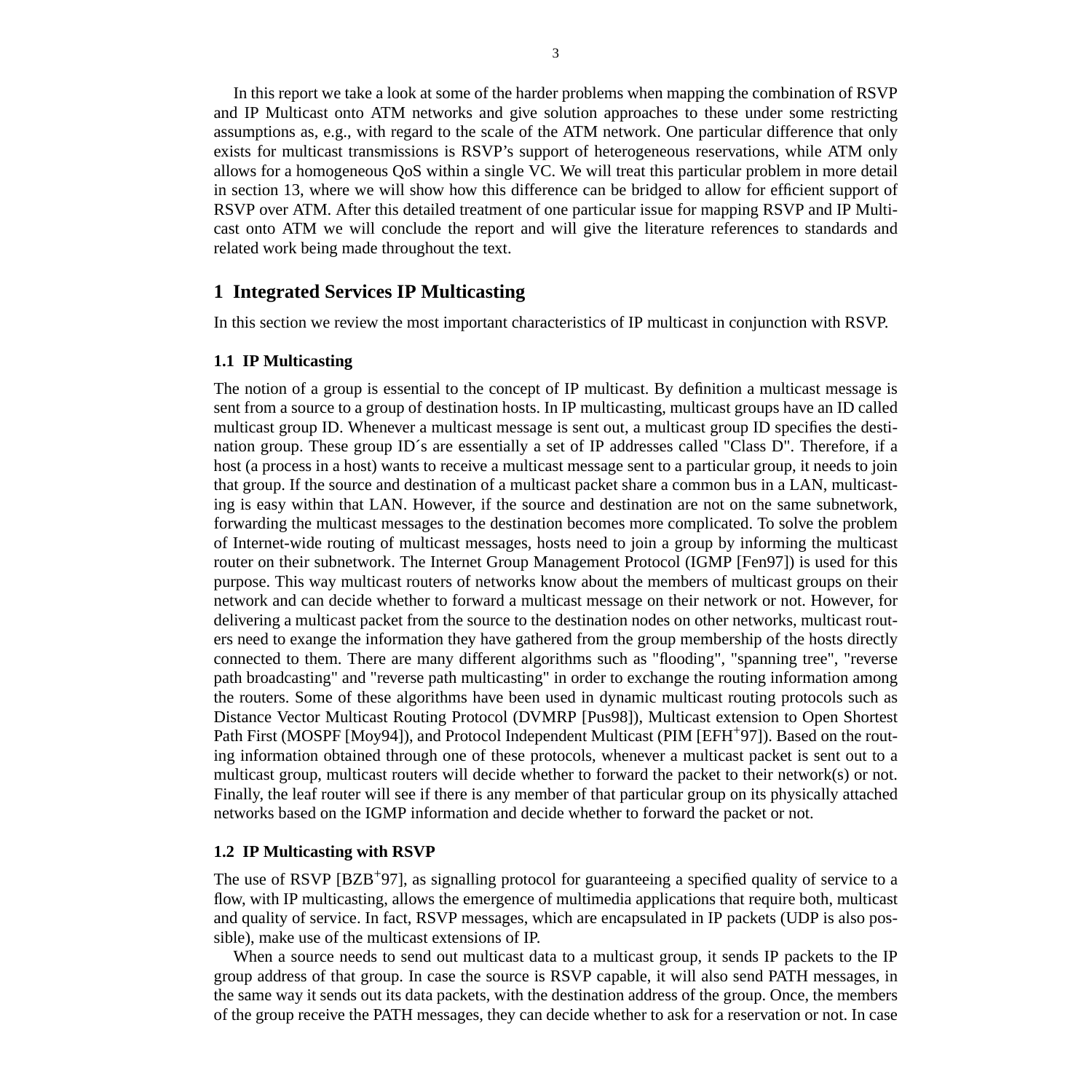a receiver decides to make a reservation, it will send RESV messages upstream and the reservations will be established, according to the requested resources, available resources and other existing reservations.

Depending on the multicast routing protocol used, there will be a multicast tree with different reservations in its branches, maybe without reservation in some of them. This is possible if all the routers implement the RSVP protocol. Otherwise, techniques like tunneling, for example, may be used to connect RSVP capable nodes..



*Figure 2:* RSVP Concept.

The main characteristics of the pair RSVP-IP Multicast are:

- **Heterogeneous Receivers.** RSVP allows for receivers with heterogeneous resource requirements but in practice they are only allowed if they belong to different networks, that is to say, if they are connected to the router through different interfaces. Two or more receivers in the same LAN (i.e. Ethernet) requesting certain QoS for a flow, will all receive the same QoS, the largest of all the QoS requested.
- **Many-to-Many Multicast Communications.** The fact that the sender does not need to know the members of the group, but only the IP group address, facilitates multipoint-to-multipoint communications. A source must only send out its packets to the right group address and the routing protocols will find the "best" delivery tree for the packets.
- **QoS Renegotiation.** If the receiver sends out a new RESV message with different resource requirements, the reservations are changed (if necessary) in the nodes along the data path and also new RESV messages (if necessary) are sent out. These QoS changes can be done in any time during the data transmission, because the reservation is independent of the data transmission. In fact, there can be also data transmission without a reservation, like the normal IP best-effort service.
- **Soft state.** One of the main principles of the TCP/IP protocols is robustness.They are independent of the underlying network technology and able to work even if failures in the network appear. The connectionless characteristic of IP is an example. In order to allow resources reservation in the data path and go on being a connectionless service, RSVP has been designed to use soft state, which consists of the existence of state information of the reservation, in the nodes along the data path, that will be deleted if it is not refreshed periodically. This feature allows that if a change in the data path occurs, the state in the old path will be timed out and deleted.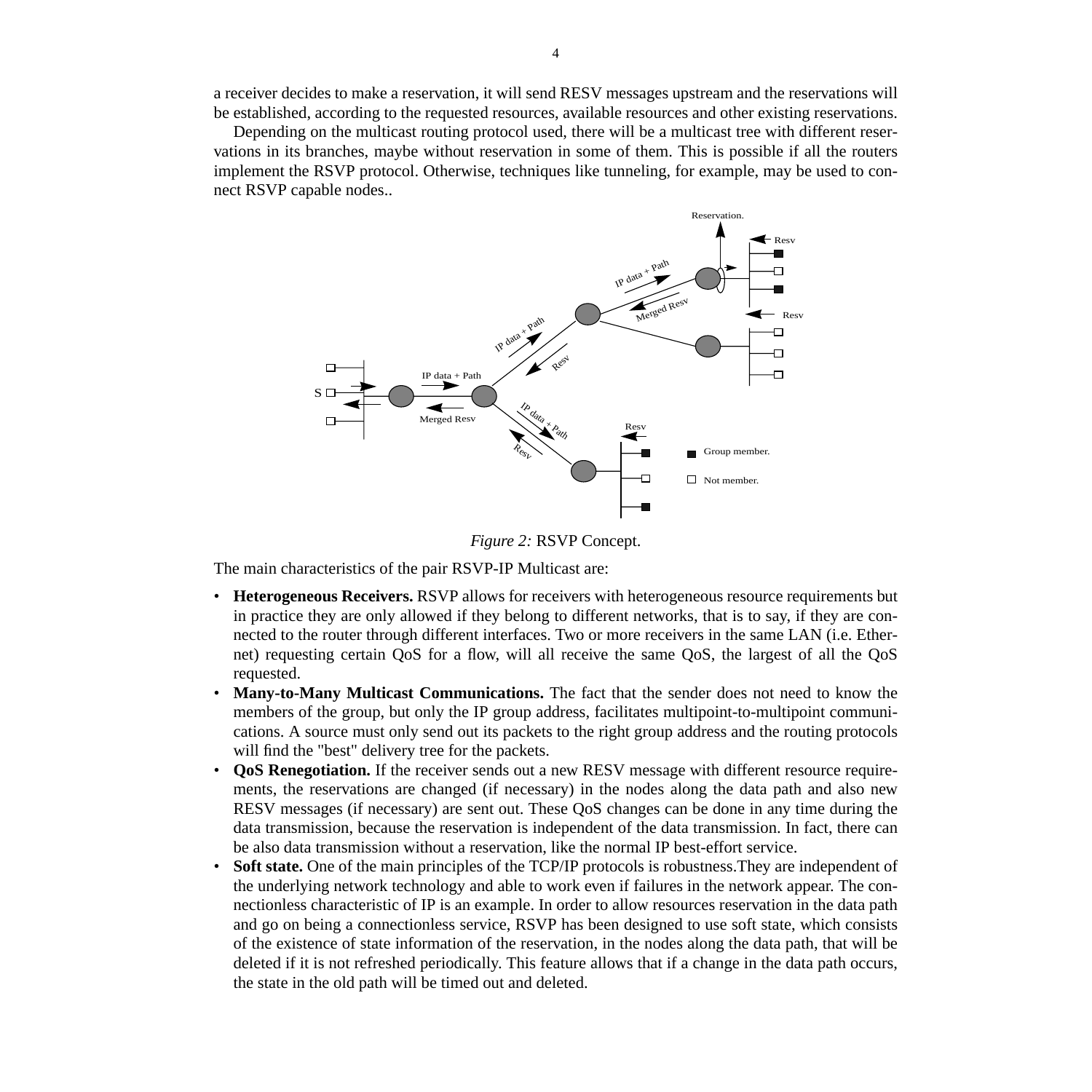# **2 Multicasting over ATM**

In this section we review the multicast facilities available in ATM networks.

### **2.1 UNI 3.0/3.1**

Multicasting is supported in ATM UNI 3.0/3.1 by means of point-to-multipoint VCs. In [ATM95], a point-to-multipoint connection is defined as a collection of associated VC or VP links connecting endpoint nodes, of which one, the root node, has the property to send information, while all of the remaining nodes of the connection, called leaf nodes, receive copies of that information.

A point-to-multipoint connection is set up by first establishing a point-to-point connection between the root node and one leaf node. After this set up is complete, additional leaf nodes can be added to the connection by "ADD PARTY" requests from the root node. A leaf node may be added or dropped from a point-to-multipoint connection at any time after the establishment of the connection. A leaf node can be dropped from a connection as a result of a request sent by either the root node or by the leaf node to be dropped (but not by another leaf). Leaf nodes are identified by their unicast ATM address, since no multicast or group ATM address has been defined yet.

The ATM signalling messages utilized for establishing, adding and deleting nodes from point-to-multipoint VCs are shown in Table 1. See [ATM95] for more details on the message contents and connection establishment procedures.



**Table 1: ATM UNI 3.0/3.1 Messages.**

### **2.2 UNI 4.0 Leaf Initiated Join**

In previous versions of ATM signalling, only the root node was able to add leaf nodes to a point-to-multipoint connection. With version 4.0 of ATM UNI [ATM96b], leaf nodes can join to point-to-multipoint connections with or without intervention from the root of the connection. In [ATM96b], two different modes of operation are described, *Leaf-prompted join without root notification* and *Root-prompted join*. In the first mode, the root is not notified when a leaf node is added or dropped. In the second case, the leaf's request is handled by the root of the connection. This type of connection is referred to as *Root LIJ* connection. In order to join a specific point-to-multipoint connection the leaf must specify the so-called Global Call IDentifier (GCID) of that connection.

The new signalling messages included to support LIJ are:

| <b>ATM LIJ MESSAGES</b>   |
|---------------------------|
| <b>LEAF SETUP REQUEST</b> |
| <b>LEAF SETUP FAILURE</b> |

**Table 2: Messages for supporting LIJ.**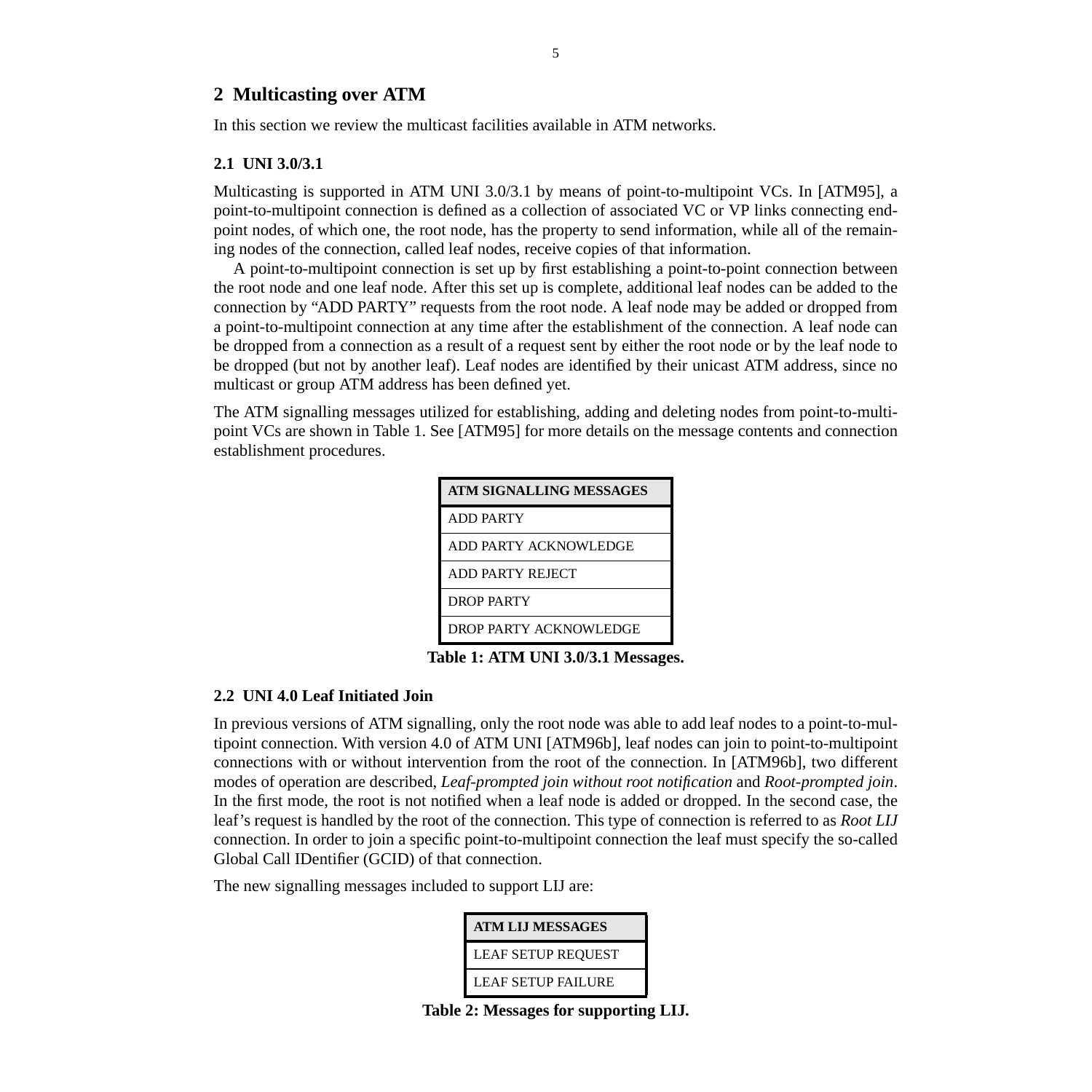# **3 Issues in Mapping RSVP/IntServ onto ATM Networks**

Before going into the details of mapping RSVP/IP Multicast onto ATM networks we want to reconsider briefly which are the most important issues in mapping the Internet QoS architecture, RSVP/IntServ, onto ATM. There are two main problem areas: QoS models and QoS procedures. Therefore, the usual approach is to treat them separately, although there are some decisions which need an integrated view.

### **3.1 QoS Models**

QoS models are the declarative component of QoS architectures, consisting of service classes and their traffic specifications and performance parameters. The most salient differences between the QoS models, i.e. the ATM TM 4.0 [ATM96a] and the IntServ specifications ([SPG97], [Wro97]), are:

- packet-based vs. cell-based traffic parameters and performance specifications,
- the handling of excess traffic (policing): degradation to best-effort vs. tagging or dropping,
- and of course different service classes and corresponding traffic and service parameters.

These differences have to be overcome when mapping IntServ onto ATM without losing the semantics of the IntServ specifications. The IETF has proposed some guidelines for the mapping of the QoS models in [GB98], but these have been shown to be arguable in [FCD98].

### **3.2 QoS Procedures**

While it is not easy to map the QoS models of the Internet and ATM, it is even more difficult to map their QoS procedures onto each other. This is due to the fact that they are built upon very different paradigms. While the signalling protocols of ATM are still based on the call paradigm used for telephony, the IETF viewed the support of a flexible and possibly large-scale multicast facility as a fundamental requirement [BCS94]. The most prominent differences between RSVP and ITU-T's Q.2931 [ITU94], on which all ATM signalling protocols are based, are:

**Dynamic vs. Static QoS.** RSVP supports a dynamic QoS, i.e. the possibility to change a reservation during its lifetime. ATM's signalling protocols however are providing only static QoS so far.

**Receiver- vs. Sender-Orientation.** The different design with regard to the initiation of a QoS reservation reflects the different attitudes regarding centralized vs. distributed management, and also that the RSVP/IntServ architecture had large group communication in mind while the ATM model rather catered for individual and smaller group communication.

**Transmission of Control Messages.** While in ATM separate control channels are used for the transmission of control messages of the signalling protocols, RSVP uses best-effort IP to send its messages.

**Hard State vs. Soft-State.** The discrepancies between the ATM QoS architecture and the IntServ architecture in how the state in intermediate systems is realized is another impediment to the interworking of both worlds since it leads to very different characteristics of the two QoS architectures.

**Resource Reservation Independent or Integrated with Setup/Routing.** The separation of RSVP from routing leads to an asynchronous relation of reservation and flow setup, and further enables an independent evolution of routing and resource reservation mechanisms. However, a possibly major disadvantage may be that QoS routing is much more difficult to achieve than with ATM's integrated connection setup/resource reservation mechanism (P-NNI [ATM96c] already supports a form of QoS routing).

**Multicast Model.** A further issue is the mapping of the IP multicast model on the signalling facilities in ATM for multi-party calls. While IP multicast allows for multipoint-to-multipoint communication,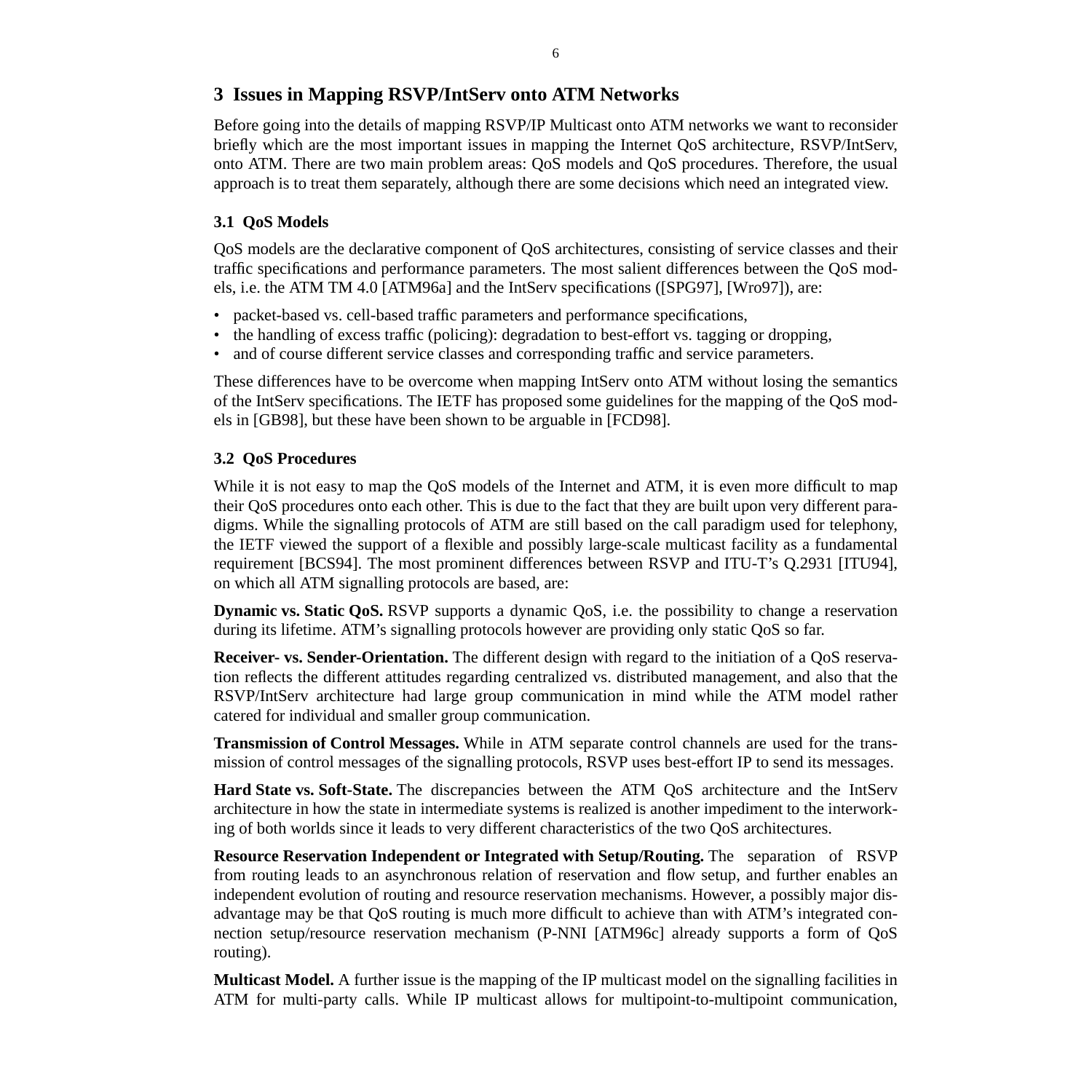<span id="page-7-0"></span>ATM only offers point-to-multipoint VCs to emulate IP multicast by either meshed VCs or a multicast server.

**Heterogeneous vs. Homogeneous QoS.** While ATM only allows for homogeneous reservations, RSVP allows heterogeneity firstly for different QoS levels of receivers and secondly for simultaneous support of QoS and best-effort receivers. This mismatch in the semantics of RSVP and Q.2931 is a major obstacle to simple solutions for the mapping of the two.

# **4 Issues in Implementing IntServ IP Multicast over ATM**

After reviewing the general issues for mapping RSVP/IntServ onto ATM, let us now turn to the specific aspects which must be resolved for an efficient support of IntServ IP Multicast flows over ATM networks. These are:

- Group membership management.
- VC management for control and data traffic.
- Advanced VC management issues for data traffic:
	- heterogeneity support,
	- shortcut support,
	- aggregation,
	- dynamic QoS,
	- MC data distribution.

These aspects will be discussed in the following sections and potential solutions will be presented.

# **5 Group Membership Management**

One of the main features of IP Multicast is how multicast group information is managed and how receivers join and leave multicast groups. As already explained, in IP this function is carried out by the IGMP protocol. By means of the group membership information, routers deliver multicast packets to the group members. For routers attached to broadcast networks (e.g. Ethernet), the required information is only if there are or not group members within the network, but not which and which IP or Ethernet addresses they have. In a shared media LAN every endstation sees every packet that is sent across the LAN. In ATM, a connection must terminate at the endstation in order for it to receive packets. Since ATM specifications do not provide the multicast address abstraction, it is necessary for an ATM attached source or and ingress edge device, to know which the receivers are and which ATM addresses they have, in order to explicitly establish a VC with itself as the root node and the recipients as the leaf nodes.

### **5.1 Multicast Address Resolution Server - MARS**

The Multicast Address Resolution Server is, as explained in [Arm96], an extended analogon of the ATM ARP Server introduced in RFC 1577 [Lau94]. It is intended to be a registry, associating layer 3 multicast group identifiers with the ATM interfaces representing the group's members. MARS messages are used to distribute multicast group membership information between the MARS and endpoints wishing to take part in an IP multicast group. This section offers a general description of MARS. For more details on MARS behavior and its architecture see [Arm96]. Other documents related to MARS are [GKW97] and [Arm97a].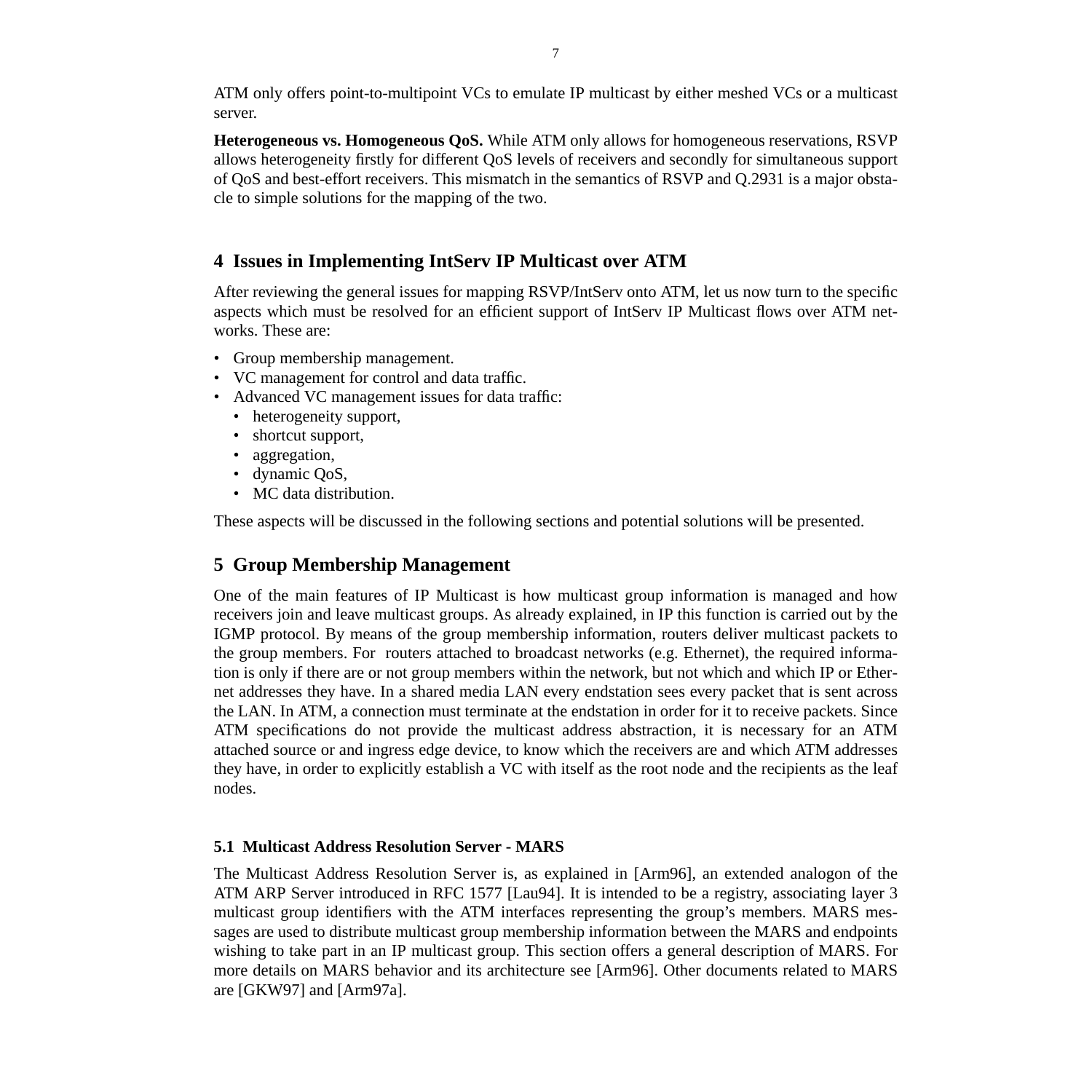#### **MARS Clusters**

The MARS cluster is defined as the set of ATM interfaces choosing to participate in direct ATM connections to achieve multicasting of AAL\_SDUs between themselves. This involves that if multicast communication is needed between nodes belonging to different clusters, an inter-cluster device must be used, or else some extensions to MARS are needed. Some proposals for these extensions are explained in [Section 8.3.](#page-22-0)

#### **Overview of MARS**

As mentioned above, MARS is the multicast evolution of ATMARP. While the ARP Server keeps a table of (IP,ATM) address pairs for the IP endpoints within a LIS, MARS keeps tables like:

(layer 3 mc-address, ATM.1, ATM.2, ..., ATM.n)

IP nodes within the cluster, joining and leaving IP multicast groups, send appropriate messages to the MARS, indicating these changes. This way MARS always keeps an updated table of group membership information.

When a source needs to send IP multicast data through the ATM network, it requests the MARS to send the list of group members in the cluster, and their ATM addresses.In order to communicate the sources, the changes that occur in group membership, the MARS maintains a point-to-multipoint control VC, with all cluster members as leaf nodes. When a change in a group occurs, for example, a new node joins the group, the MARS sends one message on this VC which is received by all nodes in the cluster, irrespective of whether they are members of that group or not. The nodes which are not members and do not want to send data to the group, simply discard or ignore the message, but those that want to send data to the group, use this information to update their cache tables or to modify the pointto-multipoint VC, that they use to send multicast data for that group.



*Figure 3:* MARS Concept.

#### **The Use of Multicast Servers with MARS**

If multicast servers (MCS) are used, the behavior of MARS must be different, since it must provide the ATM address of the MCS instead of the list of ATM addresses of the group members. However, the MCS still needs to know this list of addresses in order to set up the appropriate point-to-multipoint VC. Therefore, some messages must be interchanged between the MARS and the MCS.

First of all, a MCS must register as it, in a similar manner as nodes wishing to be cluster members register within the MARS. As a consequence of using MCS, MARS must maintain another point-tomultipoint control VC called ServerControlVC. MARS adds to this VC all the MCSs in the cluster, so that, for those groups in which MCS is being used, membership change messages are not delivered in the ClusterControlVC, but on this new ServerControlVC. This way, these messages will reach only the MCS, thus shielding the sources of the group from the membership changes.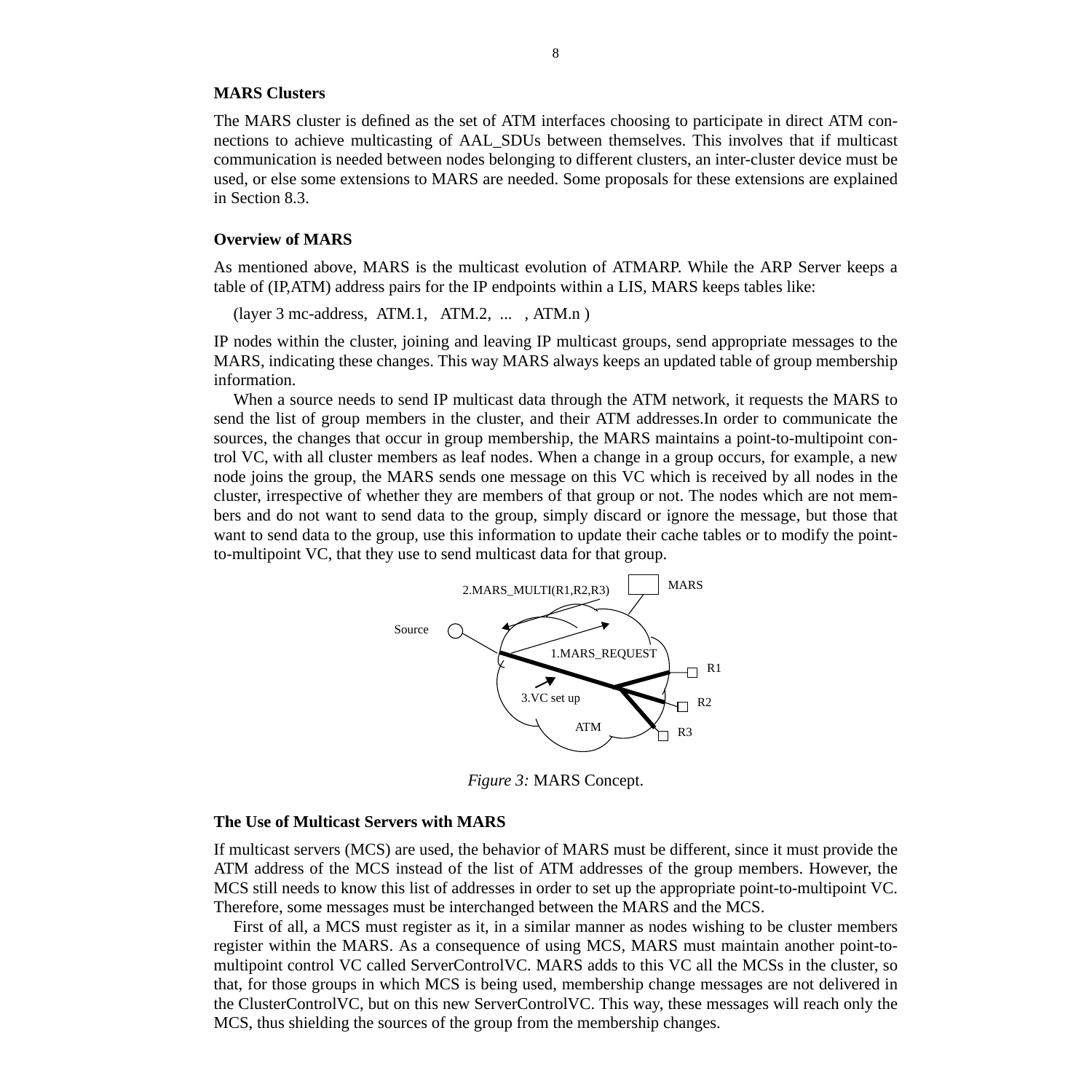### **Support for IP Multicast Routers**

Since MARS defines the propagation of group membership information within the cluster, extra devices are necessary to allow inter-cluster multicast communications. Multicast routers are expected to have the same IP/ATM interface that a multicast host would use. Within this interface, multicast routers will join and leave groups as any other ordinary cluster member. However, routers may belong to different clusters at the same time, thus providing routing between these.

### **MARS Messages**

In this section, some of the messages utilized by MARS are explained, because in later sections they will be referenced. For more detail in these and other messages used in MARS, see [Arm96].

Several groups of messages can be identified, depending on their functionality:

• Messages for joining and leaving multicast groups: These messages will be sent by ATM hosts or routers which want to join or leave multicast groups.

| <b>MESSAGE</b>    | <b>DIRECTION</b> | <b>DESCRIPTION</b>             |
|-------------------|------------------|--------------------------------|
| <b>MARS JOIN</b>  | HOST->MARS       | Allows a Host to join a goup   |
| <b>MARS LEAVE</b> | HOST->MARS       | Allows a Host to leave a group |

### **Table 3: MARS join/leave messages**

• Messages for sources sending multicast traffic: When a source/ingress device must send multicast packets, these messages are used in order to obtain the list of ATM addresses of the end points which are members of the multicast group.

| <b>MESSAGE</b>      | <b>DIRECTION</b> | <b>DESCRIPTION</b>                                                                                                   |
|---------------------|------------------|----------------------------------------------------------------------------------------------------------------------|
| <b>MARS REQUEST</b> | HOST->MARS       | A Host requests the ATM address list of the group.                                                                   |
| <b>MARS MULTI</b>   | MARS->HOST       | Answer to the MARS_REQUEST message.                                                                                  |
| <b>MARS MIGRATE</b> | MARS->HOST       | Allows MARS to force cluster members to shift<br>from VC mesh to MCS based forwarding tree in sin-<br>gle operation. |

• Messages for Multicast Servers:

| <b>MESSAGE</b>                          | <b>DIRECTION</b> | <b>DESCRIPTION</b>                                                                |
|-----------------------------------------|------------------|-----------------------------------------------------------------------------------|
| <b>MARS MSERV</b><br><b>MARS UNSERV</b> | MCS->MARS        | Allow multicast servers to register and deregister them-<br>selves with the MARS. |
| <b>MARS SJOIN</b><br><b>MARS SLEAVE</b> | MARS->MCS        | Allows MARS to pass on group membership changes to<br>multicast servers.          |

### **Table 5: MARS messages for multicast servers.**

### **5.2 Other Models**

Other approaches related to the problem of group management can be found in [Smi97], [Mil95] and [FMR97]. In [Smi97], a server (EARTH server) is used in a similar manner like MARS, and the concept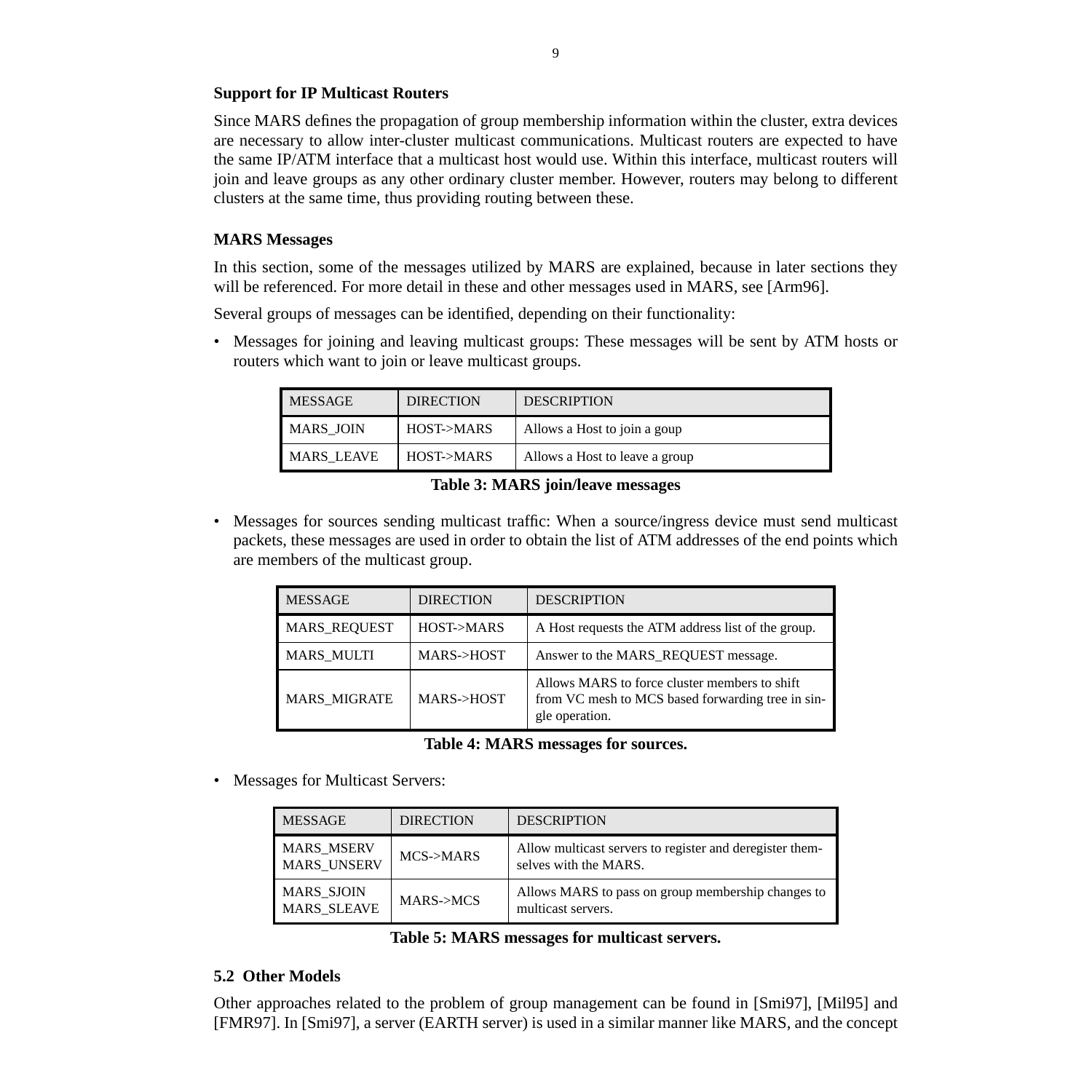of a Multicast Logical IP Subnet (MLIS), 'spanning' the whole physical ATM network, is introduced. This way, multicast communications would be carried out at the MLIS level, and not at the LIS level, of the Classical IP model. Thereby intermediate routers between different LISs and the additional delay and overhead introduced by them would be avoided. This model tries to provide shortcut capabilities for IP multicast over ATM, which is achieved by having a unique MLIS. However, taking into account the scalability problems of this scheme, [Smi97] also includes the possibility of using multiple EARTH servers which partition the ATM cloud into service zones (clusters) and use a protocol among themselves to synchronize their caches. This is of course a solution very similar to MARS, with some extensions to support shortcuts.

In [Mil95] a simpler solution is proposed which uses IGMP for reporting group membership changes, like a usual IP network. There is no special device to map IP group addresses onto ATM addresses. Routers forward IP multicast packets to the member groups and other routers, known by IGMP and IDMR protocols. In broadcast networks like Ethernet, after a router requests group membership of the hosts in the network by means of IGMP Queries, only an IGMP Report is sent for each multicast group, due to the fact that after the first one has been sent by any of the members in the network, the others will receive this packet and will not send their own IGMP report. This host behavior was selected because, in broadcast networks, the router does not need to know the identity of all the members inside a particular network, but only whether there are members or not. In the solution proposed in [Mil95], IGMP packets are never forwarded by the routers attached to the ATM network. This requirement not to forward IGMP messages ensures that no host hears another's IGMP Host Membership Reports, thus every host will send them to the router in response to an IGMP Host Membership Query, and the router will get the addresses of all the members of the multicast group. The IP to address mapping will be in this case unicast IP address to ATM address, using ATM-ARP, NHRP, or any other method.

In [FMR97] another proposal is made for Intra-LIS IP multicast among routers, using PIM-SM (Protocol Independent Multicast- Sparse Mode).This model is actually a less complex solution for a part of the functionality provided by MARS. In this case, host-rooted point-to-multipoint multicast distribution VCs have not been considered. MARS allows point-to-multipoint VCs rooted at either a source or a multicast server (MCS). The approach taken here is to constrain complexity by focusing on PIM-SM (taking advantage of information available in explicit joins), and by allowing point-to-multipoint VCs to be rooted only at the routers. In summary, the method described in [FMR97] is designed for the router-to-router case, and takes advantage of the explicit-join mechanism inherent in PIM-SM to provide a simple mechanism for intra-LIS multicast between routers. By means of this explicit-join of PIM-SM, one router knows the IP addresses of other routers which have member hosts downstream, and using ATM-ARP or NHRP, it is able to find out their ATM address.

### **6 Basic VC Management for Data Traffic**

In RSVP/IP, the reservation establishment is independent of the data transmission, because the path for the data transmission already exists before requesting and allocating resources. However, with ATM networks, the appropriate resource reservation must be done before data can be sent, that means an appropriate VC must be set up. Otherwise, there is no path for the data to be transmitted. Therefore routers at the ATM network edges need to manage the opening and closing of ATM connections, when RSVP reservations are made and released. The optimal scheme for connection setup and tear down will depend on:

- The cost of setting up a connection vs.
- The cost of keeping the connection open for future use by another flow.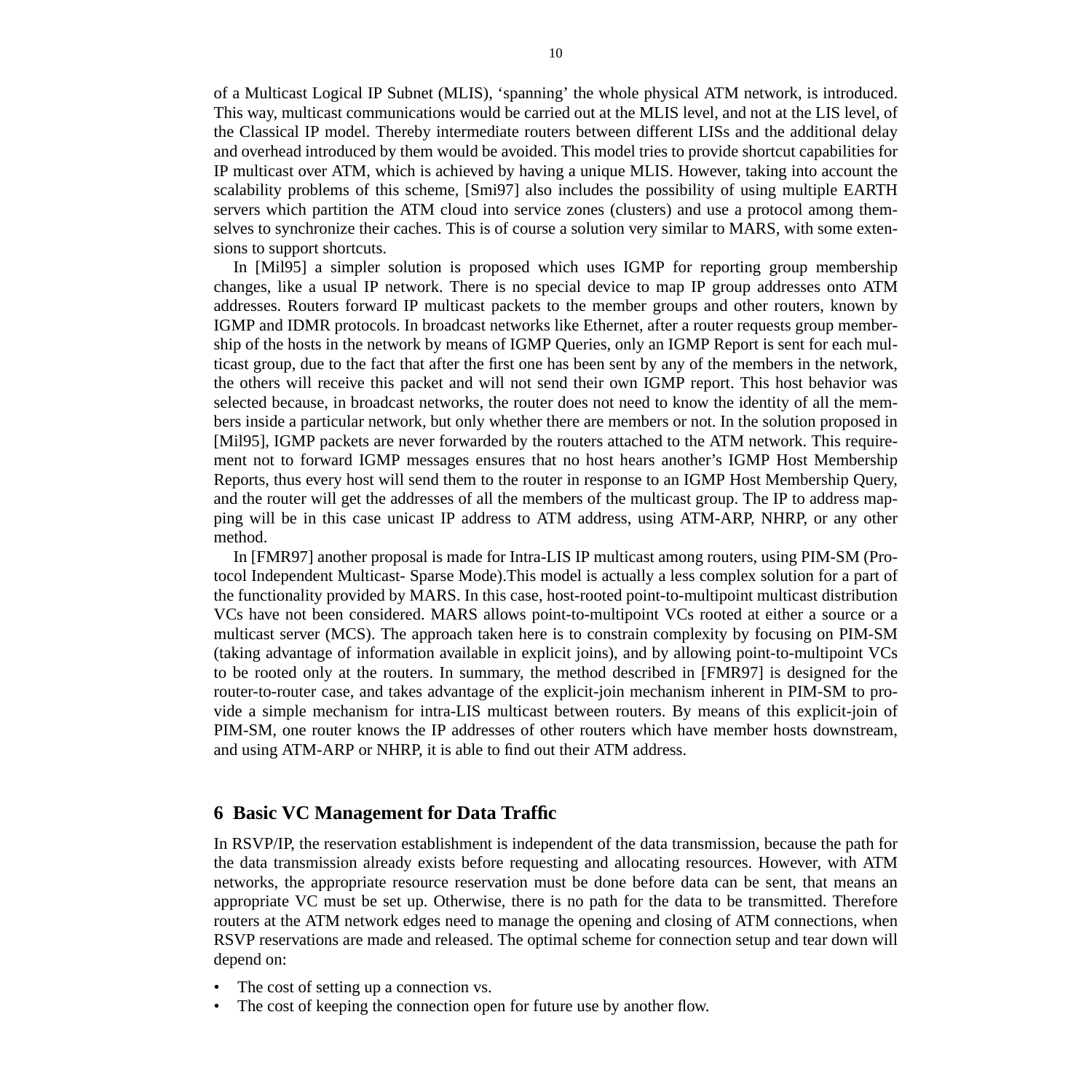Different flow to VC mapping strategies can be imagined. In the next sections some of them will be shown and their advantages and disadvantages analyzed.

#### **6.1 PVCs vs. SVCs**

Both, PVCs and SVCs can be used to provide data paths for the IP packets. The use of PVCs lets the ATM layer become a simple data link layer, similar to a leased line. PVCs are set up manually, and are expected to be long-lasting. With PVCs, there is no issue of when or how long it takes to set up VCs, since they are made in advance. However, the resources of the PVC are limited to what has been preallocated. The utilization of SVCs makes more flexible usage of the ATM network and allows more efficient flow mappings, but is on the other certainly more complex. If SVCs are used the cost of setting up a VC (not only with respect to time but also economically) turns out to be an important parameter, as well as the scalability characteristics of the mapping between RSVP flows and ATM VCs if the limited VC space is taken into account.It is obvious that an SVC scheme uses ATM's capabilities more efficiently. However, the drawback is the setup time.

One could certainly think of some more complex usage of both types of VCs which would establish PVCs between nodes inside the ATM network acting as stable aggregated traffic pipes while at the periphery of the ATM network SVCs would still be used. A similar kind of aggregation model will be investigated in [Section 9.](#page-28-0)



*Figure 4:* Mixed scheme. PVCs and SVCs.

#### **6.2 Types of Traffic**

It is helpful to identify which types of traffic shall be multicast over an ATM subnetwork and investigate the VC management issue along these types. We can distinguish three types of traffic:

- 1. Best-effort multicast data
- 2. QoS multicast data
- 3. RSVP control messages

Other traffic types could be included in this list, as e.g., control messages belonging to multicast routing protocols or to IGMP. Especially for control messages, it would be an advantage if they receive a better service than a simple best effort service.

#### **6.3 Best-Effort Multicast Data**

This type of data is the multicast data that would be transmitted in the IP architecture if RSVP is not used. In this case no QoS is requested.

The straightforward solution for VC Management would be to setup a point-to-multipoint VC to the members of the group in the same LIS/Cluster, when there is data to send, as proposed in [Arm96]. Inter-LIS/Cluster communications can be done through multicast routers (see also Fig[ure 5\).](#page-12-0)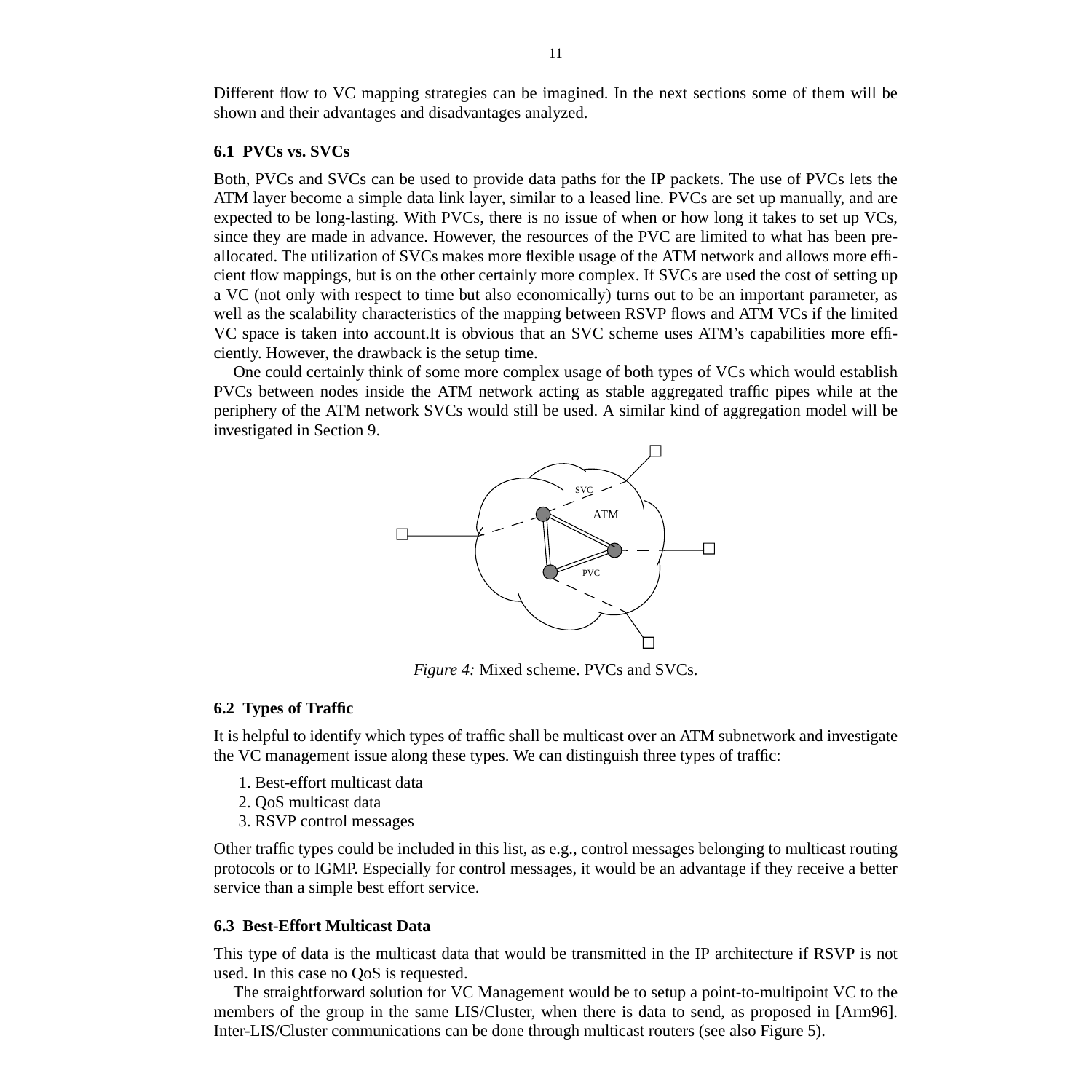<span id="page-12-0"></span>Shortcuts could also be used, even though it does not seem strictly necessary. The utility of shortcuts is to avoid the increased delay due to processing in intermediate nodes (AAL5 reassembly and IP processing), and to off-load intermediate routers. However, since this traffic is best-effort, it is expected not to have critical delay requirements. The discussion of using shortcuts or not will be treated in more depth in [section 8.](#page-19-0).



*Figure 5:* Inter-LIS multicast with multicast routers.

#### **6.4 QoS Multicast Data**

The VC management strategies for QoS multicast data is certainly one of the most important issues in implementing RSVP/IP Multicasting over ATM. The key points that should be analyzed in this case are:

- how different RSVP reservation styles influence the flow to VC mapping,
- when to setup and tear down a VC, and
- how to map RSVP flows onto VCs.

#### **6.4.1 RSVP Styles and VCs**

In [BCB+98] there is an analysis how the different RSVP reservation styles influence in the flow to VC mapping model. That means how the different reservation styles of RSVP should be translated into a number VCs.

#### **Wildcard Filter (WF)**

In this style of reservation, the receiver requests some quality of service for an unspecified set of sources of the group, i.e., all the sources that send to the group would share the same reservation. This style of reservation is intended for communication scenarios where only a limited subset of sources is expected to send data at the same time. For example, in the case of audioconference, there is usually only one speaker at anytime. If only one source is sending at the same time, it will use the whole reservation established (i.e. the whole bandwidth) for its data.

In this case, it seems that the use of one VC, point-to-point or point-to-multipoint depending on the number of receivers, fits well to this style of reservation. The QoS of the VC should be the QoS requested by the receiver/next hop, and all the traffic addressed to that receiver/group, regardless of the source, should be sent out on this VC.

However, it has to be realized that this solution does not support the sharing of reservations as well as it was planned in the RSVP design. It is only the best solution among the currently possible solutions. It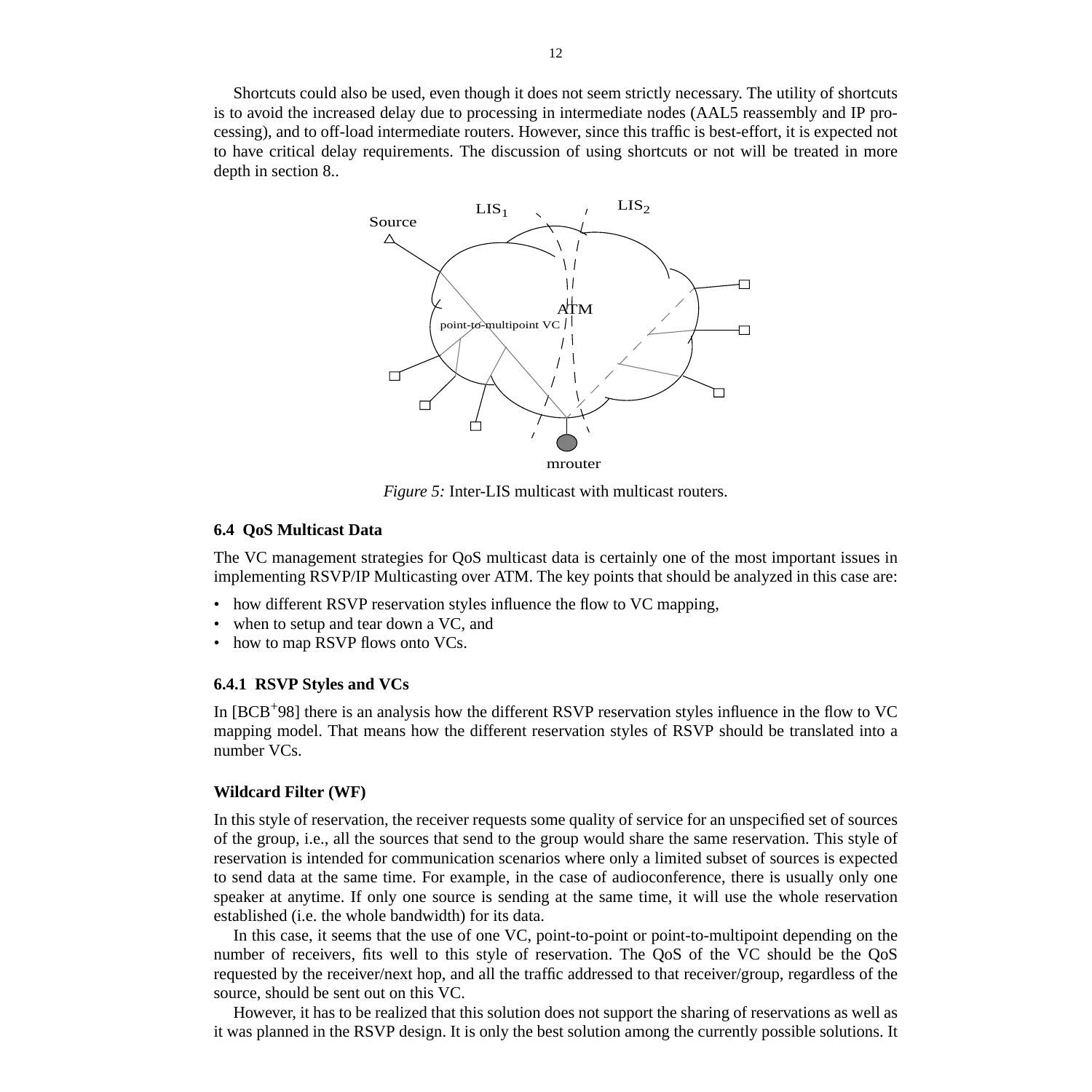is not the best way to map wildcard filters in general. This fact is illustrated in figure 6, where there are two senders and two receivers, which request a WF reservation.



*Figure 6:* Wildcard Filter sharing.

In case (a), the currently possible model is shown. Each source establishes its point-to-multipoint VC towards R1 and R2. As can be seen, the reservation is not actually being shared among both sources, because each one of them has its own VC. In (b), the reservation would be really shared among all the sources. However, what is necessary for this approach, is a multipoint-to-multipoint VC, which is not (yet) supported by ATM. Anyway it must be noted that this would be the optimal mapping for wildcard filters.

### **Shared Explicit (SE)**

This style is similar to WF, but in this case a specified set of sources is signalled. The same arguments as in the WF case are valid for this style with respect to using the same VC for traffic coming from the set of specified sources. However, there might be more sources for the group than those specified in the reservation. Traffic from these sources should be treated as best-effort traffic, using the VC management strategy for this kind of traffic, for example, setting up another VC to the receiver, sending best-effort traffic to a multicast router, and so on.

### **Fixed Filter (FF)**

With this kind of reservation style the receiver/next hop requests a certain QoS for the traffic from a specified source. This leads to the straightforward solution of mapping such a flow onto one specifically tailored VC with adequate QoS. As in the case of SE, other VCs may be necessary for traffic coming from other sources (best-effort or QoS), and even for the same source and other receivers/next hops, if they do not request quality of service, or the heterogeneity model being used permits the use of several VCs of different QoS (see also s[ection 12\).](#page-36-0)

### **6.4.2 VC Initiation**

When mapping the RSVP mechanisms onto ATM there is the obvious question about where and when to setup a VC for a RSVP flow. Two approaches are distinguished in [SWS97]: the subnet-sender approach and the subnet-receiver approach.

### **Subnet-Sender Approach**

Even though RSVP is receiver-oriented, since the receiver requests a reservation by means of a RESV message, the actual allocation of resources for the downstream link takes place at the subnet sender. In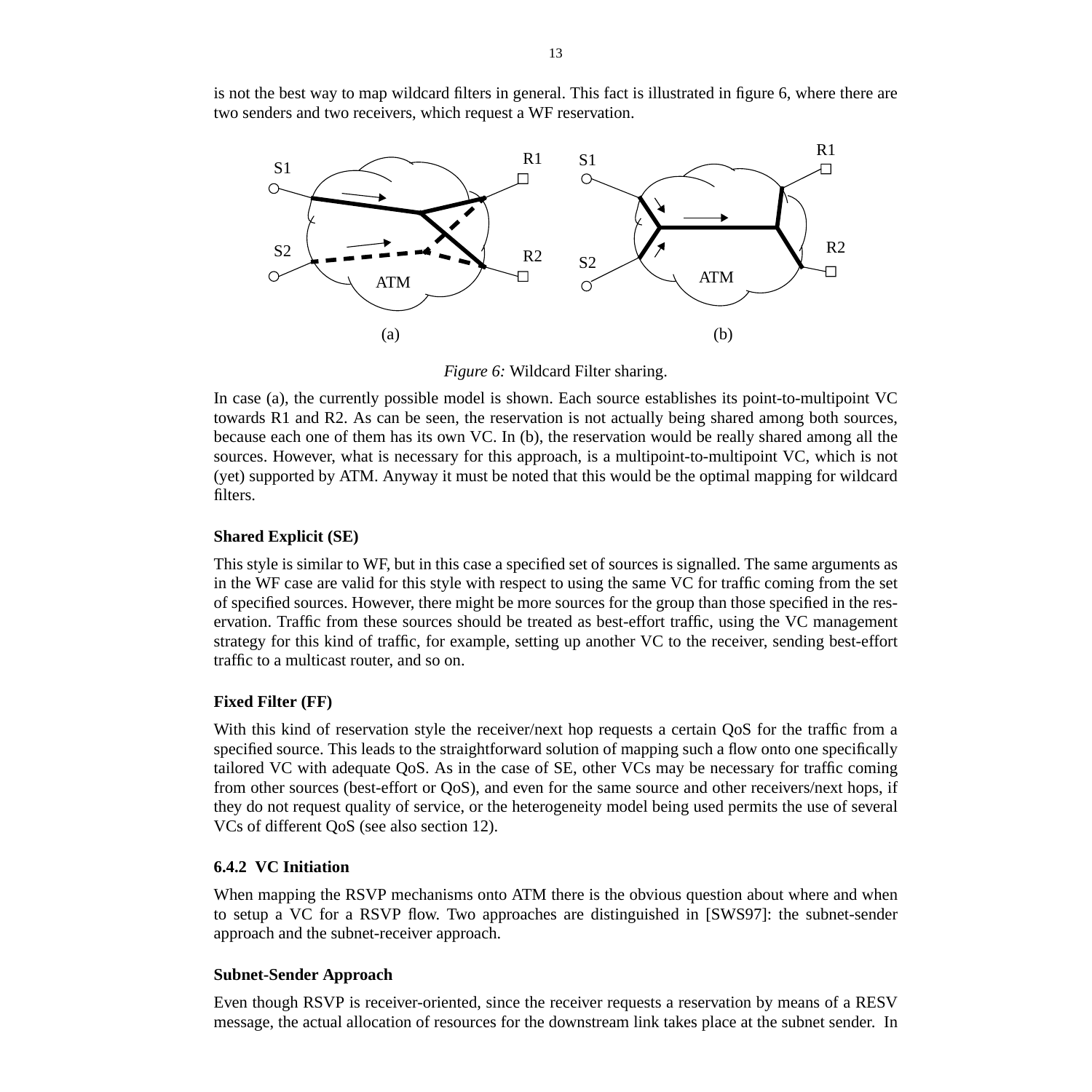an RSVP over ATM implementation, this means the sender/previous hop should set up the required VCs for the communication.

With respect to the timing of the VC setup, in principle two different options exist. The earliest possible point in time would be when the first PATH message is being received. However this choice seems to be too hasty since, though there are PATH messages, it is possible that no reservation requests are issued and therefore, no specifically tailored QoS VC would be necessary. In particular, for multicast communications too many resources would be wasted if no reservation is requested and a point-to-multipoint QoS VC to all receivers is established just because a PATH message was received. Moreover, it is by no means for sure that the receiver requests what was specified in the PATH message and thus a wrongly dimensioned QoS VC could be setup.

The other and more reasonable option is to setup the QoS VC when a RESV message is received, and therefore a reservation is actually requested. This leads to reserving resources only when necessary but incurs additional delay for the VC setup before the RESV message can be passed on upstream. From the point of view of VC management for multicast, this is a convenient choice since it is simple for the virtual source to setup point-to-multipoint VC(s), and add more leafs nodes as their reservation requests arrive. Furthermore, this option allows the ingress edge devices to use different VC management strategies, and all of them could interoperate, since the decision of setting up a VC or not is local. Its main problem, however, is the scalability. This model would not support large multicast groups as the ingress edge device might become overloaded due to the load of setting up and tearing down branches of a point-to-multipoint VC for a large and dynamic multicast group. Nevertheless it is the only choice if UNI 4.0 LIJ is not available.

#### **Subnet-Receiver Approach**

In this approach it is the receiving/egress edge device who sets up the QoS VC. If only UNI 3.0/3.1 is available, there is one way to achieve this: the receiver/next hop sets a VC up, requesting resources only in the reverse path. This would work for the unicast case, but not for the multicast case. So, the subnetreceiver approach is very limited when only UNI 3.0/3.1 signalling is provided. Here it seems more attractive to use the subnet-sender approach.

However, if UNI 4.0 is available, the LIJ mechanism may be helpful for the multicast case of the subnet-receiver approach, since the processing load of the virtual source, related to the VC setup process, can be distributed among the receivers. This solution would have a higher scalability than the subnetsender one with its centralized VC management. However, if more complex VC management algorithms are desired, which allow some degree of VC space saving and heterogeneity support, it may be difficult to integrate them with the LIJ facility. These algorithms need centralized knowledge and would therefore most easily be executed by the ingress edge devices. This is due to the fact that the decision of adding a receiver to a certain already existing VC or to create a new one for it must eventually be taken at the ingress edge device. Extra signalling would be necessary to integrate the centralized VC management algorithms with the distributed philosophy of LIJ.

#### **6.4.3 VC Teardown**

RSVP has its own flow teardown mechanisms (tear down messages or timeouts), thus inactivity timers as they are used in the Classical IP model and proposed in [Lau94] are no longer needed.

In case that there is a one-to-one mapping between RSVP flows and VCs, a VC should be torn down, when it corresponding RSVP reservation is deleted or timed out. However, if more complex VC management strategies are being carried out, the teardown of a VC would depend on whether there are still flows using the VC or not. In any case, the VC teardown should be governed by the RSVP flow terminations, and not by RSVP-independent timers. Otherwise, valid VC(s) with QoS support could be torn down unexpectedly [BCB+98].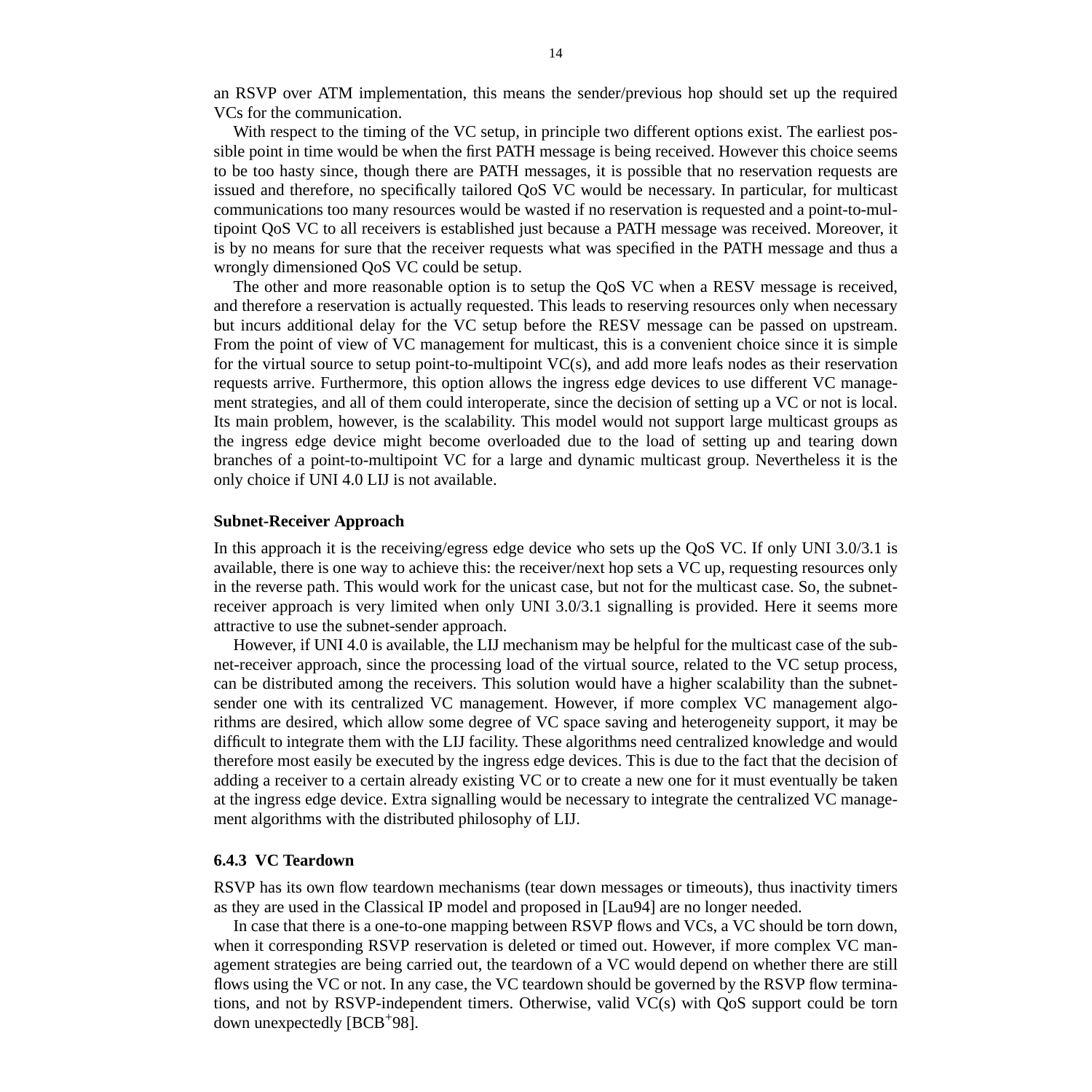### **6.4.4 Flow to VC Mapping**

There are four categories with regard to this issue:

1. **"1 VC per flow"**: This case is suitable for unicast and homogeneous multicast communications. The main advantage of this solution is that the traffic control and scheduling capabilities of the ATM network can be directly utilized. The drawbacks of this scheme arise when receivers request different qualities of service. In this situation the following problems can occur  $[BCB^+98]$ :

• A user making a small or no reservation at all would get a "free ride" across the ATM network on any receiver making a (larger) reservation.

• A user might not be able to join the QoS VC because of lack of local resources to process the high quality data flow. However, the receiver could still want to receive data on a best effort basis. With only one VC per flow this would not be possible i we assume that always the highest QoS in a session is taken for the setup of a VC.

• Resources would be wasted and blocking probability could be higher than necessary

A "more heterogeneous" model is needed to deal with this problems.

- 2. **"n VCs per flow"**: This is the option that allows more heterogeneity and that, generally speaking, consumes more ATM resources (with respect to the number of VCs). The number of VCs per flow, will depend on the degree of heterogeneity that shall be allowed. The heterogeneity problem is treated in more detail in [section 12](#page-36-0) and a flexible algorithmic framework for managing the heterogeneity support is proposed.
- 3. **"1 VC per n flows"**: That is an aggregation model without heterogeneity support. This scheme involves much more complexity, especially for the multicast case, since it requires that the different groups have the same virtual receivers. Otherwise, virtual receivers/egress edge devices must be prepared to receive data which is not addressed to them thereby certainly wasting bandwidth.
- 4. **"n VCs per m flows"**: Aggregation model with heterogeneity support. This is certainly the most complex model of the four, and its use may be only justified in the core of the network, where there is enough potential for multiplexing traffic of different groups and QoS levels in order to take advantage of this model.

Aggregation models will be discussed in s[ection 9.](#page-28-0)

### **7 VC Management for RSVP Control Messages**

The two most important RSVP control messages are PATH and RESV. While PATH messages can be sent to a multicast address, RESV messages are sent to a unicast address, the previous hop address. How to manage VCs for RSVP messages depends on several factors [BCB+98]:

- Number of additional VCs needed for RSVP signalling.
- Degree of multiplexing on the RSVP control VCs.
- Latency in dynamically setting up new RSVP signalling VCs.
- Complexity of implementation.

Different options to assign VCs for RSVP signalling messages are proposed in [BCB<sup>+</sup>98]:

- Use the same VC(s) as for the data.
- Use a single VC per session.
- Use a single point-to-multipoint VC multiplexed among sessions.
- Use multiple point-to-point VCs multiplexed among sessions.

### **7.1 Same VC for Data and Control Traffic**

RSVP signalling messages are sent on the same VC as the data traffic. The main advantages of this scheme are: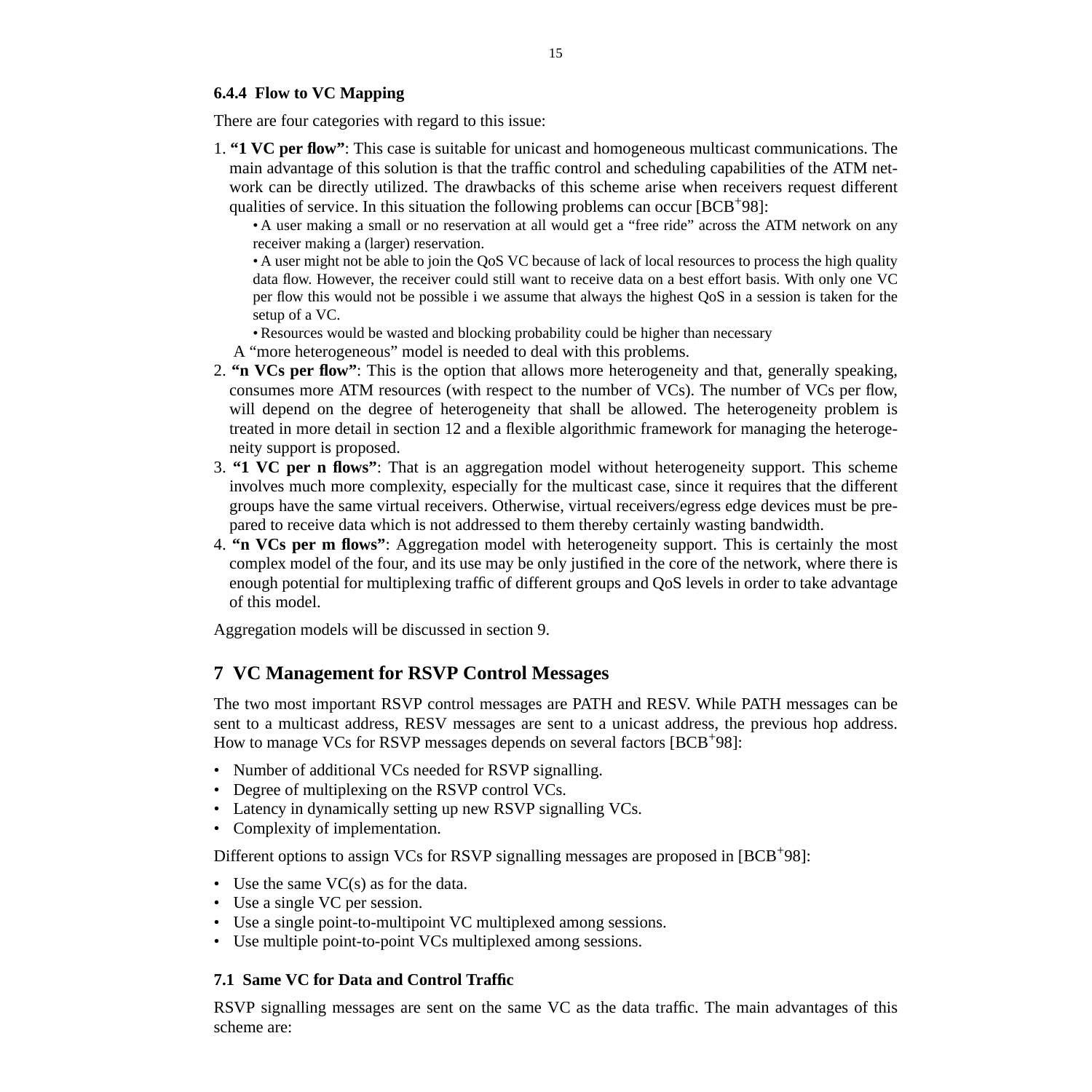- No additional VCs are needed beyond what is needed for the data traffic.
- There is no ATM signalling latency for PATH messages.
- There is also no multiplexing with control messages from other RSVP sessions, therefore the complexity is very low.

Its disadvantages are:

- When data traffic is nonconforming, RSVP messages may be dropped ("fate sharing" with data). Even though RSVP messages are resilient to some level of dropping, this may lead to repeated tearing down and reestablishing QoS VCs.
- If the communication is multicast, PATH messages will be able to use the point-to-multipoint VC that was setup for data transmission, but in the upstream direction, the RESV messages cannot be sent using that VC, since point-to-multipoint VCs are unidirectional. In this case, RESV messages will have to use another VC.

#### **7.2 Single RSVP VC per RSVP Reservation**

This option means using a separate VC for RSVP signalling traffic, in parallel with the QoS VC for the data. In this case the number of VCs needed is twice the minimum required, however there is still no multiplexing between sessions and therefore the implementation complexity is still low. Once a data VC is created, a separate signalling VC is also created.

In the case of multicast this solution again shows deficiencies. Since the RESV messages have no way to be sent in the reverse direction of the PATH messages they still need a special VC.

#### **7.3 Multiplexed Point-to-Multipoint RSVP VCs**

In this scheme each ingress edge device uses a point-to-multipoint RSVP signalling VC for each unique set of egress edge devices. With this approach the number of VCs needed is much lower, since it allows multiplexing among control traffic that shares the same ingress edge device and the same set of egress edge devices. The likelihood for a multiplexing gain is greater if the number of edge devices surrounding the ATM network is not too large, since otherwise the probability that two different groups have exactly the same egress routers can become very low.

A problem of this scheme is due to dynamic membership in IP multicast groups, which might lead to a different set of egress edge devices for a certain multicast group. The RSVP control traffic must now use a different point-to-multipoint VC to be transferred.

Nevertheless, the number of VCs used will be lower than in the one signalling VC per reservation approach. The exact savings depend on the patterns of the traffic and the topology of the ATM network.

#### **7.4 Multiplexed Point-to-Point RSVP VC's**

This approach uses one point-to-point VC from each ingress device to each of the egress devices. By using bidirectional point-to-point VCs it is now possible that PATH and RESV messages follow the same path through the ATM network. This allows for a certain saving of VC space. While the scheme allows for multiplexing between sessions, it requires the same traffic to be sent on each of several VC's.

The number of VC's will be at most  $n(n-1)/2$ , where n is the number of edge devices.

#### **7.5 Alternative Scheme**

The options presented above all share the idea to let RSVP control messages follow approximately the same path as the data, reaching their next/previous hops as in an IP network. An alternative scheme, as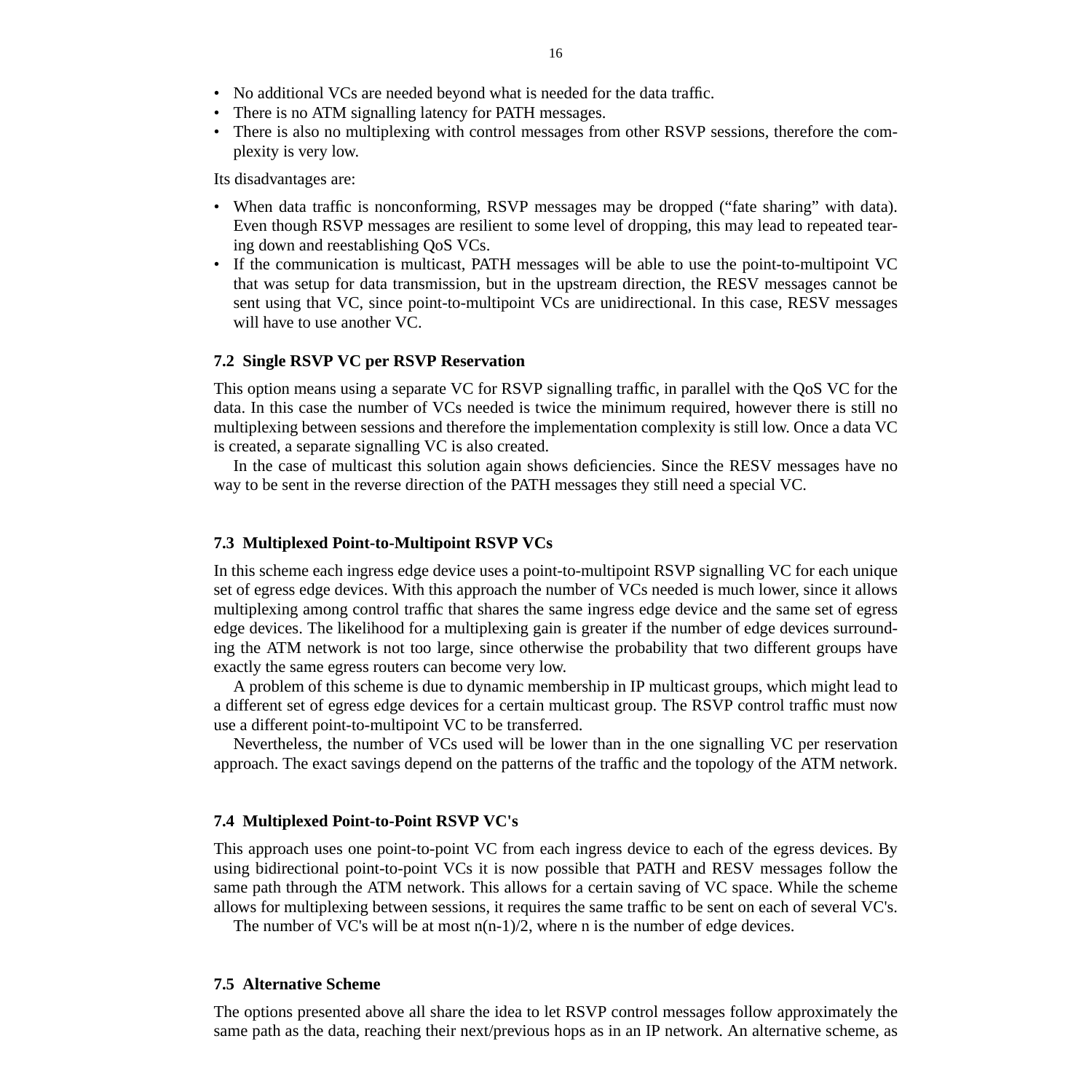proposed in [SCSW97], uses a centralized server for receiving and sending RSVP control messages over the ATM network. Moreover, this server also acts as a multicast address resolution server using EARTH [Smi97]. This way, regardless of the next/previous hop to which a RSVP message must be sent, it will always be sent to this server, the so-called Multicast Integration Server(MIS). In fact, this scheme utilizes a completely new signalling between edge-devices and the MIS, for establishing reservations at the layer 2 level, which unifies the multicast address resolution messages with the QoS requests messages.

The main problem of this model is its scalability, since the server, following the model proposed in [SCSW97], must keep state of all RSVP sessions, senders and receivers, and carry out RSVP processing for all these sessions. Moreover, this RSVP processing is also necessary in the ingress edge-devices, thus duplicating not only the RSVP State Information but also the RSVP processing.



*Figure 7:* Multicast Integration Server Architecture.

#### **7.6 Observations and Own Scheme**

Probably none of the above solutions is optimal for every environment. An approach that send RSVP messages through the same VCs as the data packets tries to imitate the model followed in legacy IP networks. In these networks RSVP messages are sent like normal data packets because they cannot be treated in any other way. However ATM networks allow for isolation between data and signalling by using different VCs. On the other hand, using one signalling VC for each RSVP session may be too resource-intensive. Schemes for saving signalling VCs by multiplexing control traffic between sessions may be too complex to implement. Moreover, it is not always obvious that the effort is worthwhile the potential for control traffic multiplexing. The multiplexing approaches seem to make most sense in the core of the network.

If the problem is restricted onto the unicast case it is much easier to solve. In this case, RSVP messages could simply be sent on the point-to-point VC set up towards the receiver/next hop, enabling some bandwidth if necessary in the reverse direction of the VC, for the upstream control traffic, as e.g., RESV messages.

The main difficulties arise with the multicast case, where some nodes may be reachable through besteffort VCs, and others through QoS VCs. Of course, none should stop receiving RSVP messages. Due to the fact that in an IP Multicast over ATM implementation there will probably always be an instance for address mapping, as e.g., MARS or EARTH. This instance could be used for RSVP messages delivery. For example, MARS could be used as a Multicast Server for RSVP messages, thereby making possibly use of the VC connections that it maintains already with all the cluster clients, or at least utilizing its knowledge about the IP multicast group-ATM addresses relation. This model can be viewed as a simplification of the model proposed in [SCSW97]. The simplification lies in not making any RSVP processing in the extended MARS but only forwarding RSVP messages to the appropriate destinations.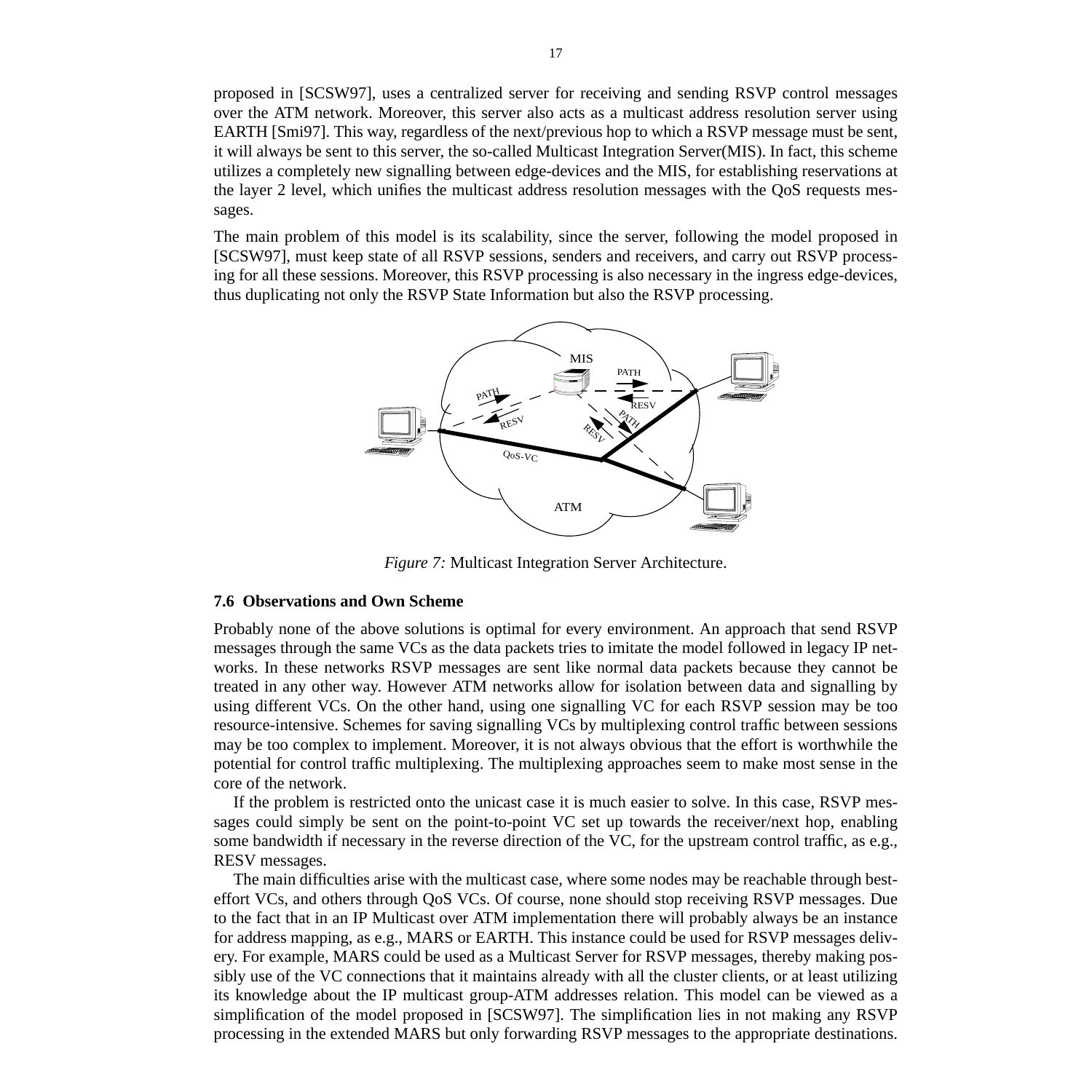This way, all RSVP messages should be sent always to the server, which will only forward them to the appropriate destinations. Therefore, this server becomes a RSVP message multicast server in addition to being a multicast address resolution server. With these two properties some processing with the RSVP messages could be done in this server, in order to simplify things as for example shortcuts. The receiver could send RESV messages directly to the source, if the server does not modify the previous hop object of PATH messages. Alternatively they could be sent to the server, if it included its address in the previous hop object of PATH messages. In this case, the server could include some objects into the RESV messages as for the ATM address of the virtual receiver/next hop, in order to simplify a shortcut from the ingress to the final egress edge device.



*Figure 8:* MARS as RSVP Message Server.

RSVP messages could be sent to the MARS as they are, or encapsulated in new MARS messages. The advantage of encapsulating would be the possibility to let MARS clients include some more information, as e.g., from which MARS client a message was sent. This information would be useful, because if the Cluster Control VC is used to deliver RSVP messages all MARS clients will receive them, including the client which sent the message. With this information, the MARS client process will only pass the RSVP message to the RSVP daemon, if the message has not been sent by that cluster client itself, respectively if the cluster client is a member of the group the RSVP message is addressed to.

A possible improvement [Mil95] of all the strategies for delivering RSVP control messages over the ATM network is, that once a QoS VC is set up for a flow there is no need to refresh RSVP state along that segment of the flow. RSVP messages would only need to be sent if the QoS parameters of the flow were to be changed, or if the flow were torn down. This would eliminate the problem of RSVP messages implosions at sources of large distribution trees, except during initial setup, but would produce hard state at the edge-devices of the ATM network.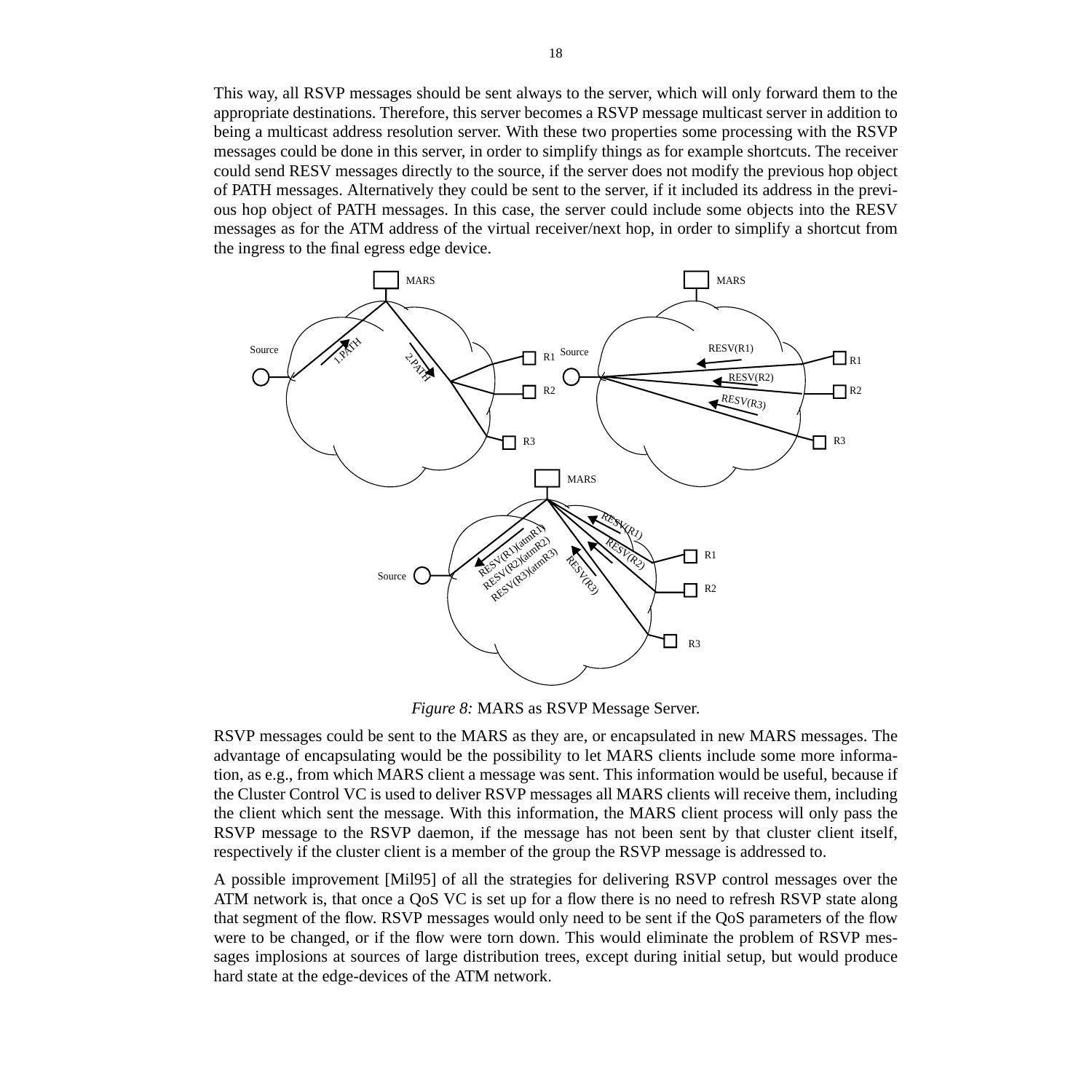# <span id="page-19-0"></span>**8 Shortcuts vs. Hop-by-Hop**

In figure 9, PATH messages are delivered hop-by-hop to the final egress edge device. If the intermediate routers do standard RSVP processing then they will each "sign" the PATH messages as previous hops. According to the thus established PATH state, RESV messages will be transported back hop-by-hop in the reverse direction setting up a concatenation of VCs between the routers connecting different LISes/ MARS clusters.

Let us suppose now that all intermediate edge device forward PATH messages without modifying the previous hop object. Then the RESV message of the final egress edge device would be sent straight to the ingress edge device and from there a shortcut VC to the egress edge device could be established. This is only an example of a modification in the router behavior that would allow shortcuts for RSVPsignalled data flows.

Before considering approaches to support shortcuts, the general merits and drawbacks of this technique should be recalled:

- Advantages are
	- that lower delays can be achieved due to maximizing the switched path,
	- that ATM's PNNI and its QoS routing capabilities can be utilized over the whole ATM subnetwork and not just a LIS/Cluster, and
	- that routers are off-loaded, thereby avoiding them to become bottlenecks.
- Disadvantages are
	- that the virtual source to the ATM network might become overloaded due to a so-called "VC implosion" problem: if the ATM network becomes large, then there will be too many reservations to manage and too many RESV messages to process,

• that shortcutting reduces the potential for aggregation of flows at the network layer, since less flows will share the same ingress edge-device the closer the ingress edge device is located to the actual sources.

Hence, shortcutting is not good by virtue. We must thus determine when establishing a shortcut is really worthwhile. A prerequisite to establishing a shortcut is that the amount of data and the lifetime of the flow are large enough to justify the effort. The decision to establish a shortcut should be based on the load of the intermediate routers as well. If those are already very loaded, then a shortcut might be the only possibility to establish data flow across the ATM network. The VC management scheme to support shortcuts should thus take into account state parameters of the ingress edge device and all the intermediate routers of the hop-by-hop path. In general, the following basic rules can be given:

- If the source is not able to support shortcuts, then, in case of an RSVP session, the next reservations requests should be processed and merged by the intermediate routers.
- If the source supports shortcut and any of the routers is overloaded then a shortcut should be established.
- If the source supports shortcut and none of the routers is overloaded, both, shortcut and hop-by-hop are principally possible.
- If the source and the routers are overloaded, none of both schemes will work.

In the next sections we will analyze some existing approaches and propose new ones for shortcutting. This investigation will be made along the criteria of best-effort vs. QoS and uni- vs. multicast traffic.

### **8.1 Shortcut for Best-Effort Unicast Communications**

In the best-effort case, shortcuts should not be necessary, as this kind of traffic has no strict timing requirements. Anyway, if a shortcut is desired, the standard way for unicast to establish it, is using NHRP [LKPC98]. NHRP is the IETF's extension of ATMARP for getting ATM addresses of IP nodes outside the local LIS. NHRP messages are encapsulated in IP packets and sent using IP routing. If one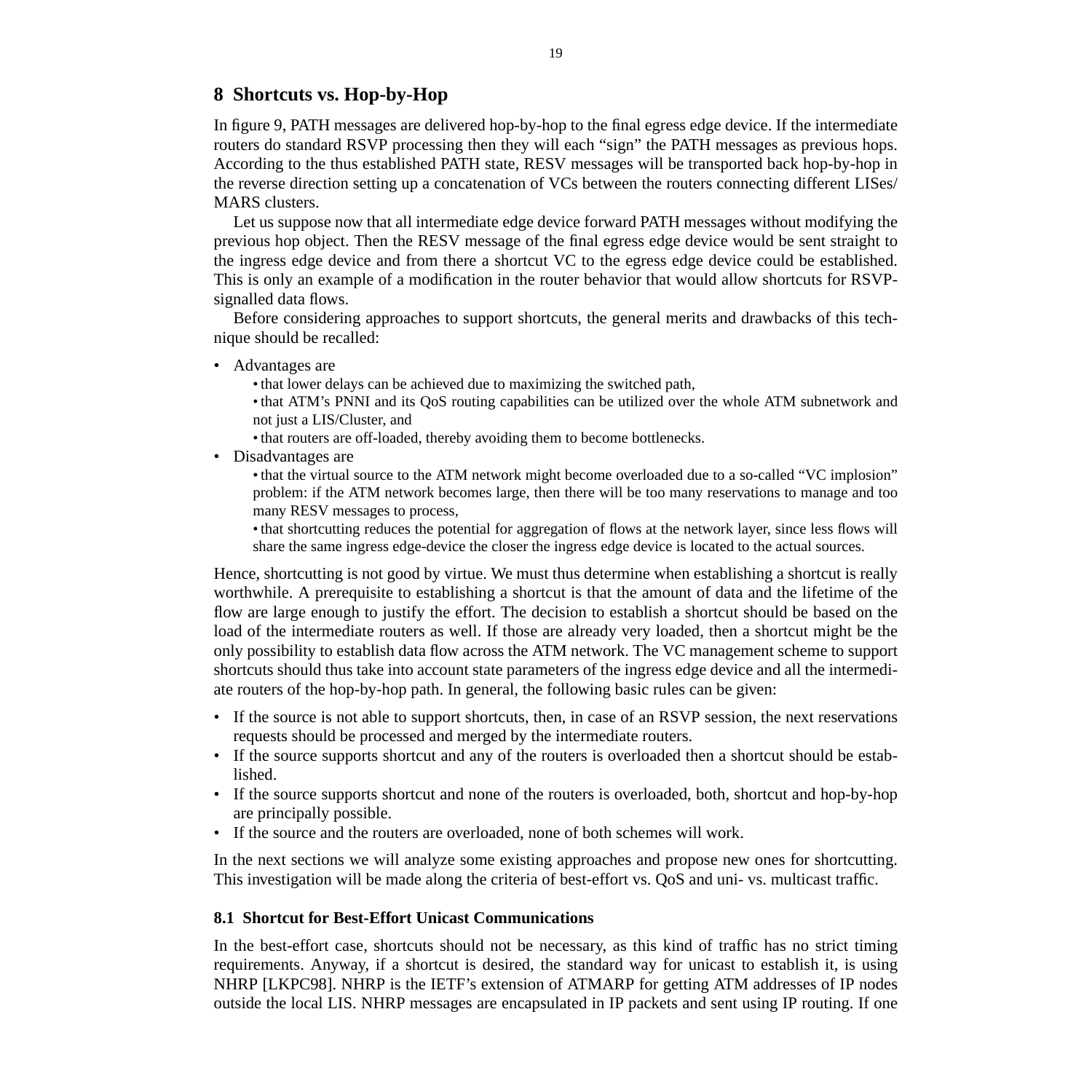of the nodes in the IP path has in its cache the ATM address of the IP address requested, a new message is sent back to the source node with this information.



*Figure 9:* NHRP Protocol.

#### **8.2 Shortcut for QoS Unicast Communications**

In this case, both, the subnet-receiver and the subnet-sender, could setup the shortcut VC since point-topoint VCs are bidirectional and asymetric. However, a subnet-sender approach is probably more reasonable, since the ingress edge device certainly knows best about his current load due to processing of shortcuts. So, we only regard the subnet-sender-initiated shortcuts here. If shortcut is desired for this case and a reservation request has actually been issued by the receiver, then the RESV messages should only be processed by the ingress edge device, and not by any of the intermediate routers. There are different approaches to achieve this:

1. The virtual source could include into the PATH message an object that contains its ATM address, so that the subnet-receiver who requests a reservation can send its RESV message right to it, as suggested in [BFGK96]. That would, of course, mean modifying the RSVP protocol by including this new object and adequate processing for it.



*Figure 10:* PATH message with source ATM address.

2. By means of some indication the receiver could tell the routers not to process the RESV message but forward it to the ingress edge device. This way the subnet-source would see the final egress edge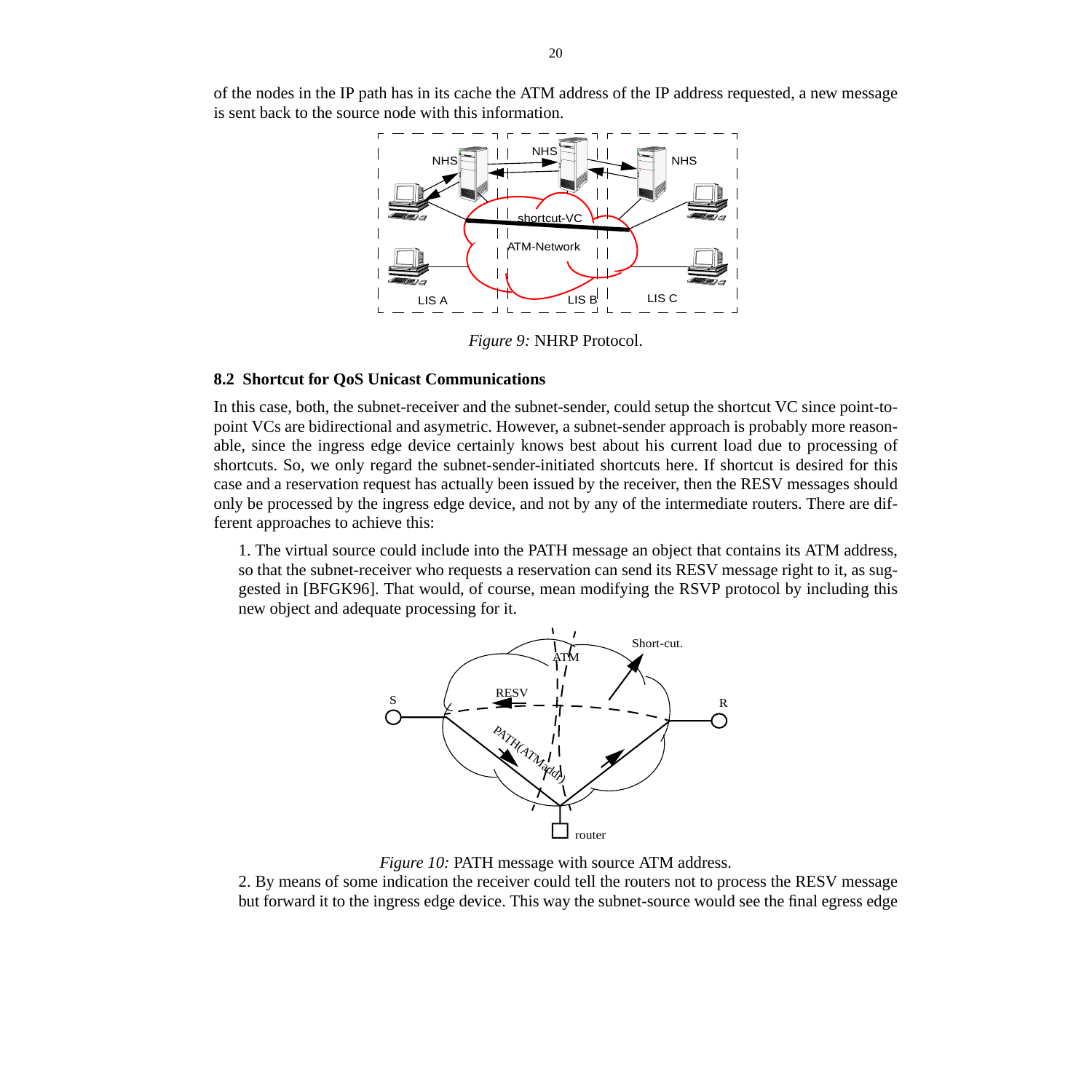device as next hop and could establish a shortcut to it.



*Figure 11:* Forwarding "unmodified" RESV message upstream.

Another question is: how does the subnet-source know the ATM address of the subnet-receiver? Two possible solutions are:

1. Use NHRP to get that ATM address. It may take some time, however, since it is expected that the lifetime of the connection be much longer, that should be acceptable.



*Figure 12:* Non-RSVP capable edge device.

2. Include a new object in the RESV message which carries the ATM address of the subnet-receiver to which the shortcut should be established [BFGK96]. This solution would also permit a non-RSVP capable egress edge device. The next RSVP-capable hop would be connected to this edge device. It sends its RESV message including the ATM address of the egress edge device in the new object. This way, the source knows the ATM destination of the QoS VC.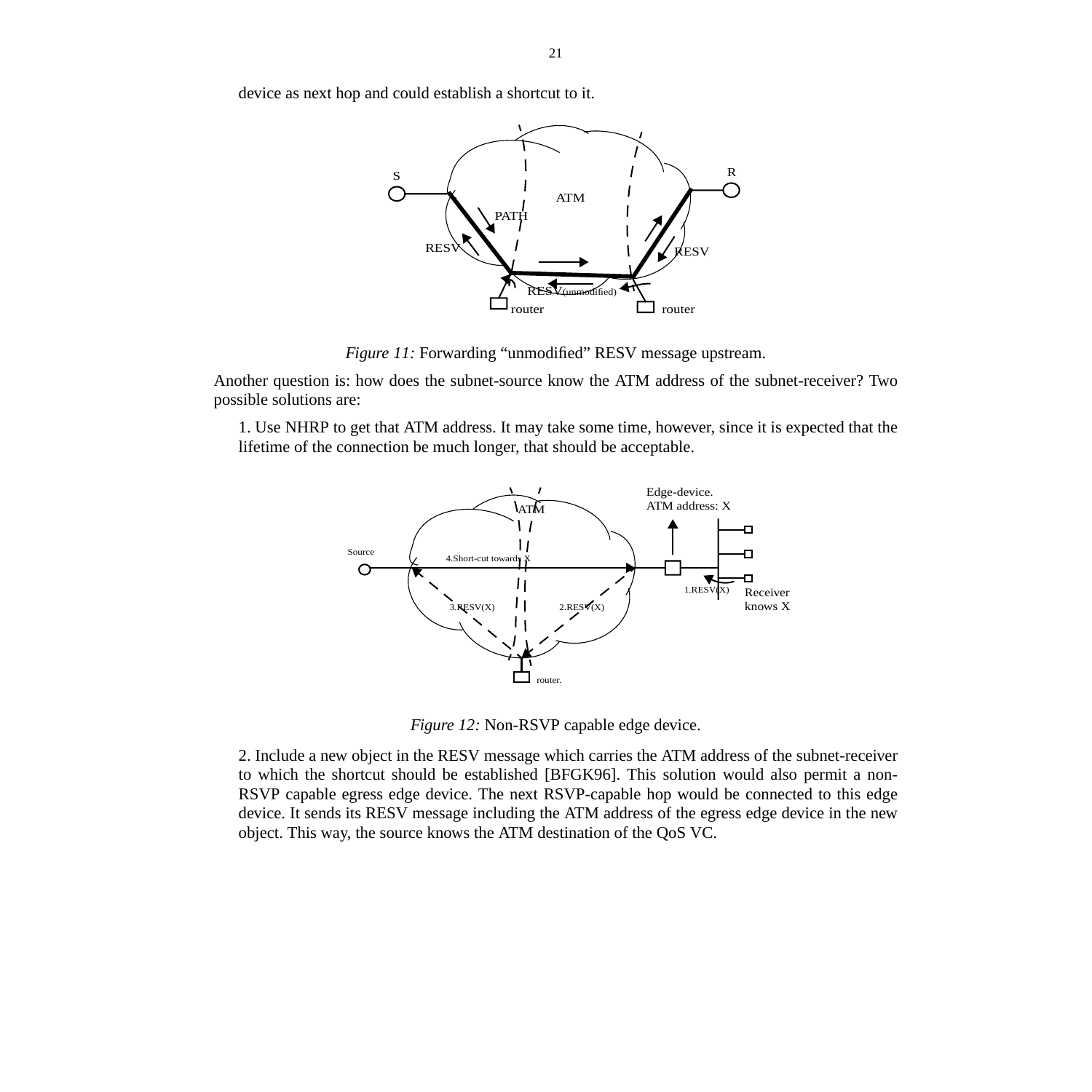#### <span id="page-22-0"></span>**8.3 Shortcut for Best-Effort Multicast Communications - Extending MARS**

In this case there are no RSVP messages or, at least, there are no reservations yet. Let us suppose that we are using MARS in conjunction with the VC-mesh approach. Then, for inter-cluster communications, one or several multicast routers will be used as illustrated in figure 13.



*Figure 13:* Multicast with multicast router (hop-by-hop).

If we desire to establish a multicast shortcut, MARS needs to be extended in a similar way as ATMARP had to be extended to NHRP in order to support shortcuts for the unicast case. There are however some serious problems when trying to establish shortcuts for the multicast case:

1. How does a source get to know the ATM addresses of receivers outside its own cluster and how should it keep track of membership changes outside the cluster. MARS should be modified to provide this information to the source. Therefore a form of coordination between MARSes is probably necessary.

2. It is possible that the number of receivers or members of a group exceeds the greatest point-tomultipoint VC a source or the ATM network is able to set up, as explained in [Arm97a]. In this case, either the number of group members must be limited, or a mixed scheme of using shortcuts and multicast routers could be designed for this situation. However, both options have their drawbacks. To limit the number of members in a group could certainly be very restricting for future large-scale multicast applications. The mixed scheme of using shortcut and hop-by-hop requires a complicated management due to the fact some receivers receive data through the shortcut VC while others get them from the hop-by-hop path. This would also results in different QoS for those two kinds of receivers.

An alternative to alleviate at least the second problem would be to have some kind of multicast servers in order to aid the source, in case no more leaf nodes can be added to the point-to-multipoint VC. This scheme would result in a cascade of sources. Usually, a very small number of cascaded sources will suffice. In most cases, no more than one of these devices should be needed in any multicast communica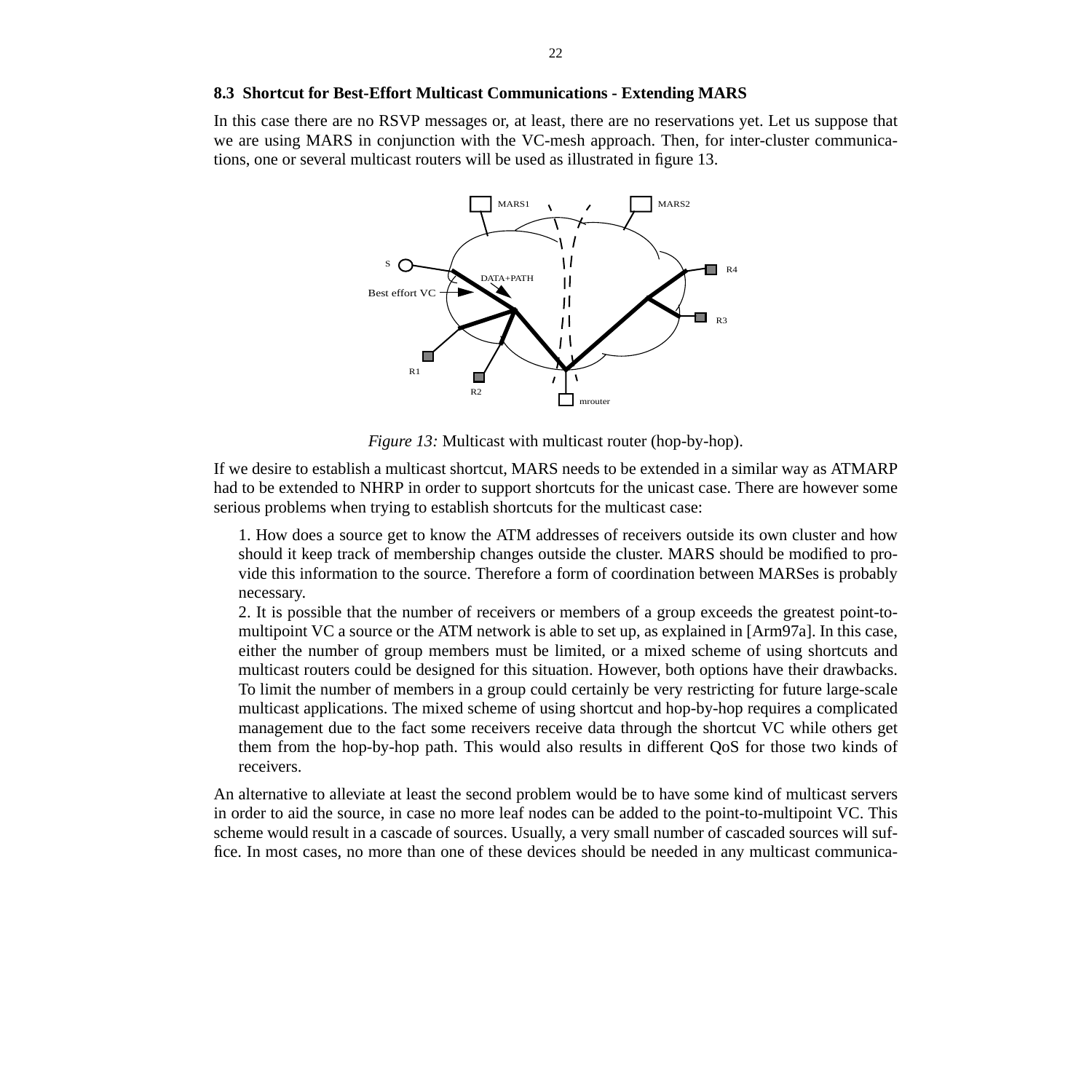tion. This is valid if the number of group members is less than twice the maximum number of nodes allowed in a point-to-multipoint VC. The case of one auxiliary source is depicted in figure 14.



*Figure 14:* Cascaded Sources.

No IP processing is needed in the auxiliary multicast servers, because its only function is to extend the point-to-multipoint VC of the source. Thus, instead of a multicast server at the IP level it could be a an device which only takes incoming cells and forwards them on a point-to-multipoint VC. It is not even necessary to do AAL processing within this node.

#### **Extending MARS**

In this section we propose extensions to MARS in order to allow shortcuts in the multicast case. Another proposal to extend MARS with shortcut capabilities, the VENUS architecture, is explained in [Arm97b].

One of the problems that must be treated is how the source gets to know the ATM addresses of the receivers outside its own cluster. First of all, MARS\_REQUEST messages should be modified in order to let the source specify if shortcut instead of normal hop-by-hop routing is desired. This could be achieved by adding a new TLV(Type-Length-Value) field in the MARS\_REQUEST message, which indicates to MARS that the source would like to establish a multicast shortcut.

In turn, the MARS should then answer in its MARS\_MULTI message with all the ATM addresses of the ATM subnet-receivers of the group. To be able to do that, a scheme that allows MARS to know the addresses of receivers registered at other MARSes is needed. Therefore some messages between MARSes from different clusters is necessary. In the unicast case with NHRP, a request message is sent inside an IP packet, being forwarded to different NHSes(NHRP Servers) until one of them knows the ATM address requested. In case of MARS, this request message should be addressed to others MARSes. However, the requesting MARS does not know which other MARSes have members of the group, so two approaches are possible:

1. Send the request message, one by one, to all the MARSes of the network. This certainly shows scalability problems if the number of MARSes is becoming large. Furthermore, the requesting MARS would need to know the ATM addresses of all MARSes in the ATM network.

2. MARSes should be also IP nodes. This way, they could join a specific IP multicast group dedicated to the inter-MARS communication. Thus, requests for group members of specific IP multicast groups would be received by all MARSes, and the ones that have members of that group in their cluster could answer with a list of the group members and their ATM addresses. The answer could be sent as an IP packet back to the source IP address of the multicast packet received, i.e., the requesting MARS, or, alternatively, to the multicast group of all MARSes. The second option will result in more traffic than the first one in general and seems therefore inferior, but would have the advantage that group membership information could be cached by MARSes even if they have not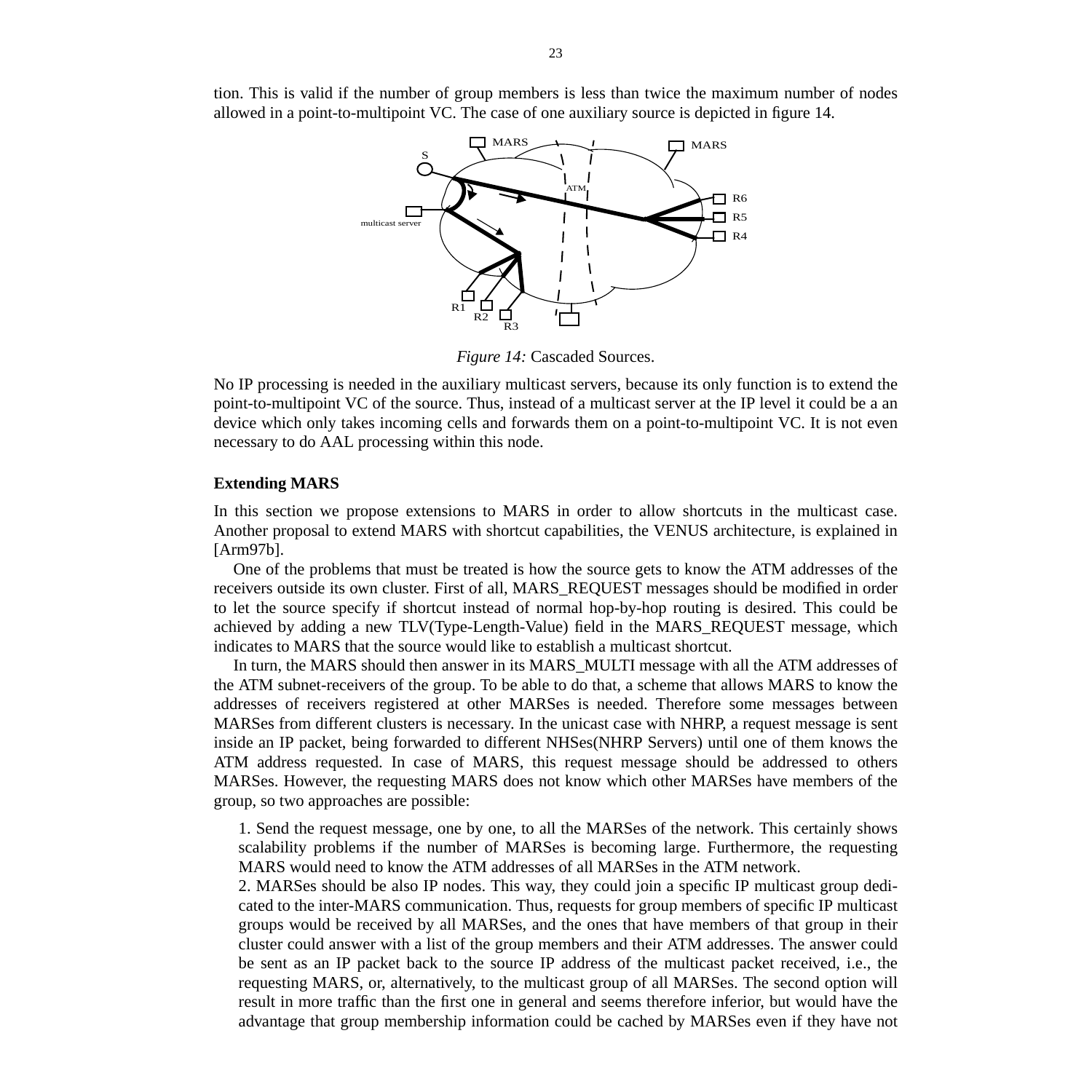yet requested it.

3. MARSes are in higher level cluster with one dedicated MARS to which requests are sent and which sends answers back.



*Figure 15:* MARS extensions.

With one of theses approaches, it is now possible for the MARS of the cluster in which the source is located to get to know all the receivers that currently belong to the group, as illustrated for the second approach in figure 15. However, IP multicast groups are dynamic, thus membership changes in other clusters must be tracked in some way.

One possible approach is that each of the MARSes adds the requesting MARS to its Control Cluster VC, so that if changes in group membership occur, the requesting MARS is aware of them. This solution is certainly not scalable since the requesting MARS must be added to all the Control Cluster VCs and must process the information received on all of them. It should be noted that it would even need to be added to the Control Cluster VC of clusters that have no members for that group, because they might appear anytime.

A more scalable solution would be to indicate group changes to other MARSes by encapsulating these messages in IP packets. These packets should only be sent in case that, for the group that has changed, a requesting MARS message has been received, i.e., there is a source somewhere in the ATM network using multicast shortcut for that group. This way group changes would be delivered by IP packets between different MARSes. The question is how a MARS knows where the shortcut sources are and whether they are still active. A MARS\_REQUEST message with a shortcut indication from a source to its local MARS can be seen as a way to register as a "shortcut source" within this cluster. Similarly, the request message sent to the IP multicast group of MARSes can be a way to register within all other MARSes as "MARS with shortcut sources for that group". With this information each MARS whose cluster have changes for that group could notify them to the MARSes which have a shortcut source for that group. When a source decides to finish its connection, a message should be sent to the local MARS to delete this source as a "shortcut source". This could be done by introducing a new type of message in the MARS protocol, or simply using a MARS\_REQUEST message with a TLV field indicating that the source does not need shortcuts any more. A similar message should be sent by the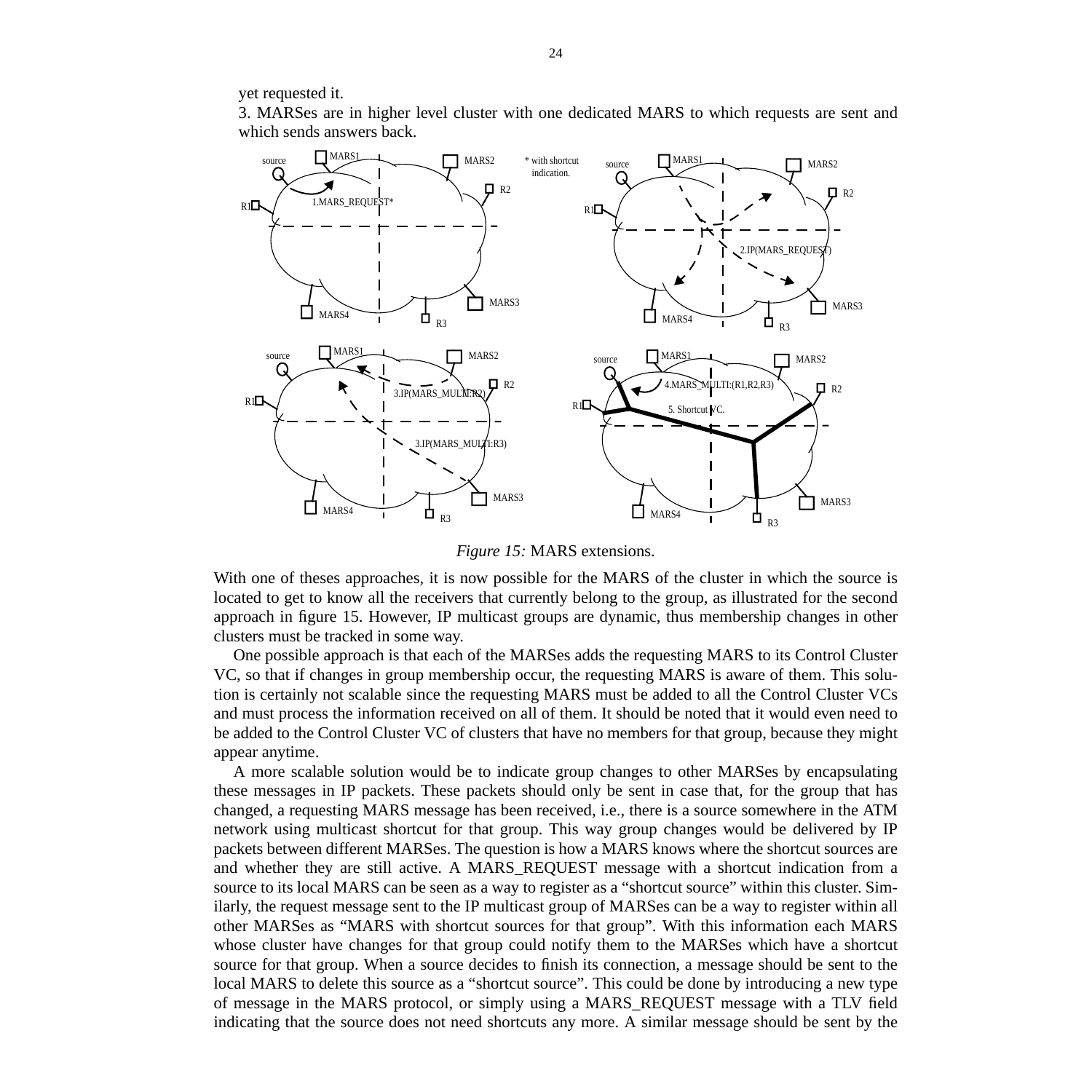MARS to the IP multicast group of MARSes in order to be deleted as "MARS with shortcut sources" for a particular group, if it has no "shortcut sources" for that group any more.

The main problem of this solution and the one proposed in [Arm97b] is scalability. The same limitations about the MARS cluster size, as explained in [Arm97a], can be applied to the presented MARS extension. Therefore, as [Arm97b] concludes, in essence, there is little difference between a VENUS domain, or in our case, the set of clusters participating in shortcuts, and a large MARS cluster. This may lead to the conclusion that the problem of multiple-LIS multicasting could also be solved by simply creating a single large MARS cluster as proposed in [Smi97].

### **UNI 4.0 LIJ Facility**

If UNI 4.0 Leaf Initiated Join is available, short-cut for multicast best-effort communications can be simplified to some extent. For best-effort multicast communications the LIJ facility is useful, since now the source does no longer need to know the ATM addresses of the members of the group. With LIJ, it is the receiver who joins the point-to-multipoint  $VC(s)$  if it desires to receive best-effort multicast data over a shortcut VC. Therefore, the problem now is to find out the identifiers (GCIDs) of the existing point-to-multipoint VCs for that group. MARS is currently designed to provide the ATM addresses of members of a group. Some extensions or a different protocol would be necessary to provide a receiver which wants to use LIJ with the GCIDs of the point-to-multipoint VCs of the group.

#### **8.4 Shortcut for Multicast QoS Communications**

One of the problems in implementing shortcut in the best-effort case is that, because of the IP multicast model, the source neither knows nor is informed about which members there are in the group. Therefore, a procedure for the source to get to know this information is required. MARS is an implementation of such a procedure, but its coverage is limited to the cluster. The problem, thus, was extending MARS so that it works also for inter-cluster communications in a scalable manner even if dynamic membership is taken into account.

For the QoS case, where RSVP signalling is used, establishing shortcuts becomes actually easier than in the best-effort case. Because when a receiver requests a reservation sending a RESV message to the previous hop, it is explicitly notifying its identity (by means of its IP address at least, if no extensions are being made). Therefore, the source knows which are the receivers of the group by means of the RESV messages. No additional mechanisms are necessary for finding the identity of the virtual destinations.

If shortcut is being used for best-effort multicast data and thus for PATH messages, the previous hop of the PATH message where the receiver has to send its RESV message to, is the ingress edge device itself. If hop-by-hop is being used, the PATH message could be modified to contain an indication for the multicast routers to not modify the previous hop object of the PATH message. Hence, the receiver would send its RESV messages straight to the source. With both methods, the ingress edge would know the IP addresses of the receivers to which a shortcut VC shall be established. However, what it needs to know is the ATM addresses of the subnet-receivers, the leaves of the shortcut point-to-multipoint VC. It is the same problem as in the unicast QoS case and thus the same approaches are possibly applicable. The first option is to use NHRP to discover the ATM addresses of receivers outside the cluster. Besides the advantage of using a standardized mechanism, this has the following drawbacks:

1. The delay until a QoS VC is established could be too long, especially if the multicast group becomes larger and more dynamic.

2. There is a problem with non-RSVP capable egress edge devices, because for those next hop and ATM network egress will not be the same machine.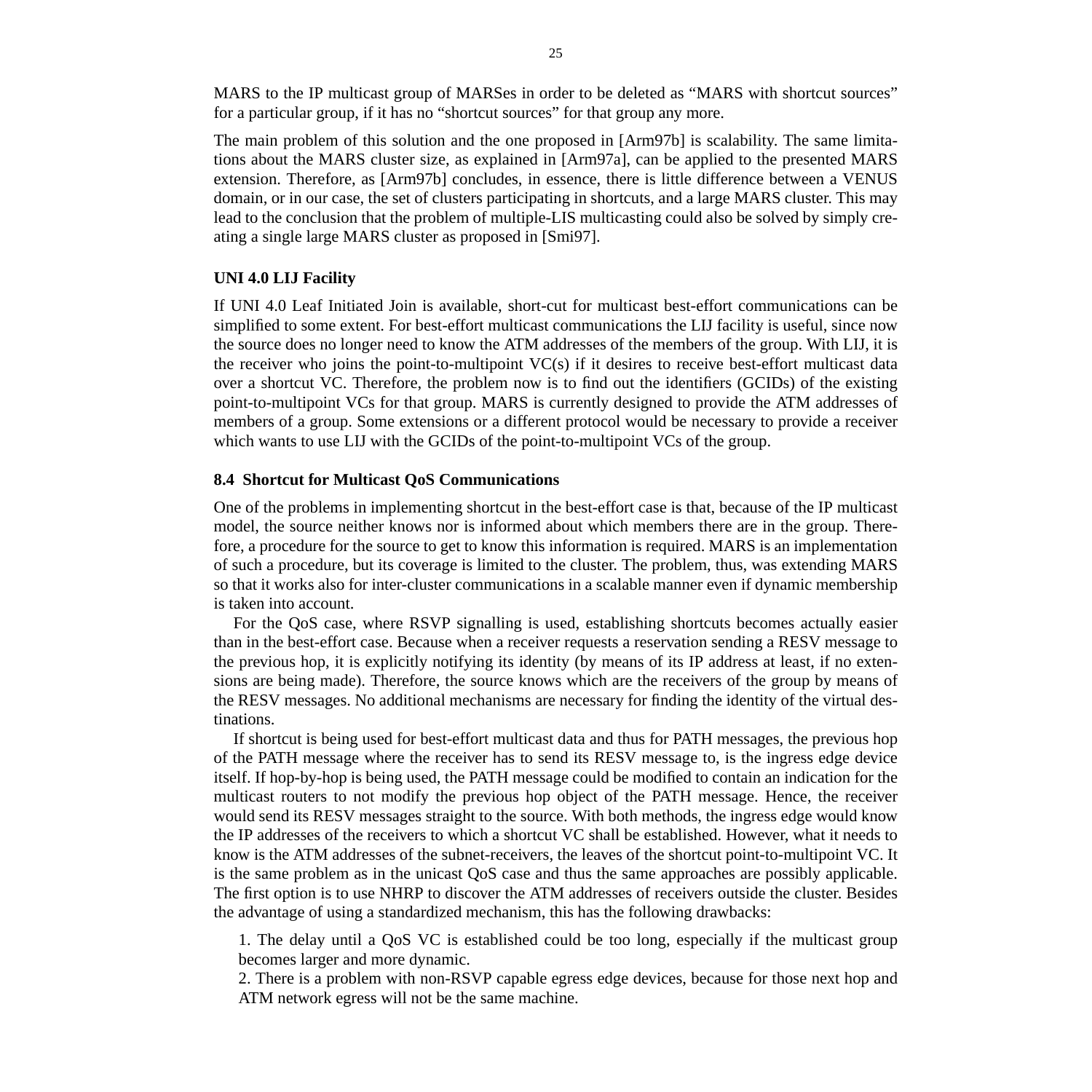A more efficient solution would be to include a new object into the RESV message, which contains the ATM address to which a shortcut should be established, as described for the unicast case. This way every member of the group which wanted to receive data with QoS could send a RESV message containing additionally the ATM egress point. With this information, the ingress edge device could add it to an existing shortcut point-to-multipoint VC, or could create a new shortcut VC, or could take any other decision depending on the VC management strategy being implemented.



*Figure 16:* Forwarding RESV messages.

#### **UNI 4.0 LIJ Facility**

On first glance, LIJ seems to be a good match with the receiver-oriented philosophy of RSVP. However, when a receiver requests a reservation, a RESV message is sent upstream, but the actual reservations are carried out in the downstream interfaces. Therefore, in the ATM context, it seems reasonable that the subnet-sender should be the one who sets up the branch of the point-to-multipoint VC.

With LIJ, however, it is possible that the branch is setup by the subnet-receiver when the RESV message arrives at the egress edge device. If LIJ is used, then a useful modification of RSVP would be to include the GCID of the shortcut point-to-multipoint VC into the PATH messages sent by the ingress edge device in order to be able to join that VC by the egress edge device. As an advantage of using LIJ the load in the ingress edge device would be lowered and thus a better scalability with the number of receivers could be achieved.

If a VC management strategy that permits the use of multiple VCs for a single RSVP session, in order to e.g. support some degree of heterogeneity, a receiver might either be offered a choice of different VCs which he could join or the source decides according to global criteria which VC is appropriate for a receiver to join and just sends one GCID in the PATH to the egress edge device. Here it becomes obvious that LIJ is not such an elegant solution as one would expect at first. While a choice of different VCs to join does not optimize the VC management according to global criteria, the other option of deciding which VC is appropriate for a receiver at the virtual source before a RESV message has been received is very restricting. The centralized nature of VC management strategies just does not fit very well to the decentralized concept of LIJ.

#### **8.5 Location of the Shortcut Decision**

The fact whether shortcuts are used for best-effort traffic or not, affects the way RSVP control messages are delivered over the ATM network. This, in turn, influences the way shortcuts for RSVP flows can be established and which instance decides about the establishment:

• If shortcut is being used for the best effort traffic, establishing shortcut for the QoS case is straightforward, since the RSVP PATH messages travel from the ingress edge device straight to the egress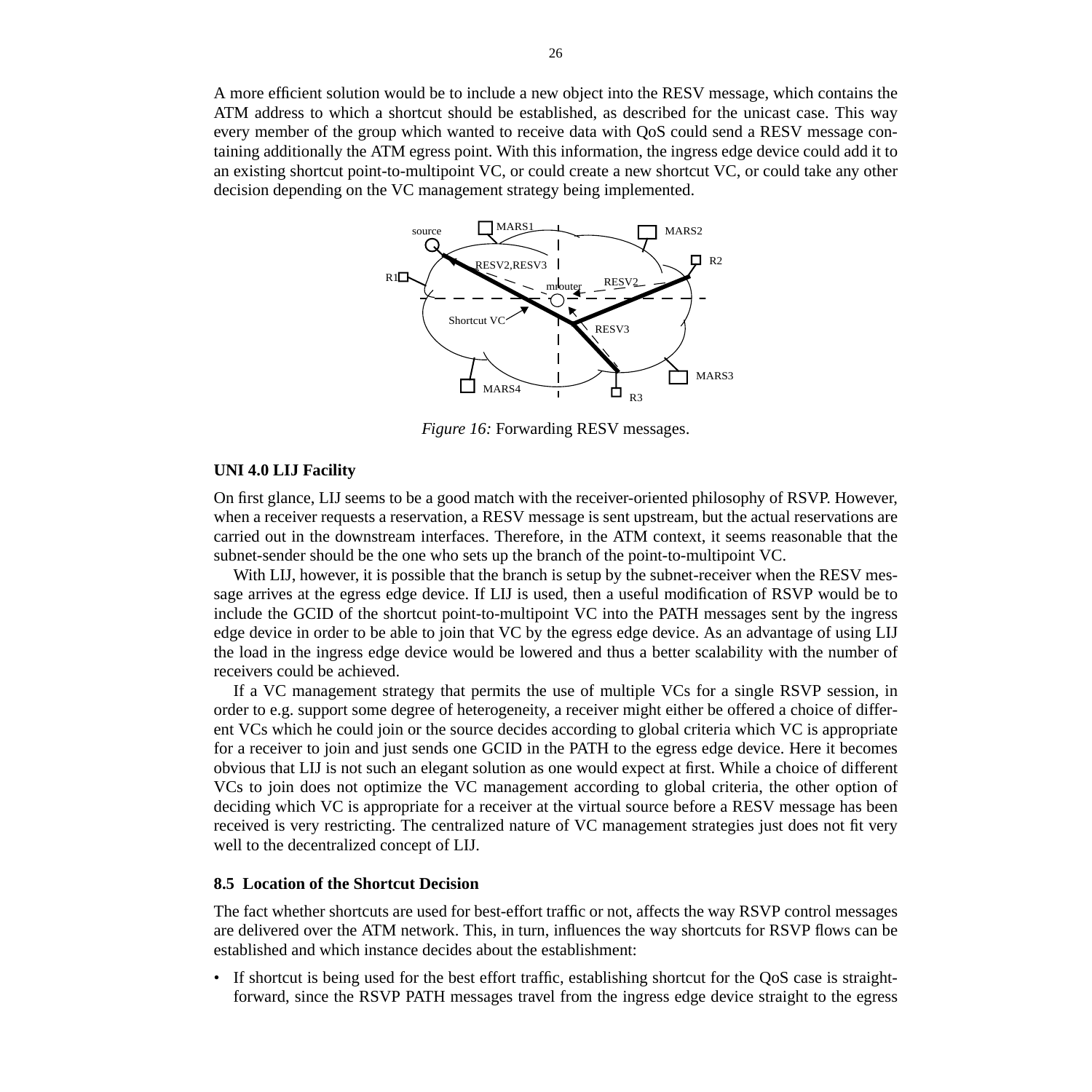edge device, without any intermediate IP nodes. Therefore, the previous hop is the ingress edge device. In fact, in this case there is no other choice than using shortcut for the QoS case.

- If hop-by-hop is being used for the best effort case, using shortcut for QoS traffic might be an initiative of:
	- the ingress edge device,
	- the egress edge device,
	- the intermediate routers.
- If the source decides using shortcut, one of the methods explained above methods, as e.g. modifying the PATH message, should be utilized. Some changes are also needed in the intermediate routers, in order to avoid them modifying the previous hop object of the PATH message.
- If the receiver wants to use shortcut, then the RESV messages could be sent right to the source or ingress device, regardless of the previous hop of the PATH message. A possible way to be able to do this is to include the ATM or IP address of the ingress edge device into the PATH message.

If hop-by-hop is being utilized for best-effort traffic and receiver-initiated shortcuts for the QoS traffic are desired, it requires some coordination between the receiver and the multicast router(s) the best effort traffic goes through. This is needed in order to delete the nodes that are using shortcut VCs from the best-effort VC.

In case QoS traffic would be delivered hop-by-hop, deleting the receiver from the best-effort VC when it requests a reservation is also necessary, but here an intermediate router knows which receiver requested a reservation, what kind of reservation (i.e. style) and for which source(s). With this information, the mrouter can decide whether that node should be deleted from the best-effort VC and added to another, or whether it should be kept in the best-effort VC because there are other sources for which the receiver has made no reservation request (e.g. if FF is used).

The problem in the shortcut case is now that an intermediate router does not have this information if the receiver sends its RESV messages directly to the source/ingress device. Therefore, RESV messages should be sent hop-by-hop but with an indication that they are for shortcut (this indication can be simply the presence of the ATM address object inside the RESV message). Then the router should make the appropriate actions in order to permit shortcut.

- If the decision of using shortcut is taken by intermediate router(s), this should be based on parameters like:
	- current load of the router,
	- TSpec contained in the PATH message,

• and/or FlowSpec of the RESV message sent by the receiver.

The aim of an intermediate router-initiated shortcut is to optimize its utilization, and at the same time, to avoid congestion (bottlenecks).

In order to allow for the establishment of a shortcut the intermediate router should forward the RESV message to the previous hop without modifying the next hop object. This would enable the previous hop to set up a shortcut VC bypassing a possibly overloaded router. Note that the previous hop may be the ingress edge device or another router. In the first case, a complete shortcut will be established, while in the second case, two possibilities may occur. This router also takes the decision to be bypassed and also forwards the unmodified RESV message. The other choice is that the router decides not to become the start-point of the shortcut. If this happens, a "partial shortcut" from that router to the receiver will be established and the RESV message sent to the previous hop will contain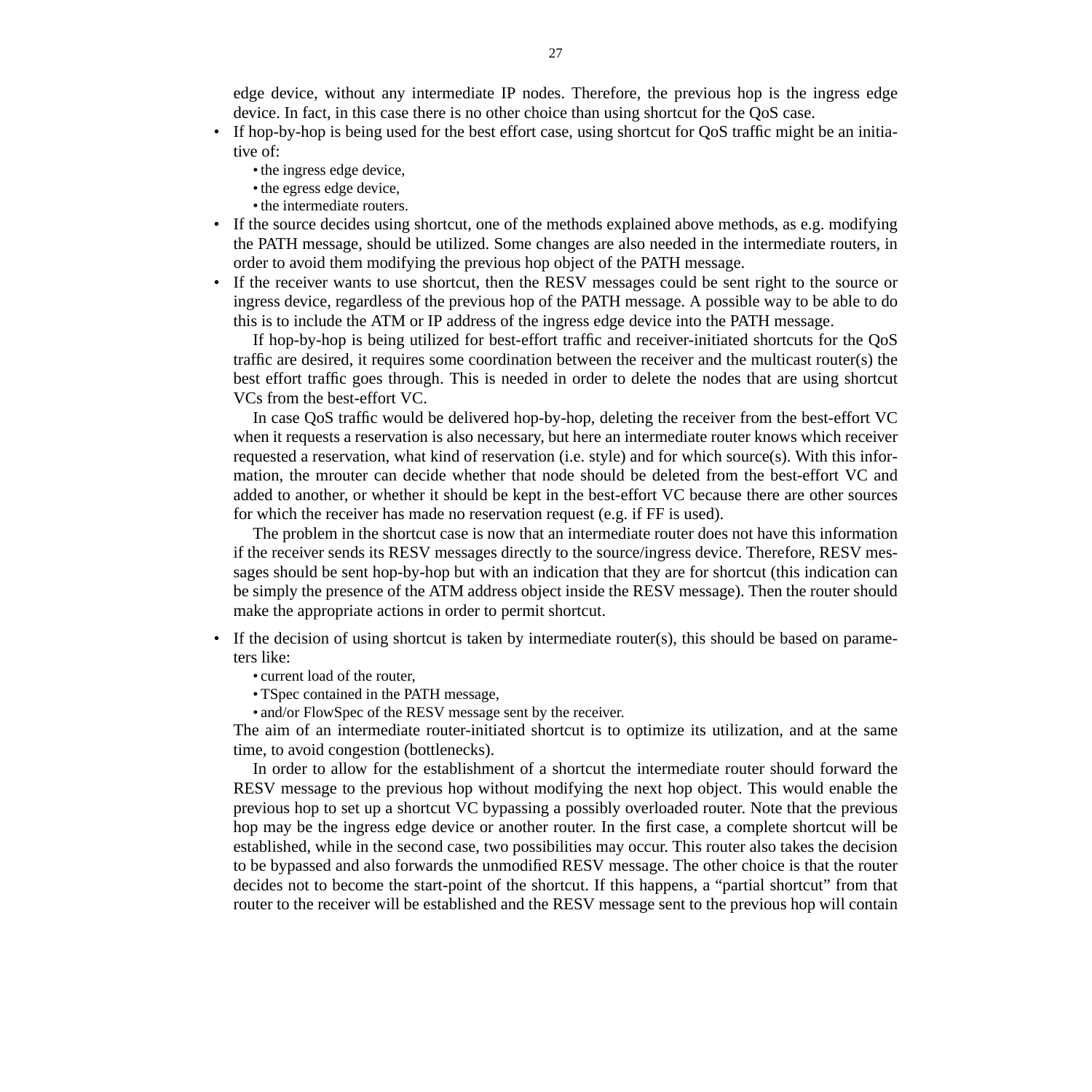<span id="page-28-0"></span>as next hop object this router's address.



*Figure 17:* Partial Short-Cut.

### **9 Aggregation of Flows - Saving VC Space**

The use of mapping models for which one flow is mapped onto one or several VCs has the advantage of directly utilizing ATM traffic control and scheduling mechanisms. The drawback of such direct mappings is the potentially large the number of VCs that are being consumed. This might lead to an exhaustion of the available VC space, or at least to a relatively expensive VC management strategy if the ATM tariffs will have a certain amount of fixed costs associated with the setup of a VC.

Therefore, it is interesting to consider VC management strategies where several RSVP flows are multiplexed over a single ATM VC in order to lower the resource consumption and price of the VC management strategy. A consequence of aggregating several flows into one VC would certainly be that ATM's traffic management mechanisms could no longer be utilized as straightforwardly as before. Further traffic control modules between RSVP and ATM would be necessary in order to manage the available resources of a VC among the different flows being multiplexed on it, ensuring the per flow reserved OoS.

The notion of a so-called aggregation model has been introduced in  $[BCB<sup>+</sup>98]$ , where VCs are set up between edge devices, in order to multiplex different RSVP flows from different sessions onto them. The main advantages of this method [BCB<sup>+</sup>98], as explained in, are:

- There is no signalling latency since VCs are expected to exist already in the usual case, therefore no time will be wasted in setting up the VC.
- There is no ATM-specific problem with heterogeneity, since in this case VCs would be managed like configurable point-to-point links.
- The same applies to the dynamic QoS problem.
- It is more scalable than the 1 VC per flow model.

The use of a pure aggregation model, i.e., establishing big "pipes" between edge devices does not make use of all facilities provided by an ATM network. Take for example ATM's PNNI and its QoS routing capabilities: if an aggregation model is used then there might be situations where a 1 VC to flow mapping model would have found a path through the ATM network for a certain reservation request while with the aggregation model the request may be rejected since no special route could be supplied.

The aggregation model seems most suitable for the core of the network, since there is a large potential for multiplexing of different flows to justify the increased complexity conjuncted to it. For edge networks the 1 VC per flow models might make more sense, since scalability is of lesser importance due to a much smaller number of flows.

So, a mixed scheme using both kinds of models could be used, by first separating the IP over ATM network into two parts, as proposed in [SDMT97]: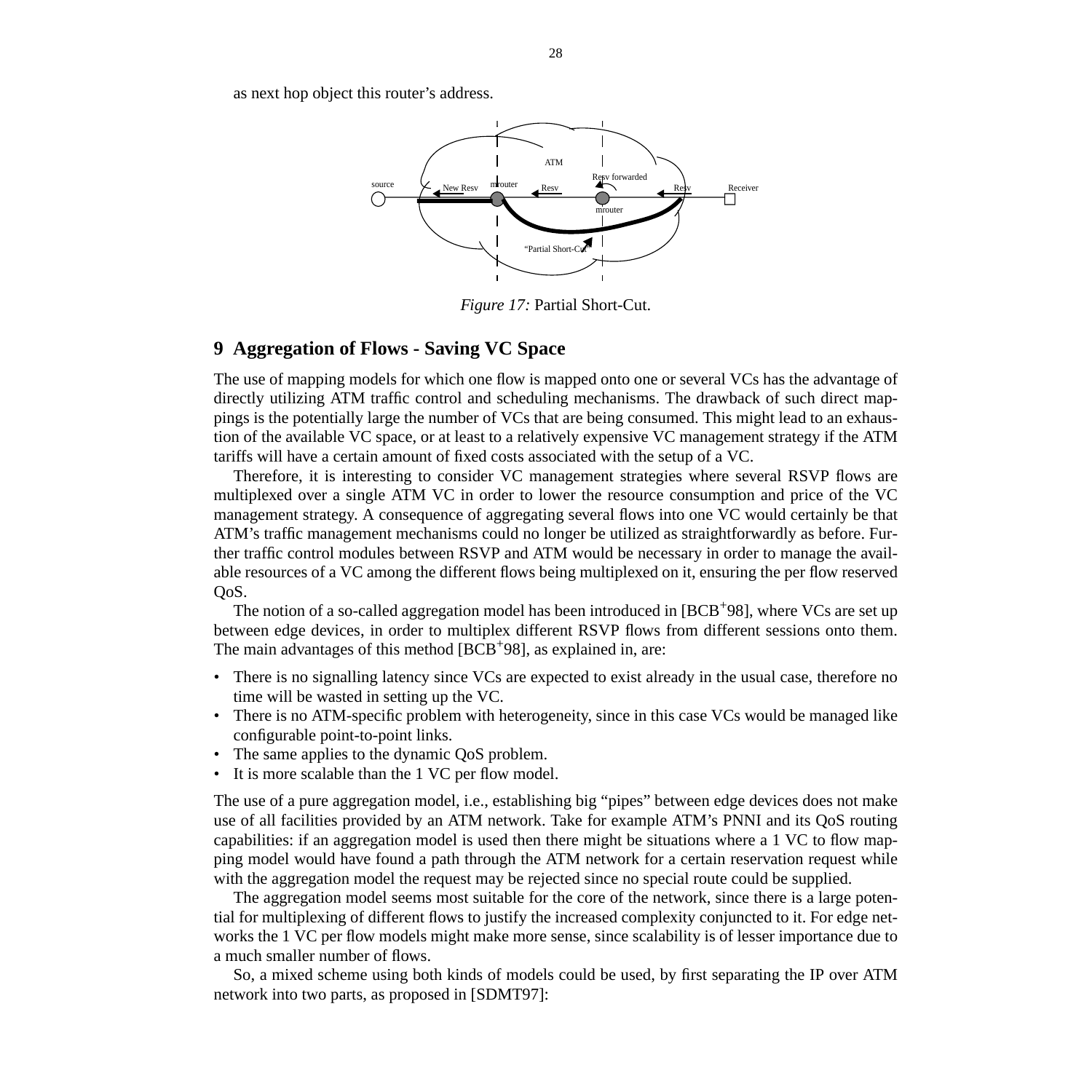- Access networks: ingress and egress edge devices would be part of the access network. They are expected to send/receive a "low" number of flows.
- Backbone network: routers inside the ATM network would constitute the backbone network with a large number of flows due to multiplexing of traffic.



*Figure 18:* Access and backbone network.

In order to make this distinction between access and backbone networks, different types of nodes or devices can be identified depending on their relationship within the IP over ATM network:

- **Edge devices**: These are nodes connected to both, ATM and non-ATM networks. Their function is to work as ingress/egress points to/from the ATM network.
- **ATM hosts**: These are IP nodes, which are directly connected to the ATM network, but which do not carry out any of the functions of an IP router.
- **ATM-only routers**: These are IP routers, which only route between ATM subnetworks. Due to the high bandwidth available with ATM they are suited for the backbone of a large IP network as the Internet. Thus, ATM-only routers are expected to receive and forward a large amount of traffic.

#### **Access Networks**

When we refer to access network, we mean the nodes in the IP network which function as access points to the IP over ATM network (or simply, to the ATM network). It is clear that these nodes might actually be backbone nodes in the overall IP network, since especially nowadays ATM is still being used mainly in the backbone of the IP networks, if at all.

Nodes in the access network would be edge-devices or ATM hosts (this is a special case where the host is the access point to the ATM network for a degenerated IP network represented by the host itself). These devices could use the one or many VCs per flow models, depending on the degree of heterogeneity to be supported.

If a MCS approach is used for multicast communications (see [section 11\)](#page-31-0), it is not obvious to which network, the access network or the backbone network, a multicast server should belong. Even though this is an ATM-only attached device, the traffic managed might still be suitable to use a 1 VC per flow or n VC per flow mapping model.

On a hop-by-hop basis, data would be transferred from the access network to the backbone network, and finally to the access network again. Shortcuts would be an exception to this behavior, since data would be transferred directly from the access network to other device in the access network without any intervening routers. The use of shortcuts with the aggregation model seems difficult to coordinate. A shortcut is an ATM connection from an ingress device to an egress device. The purpose of a shortcut is to bypass intermediate routers exploiting a larger ATM connectivity and utilizing the benefits of P-NNI's QoS routing capabilities for a single reservation request. However, these shortcut VCs do not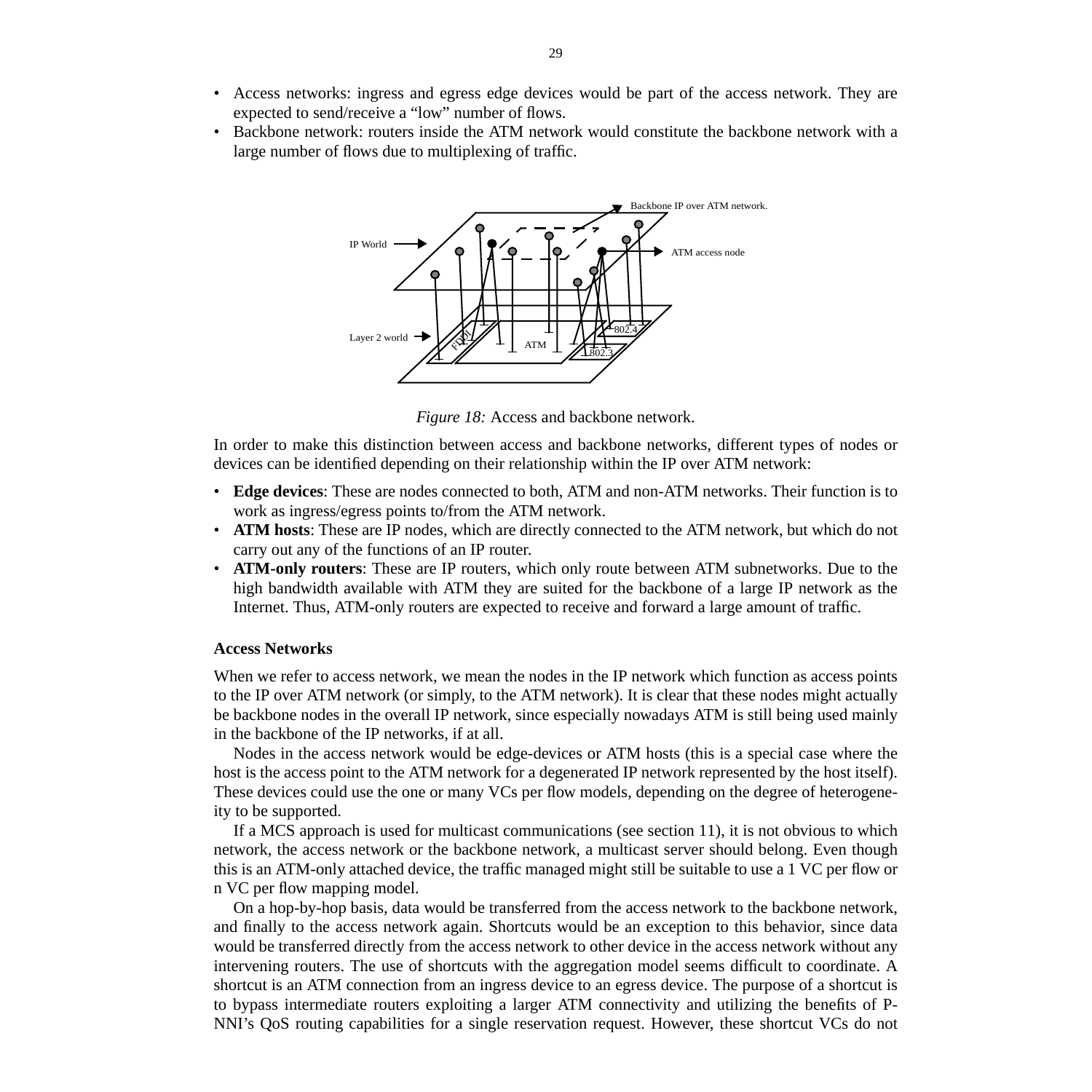have much potential for multiplexing of different flows into one VCs since their endpoints are situated in the access network and the route through the ATM network is customized to a specific reservation request. Hence, shortcuts and aggregation have an antagonistic relationship.

#### **Backbone Network**

The backbone network consists of ATM-only routers and possibly some multicast servers. In the flow multiplexing model, ATM SVCs are used to build custom bit pipes linking the ATM-only routers [SDMT97]. These routers are then in charge of collecting incoming IP flows and QoS requests, multiplexing them depending on their IP destination, and managing the characteristics of the outgoing ATM SVCs. Traffic Control Modules are necessary at the IP level to control the QoS received by each flow within an aggregated VC. From the perspective of RSVP, the VCs are viewed as logical network interfaces that can be reconfigured with regard to their bandwidth.

An obvious problem for the aggregation model is the handling of multicast transmissions if point-tomultipoint VCs shall be used in order to avoid unnecessary duplication of data in the ATM network. All flows being aggregated in a point-to-multipoint VC should have the same next hops, or otherwise, the next hops must be prepared to receive traffic not addressed to them, which however would waste resources. If the number of nodes in the backbone network is low, then there might be a certain probability that for multicast communications the next hops are the same or at least almost the same in different multicast groups. In this case, aggregating point-to-multipoint VCs may be applicable. Yet, if the number of nodes of the backbone network is becoming larger, the potential for multiplexing different flows rapidly diminishes especially if an exact match for the set of next hops is demanded. That means while the use of point-to-multipoint VC would lower the load at the entrance to the backbone due to the avoidance of data duplication, it would increase the VC usage. On the other hand, the usage of point-topoint VCs would increase the load at the entrance due to the required data replication, but would consume less VC space. Moreover, with the point-to-point VC option, there is no issue with heterogeneity since automatically a full heterogeneity model is supported. If point-to-multipoint VCs are being used, RSVP regards the aggregated VC as a broadcast medium, and thus, since ATM does not allow "variegated" VCs yet, a QoS change request will change the reservation for that flow in the whole VC. Therefore, all receivers/next hops will receive the new, higher QoS (with no delay if the VC does not need to be changed). Hence, using the aggregation model with point-to-multipoint VCs does not allow heterogeneity among the leaf nodes of each flow reserved, the same way that it is not supported in Ethernet networks. The complexity of using the aggregation model with point-to-multipoint VCs leads us to the conclusion that this model is more suitable for point-to-point VCs, between a reduced set of nodes.

As mentioned already, if the aggregation model is being utilized, changes in QoS reservations are managed at the IP level by means of RSVP and the traffic control modules. In the usual case, no changes should be necessary at the ATM level. Only in exceptional cases, if the modified reservation requests causes the resource consumption of an aggregated pipe to fall below or above certain thresholds, a VCs QoS needs to be modified, i.e., with current signalling to be torn down and setup with the new parameters. It is of course far from obvious how to choose these thresholds in order to cause the modification of a VC to be an exceptional event. However, the advantage of incurring no signalling latency for the setup of a reservation depends on that property.

The discussion above suggests that the aggregation model is not very suitable for changing environments, where new receivers are joining or leaving groups rapidly and reservations are changing frequently. However, it is suitable if the number of nodes is small, but the amount of traffic managed is large and on average relatively stable. Accordingly, the aggregation model is only suitable for the backbone network, whereas for the access network, other flow to VC mapping models are preferable.

Alternatively, an aggregation model at the RSVP level, as proposed in [BV98] might be used, which would also decrease the RSVP state necessary in backbone nodes.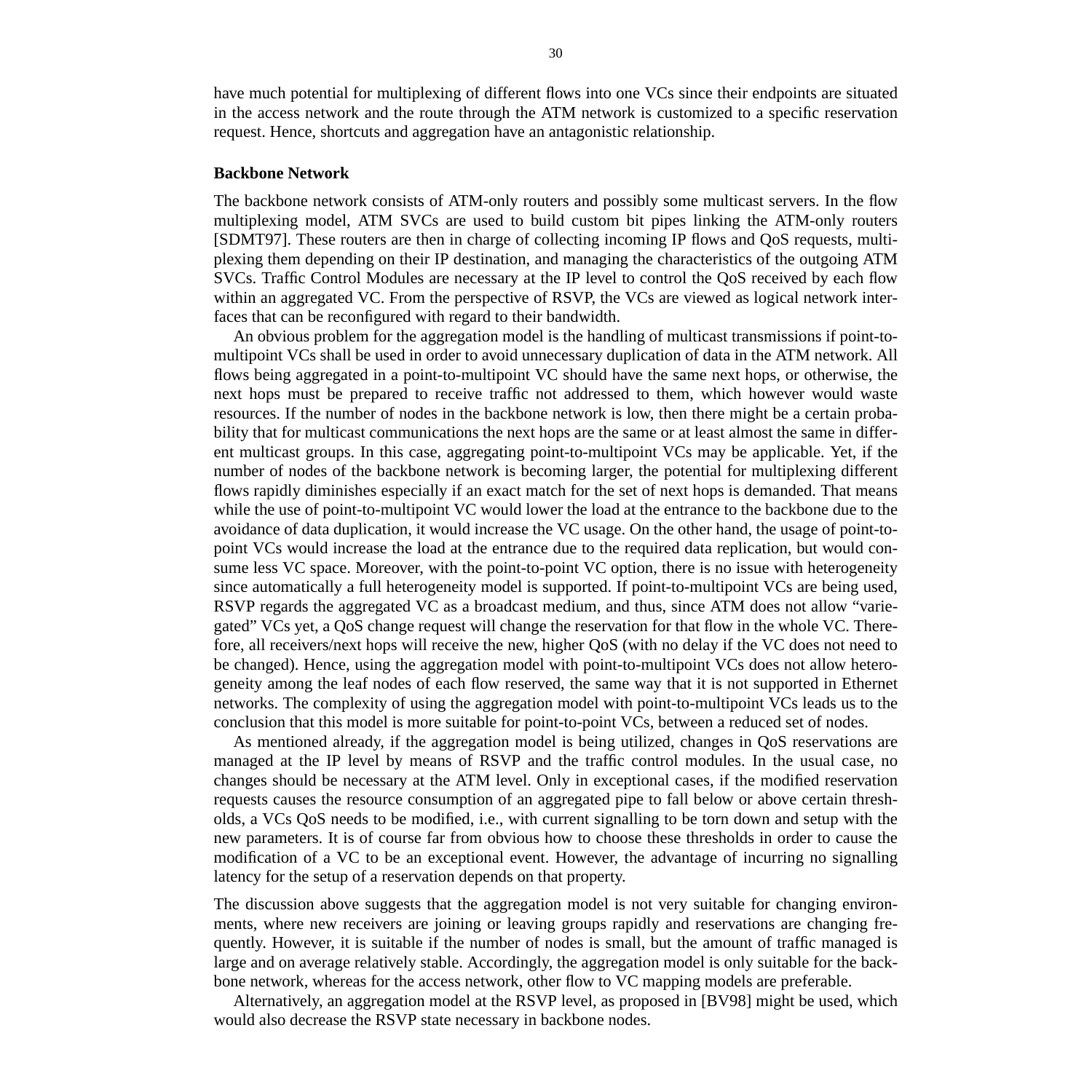### <span id="page-31-0"></span>**10 Dynamic QoS**

From the point of view of multicast, the emulation of RSVP's dynamic QoS over the static ATM QoS depends on the heterogeneity model that is being used. The extreme case is using a homogeneous QoS model. If the new QoS requested is larger than the QoS of the existing point-to-multipoint VC, the QoS of the VC must be changed, i.e. the VC must be torn down and setup again with new parameters. This is the same situation as if a new receiver requested more resources than the already existing reservation offers.

For models that permit some degree of heterogeneity, which means different VCs are setup for the same session, a modified reservation might be honored by just deleting a node from one VC and add it to another if the modified QoS can be provided by that VC. This less resource-consuming management of dynamic QoS changes is a further argument for some support of heterogeneity within the ATM network.

Since dynamic QoS changes lead to a certain overhead for signalling and possibly associated costs, the main issue is the question how to avoid such changes as far as they result in VC management actions. A possible strategy could be to allocate some extra resources for the ATM connection [BCB+98]. An RSVP over ATM implementation should allow tuning this amount of extra resources, so that experience with this parameter will demonstrate whether it is really useful and how much more than what was requested should be allocated. This is of course dependent on how dynamic future applications are with respect to their resource reservations. Furthermore, economic parameters will play an important role. The cost of over-allocating some resources during a certain time period must be amortized by the reduced rate of necessary QoS changes at the ATM level, thereby lowering the fixed costs for setting up VCs.

### **11 Multicast Data Distribution**

The IP Multicast model does not require explicit knowledge about which source(s) are sending or may send data to a multicast group. The connectionless characteristic of IP allows that any node in the network can send data to the group address, thus becoming a source for that group (possibly even without being a member of that group). Therefore, multipoint-to-multipoint communications are possible. In this model, the source needs no information about the receivers for that group, either. For IP multicast transmissions, multicast routing protocols like CBT, MOSPF, DVMRP, PIM(SM or DM), etc. create multicast distribution trees whose leaf nodes are those routers, in whose attached networks there are group members.

On the other hand, the non-broadcast characteristic of ATM necessitates the knowledge about the identity of the receivers of a multicast group, in order to be able to setup the data paths using point-tomultipoint VCs. Procedures, as e.g. MARS, for getting this information have already been discussed in [section 5.](#page-7-0) The problem now we are concerned with now is the establishment multipoint-to-multipoint communications over ATM networks. There are different solutions:

1. Make multipoint-to-multipoint VCs available on ATM networks: SMART [GLO96].

2. Set up point-to-multipoint VCs from each virtual source to the ATM network: VC-Mesh.

3. Use of Multicast Servers (MCS) as points of traffic aggregation, i.e., each source sets up a pointto-point VC to the MCS, while the MCS sets up a point-to-multipoint VC to the receivers of the group.

4. Use a mixed solution between 2. and 3.

While 1. is certainly the most complete solution, it is not a reality with current ATM signalling and might never be provided by ATM networks. The other solutions are basing on current signalling facilities and thus take a pragmatic approach. We will discuss these in more detail. Further discussions can be found in  $[BCB<sup>+</sup>98]$ ,  $[Arm96]$  and  $[TA97]$ .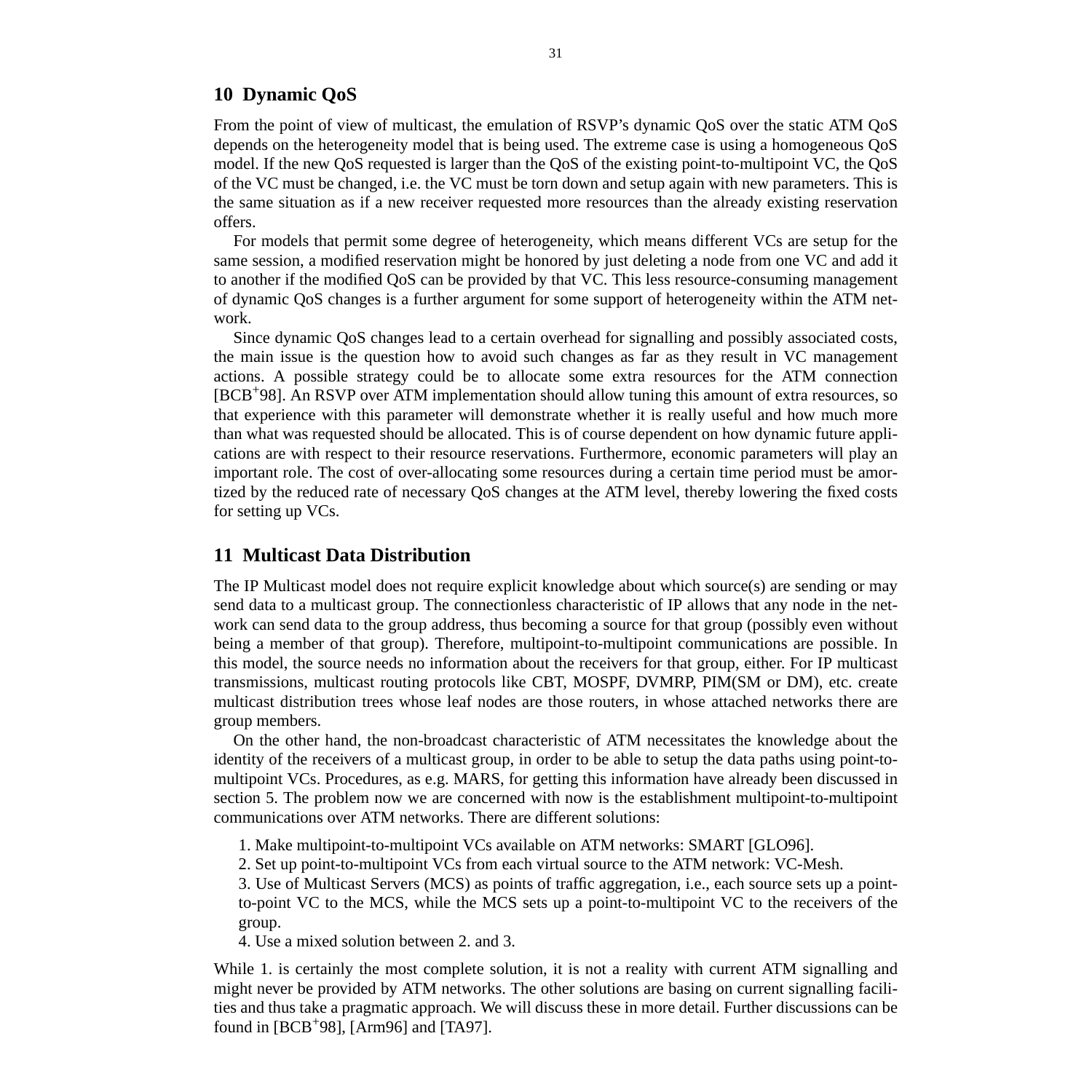### **11.1 VC-Mesh**

The VC-Mesh solution is the most straightforward solution. In this case, the multipoint-to-multipoint communication is realized by means of several point-to-multipoint connections. Its main advantages are:

- its simplicity,
- that it allows flexibility for VC management, since each ingress edge device can request the appropriate QoS for its point-to-multipoint VC or even use several VCs if heterogeneity is desired,
- its low latency, since no intermediate reassembly is needed,
- that ATM signalling can ensure optimal branching points.

On the other hand, its disadvantages are:

- that it produces a higher signalling load, especially if dynamic membership is taken into account,
- resource consumption is growing linearly with the number of sources.

#### **11.2 Multicast Servers**

A multicast server(MCS) is a device that accepts cells from multiple senders and sends them via a point-to-multipoint VC to a set of receivers. The MCS reassembles AAL-SDUs arriving on all the incoming VCs and queues them for transmission on the single outgoing point-to-multipoint VC. The reassembly is required because AAL5 does not support cell level demultiplexing of different AAL-SDUs. Although AAL3/4 does, it is not a good encapsulation method for IP packets, since it involves a much higher overhead than AAL5 encapsulation.

A side effect of using MCS is that ATM endpoints which are both, sender and receiver, receive a copy of packets sent by themselves, thereby creating circles if no action is being taken. To solve this problem the MCS could retransmit packets on individual VCs between itself and group members. This would, however, decrease the good scalability of the MCS approach.

Although an MCS could use different VC management strategies in order to allow for some level of heterogeneity support, it is not as flexible as the VC mesh approach, since data can no more be provided different QoS according to its sender.

The main advantages of using the MCS approach is the relatively low consumption of network resources and the lower signalling load in case of very dynamic sets with a large number of sources, since these dynamics must only be honored at the MCS's point-to-multipoint VC. Therefore the MCS approach scales constantly with the number of sources.

However, its main drawbacks are the comparably higher delay for packets due to the reassembly of packets at the MCS, and the fact that the MCS can potentially become a bottleneck and a central point of failure. Using multiple MCS can help to solve these last two problems.

It must also be noted that if a MCS makes no IP level processing for the incoming packets, thus only doing AAL5-SDU reassembly, it can only serve one multicast group at a time, since it has no way to distinguish among packets addressed to different groups. With a minimum amount of IP processing, a MCS can be used by several groups, thus improving its utilization [Arm96].

### **11.3 Intermediate Solutions**

Both, the VC-Mesh and the MCS approach, have advantages and disadvantages. Therefore, there might be intermediate solutions which are able to combine some of these advantages while avoiding some disadvantages. So let us reconsider:

*1. When is the VC-Mesh approach useful ?*

If there is only one or at least a very low number of sources, so that the signalling overhead necessary for membership changes and dynamic QoS is still reasonable. In this case, the number of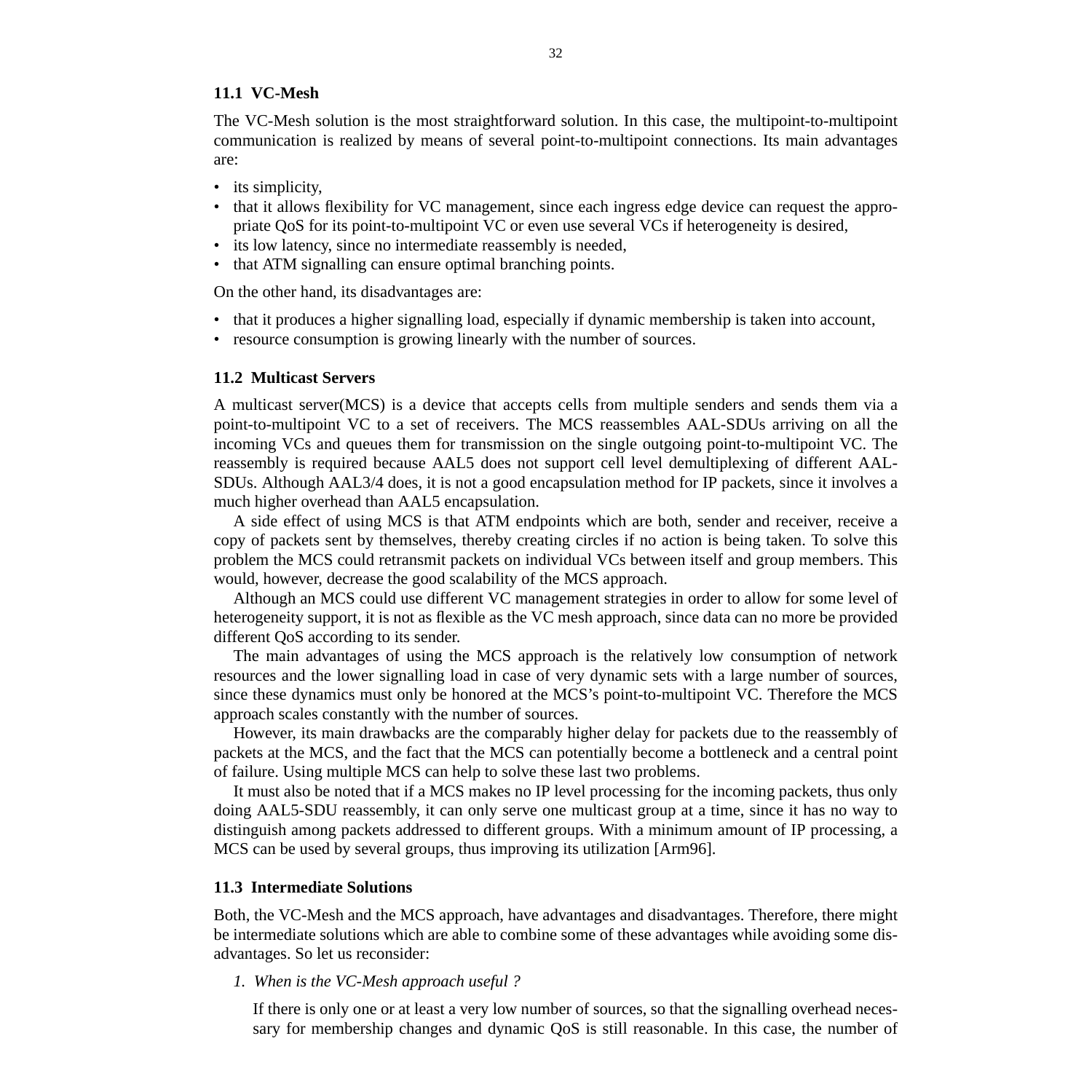additional VCs (if there is more than one source) does not justify the use of a MCS yet. The VC-Mesh approach is also useful if the data has very low delay requirements, thus not allowing the for the additional processing delay introduced by a MCS.

*2. When is the MCS approach useful ?*

If the number of sources becomes larger, there is a considerable saving in number of VCs when using the MCS approach. However, it must be taken care that the amount of traffic being forwarded by the MCS does not become too large in order to avoid the MCS becoming a bottleneck on the data path. Therefore, the use of a MCS depends on:

•the number of sources, •the expected traffic from the sources, and •the current load of the MCS.

Regardless of the scheme being used for multipoint-to-multipoint communication over ATM, the options for inter-cluster communication, shortcut or hop-by-hop, must be taken into account. Let us consider the best-effort and QoS case separately.

### **Best-Effort Case**

In the best-effort case, the VC-Mesh approach involves the use of n, the number of sources, point-tomultipoint VCs. In the MCS case, there would be n point-to-point VCs and one point-to-multipoint VC. Since the number of sources is not known in the best-effort case and must thus be assumed to be potentially large, the savings in number of VCs and signalling overhead argue for the MCS approach. The drawback is the added delay. However, for a best-effort service delay requirements should not be very strict. Possible approaches to improve the straightforward use of the MCS approach for best-effort transmissions in order to avoid congestion in the MCS are to:

- limit the number of sources a MCS can support, such that, if this limit is reached, another MCS could be used, or new sources could use the VC-Mesh approach, or
- measure the current traffic load of the MCS and allow according to this measurement new sources to either be supported by this MCS, by another MCS or by the VC-Mesh approach.

These decisions should certainly be transparent for a source, which just issues a MARS request and receives a reply with either the ATM addresses of the receivers or with the ATM address of the MCS in charge for that multicast group. However, the MARS and MCS components need to be extended to coordinate each other in order to make the MCS state information available to MARS. An algorithm that could be run at the MARS to take the decision between using VC-Mesh or MCS would be:

- *1. Receive MARS\_REQUEST message.*
- *2. If there is no other source "active" for that group*
	- *2.1. Use Mesh and register this source as "active".*
	- *2.2. Go to step 1.*
- *3. If MCS is "overloaded"*
	- *3.1. Use VC-Mesh and register this source as "active"*
	- *3.2. Go to step 1.*
- *4. Register this source as "active" and use MCS.*
- *5. Go to step 1.*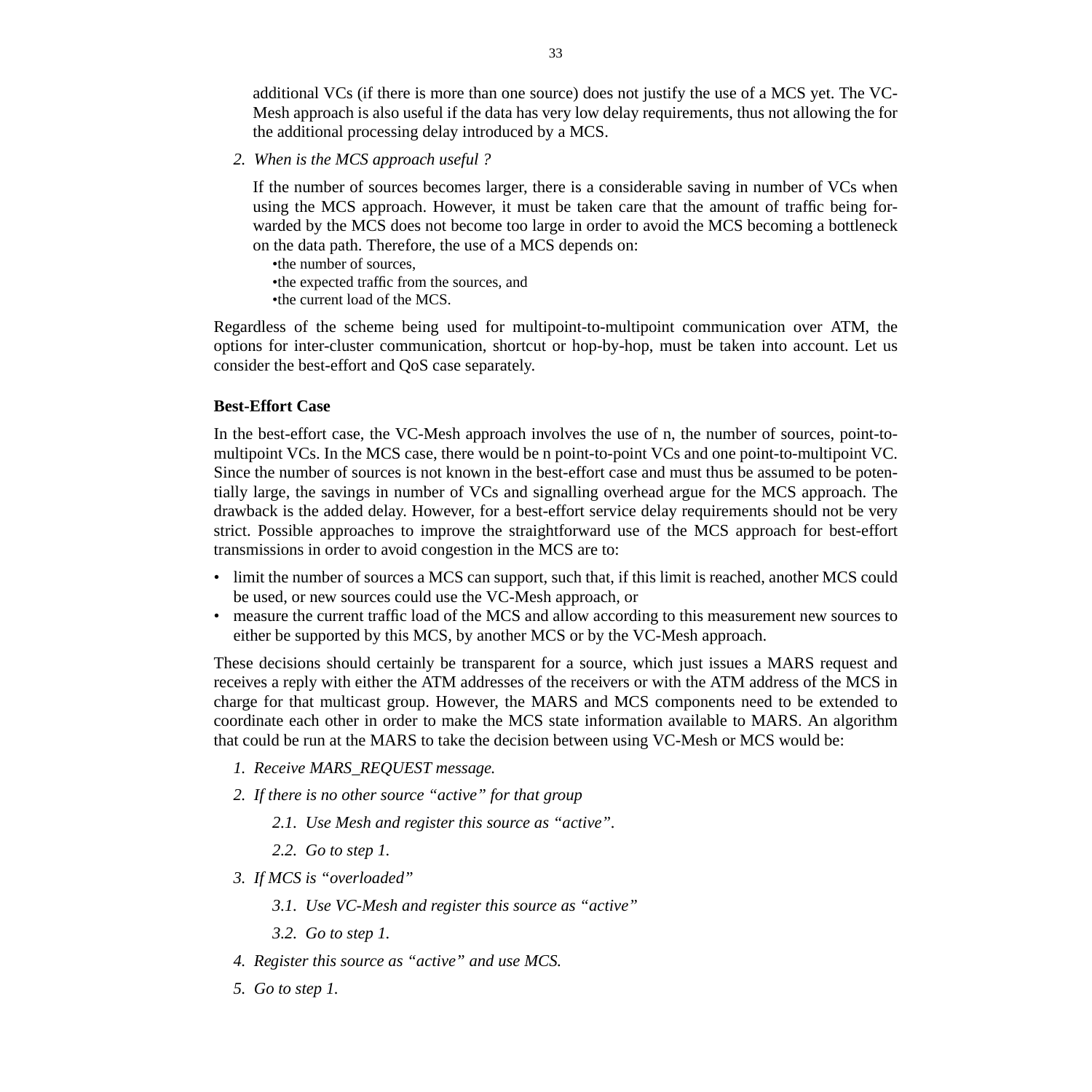This is certainly a very simple algorithm which would need further improvement. For example, with this algorithm, the first source of a group will always use the VC-Mesh approach, regardless of how many sources will be become active for that group later on. An alternative would be to use the MCS approach already for the first source becoming active. The obvious drawback, however, would be the needless VC from the source to the MCS and the added delay if the source remains the only one for this group. A better approach might be to switch the first source from the VC-Mesh to the MCS mode by using the MARS\_MIGRATE message sent from MARS to the cluster client.

With regard to the registration of a cluster client as an active source, the MARS\_REQUEST message could be taken as an indication for that condition. Having said above that cluster clients will not have to be modified, an exception would be an explicit de-registration as an active source in order to not blockade resources uselessly and to allow MARS to take the best decision about using VC-Mesh or MCS mode for a specific MARS\_REQUEST.

An example scenario of how such a mixed model of VC-Mesh and MCS approach could look like is illustrated in figure 19.



*Figure 19:* VC-Mesh and MCS: Mixed Model.

As already mentioned, there needs to be some coordination between MARS and a MCS in order let MARS know about the current load situation at the MCS. For this purpose, two new messages should be added to the MARS-MCS protocol.



*Figure 20:* MCS load messages.

MARS\_MCS\_LOADED: sent by the MCS to MARS indicating that no more sources can be supported by the MCS currently.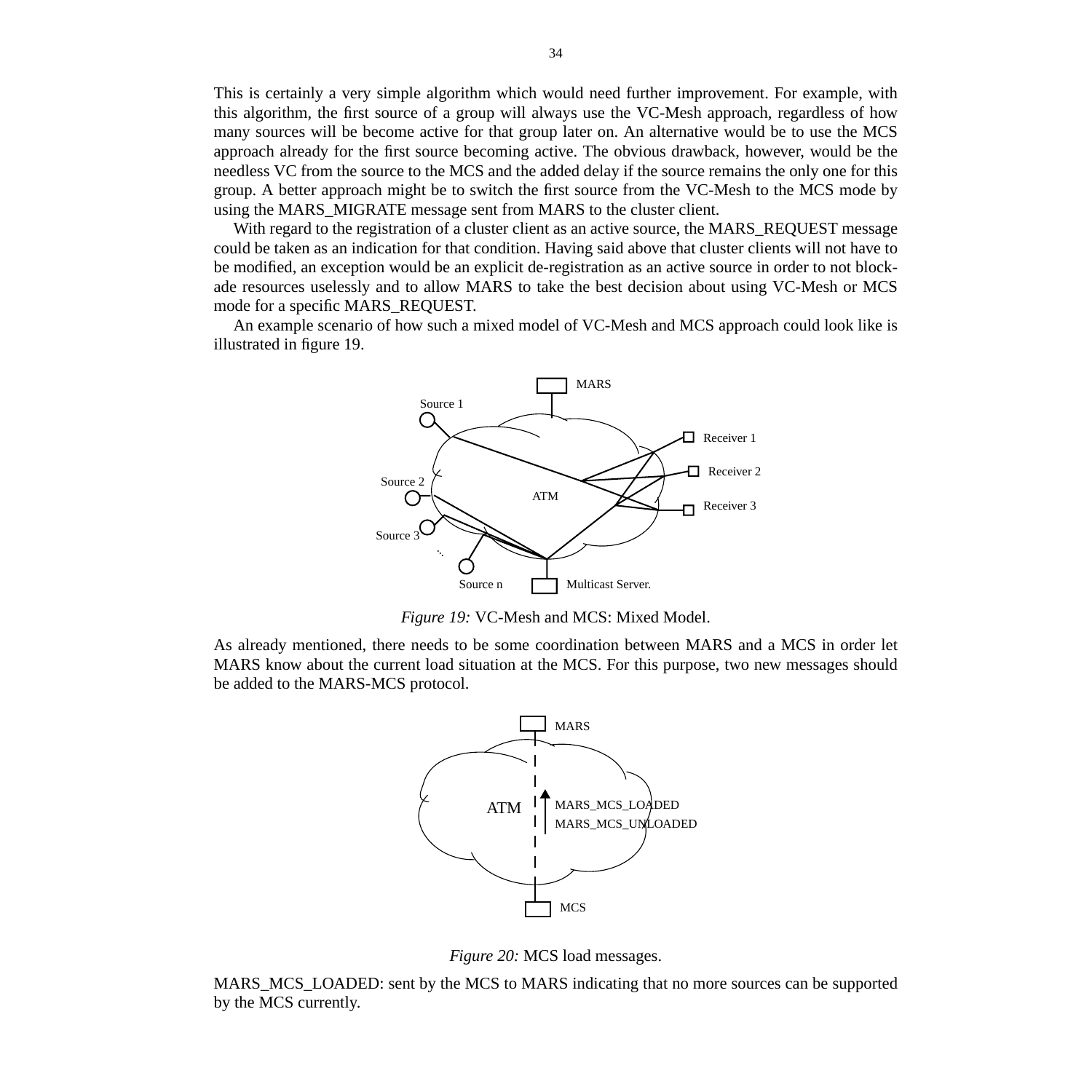MARS\_MCS\_UNLOADED: Sent by the MCS to MARS indicating that its load state permits more sources again (after a MCS\_LOADED message was sent).

#### **QoS case**

On the basis of the above scheme, some extensions are necessary in order to allow for the transmission of QoS traffic. In the QoS case delay requirements certainly become more important and should be taken into account. Furthermore, the MCS should be modified in order to allow for VCs of different QoS. Otherwise, the point-to-multipoint VC would not have the requested QoS characteristics. Moreover, heterogeneity support would not be possible. In fact, the MCS should more or less perform like any other RSVP capable multicast router.

For QoS communications with very strict delay requirements, the use of shortcuts is, as already explained, an interesting option. A trade-off between shorter latency and added resource consumption must be made in case that there are several sources and receivers requesting QoS. It must be realized that with shortcut sources in different clusters the VC consumption of the VC-Mesh is becoming even larger than for VC-Mesh with hop-by-hop forwarding. However, a compromise could be to use the MCS approach but with shortcut point-to-multipoint VCs from the MCS to the receivers. Here, the delay would be longer than for a complete shortcut but shorter than for hop-by-hop forwarding, and the benefits of the MCS approach in terms of VC usage could be exploited. The different scenarios are depicted in figure 21.



*Figure 21:* Short-cut and MCS/VC-Mesh.

In case of shortcutting from the MCS, the MCS would be the next hop in the data path for the sources in the cluster. The MCS should process the PATH messages by including its ATM address into them, so that shortcuts are rooted in it. The MCS would receive RESV messages from the receivers, like any other ingress edge device, and would merge the reservations appropriately in order to send out new RESV messages upstream to the virtual sources in the cluster.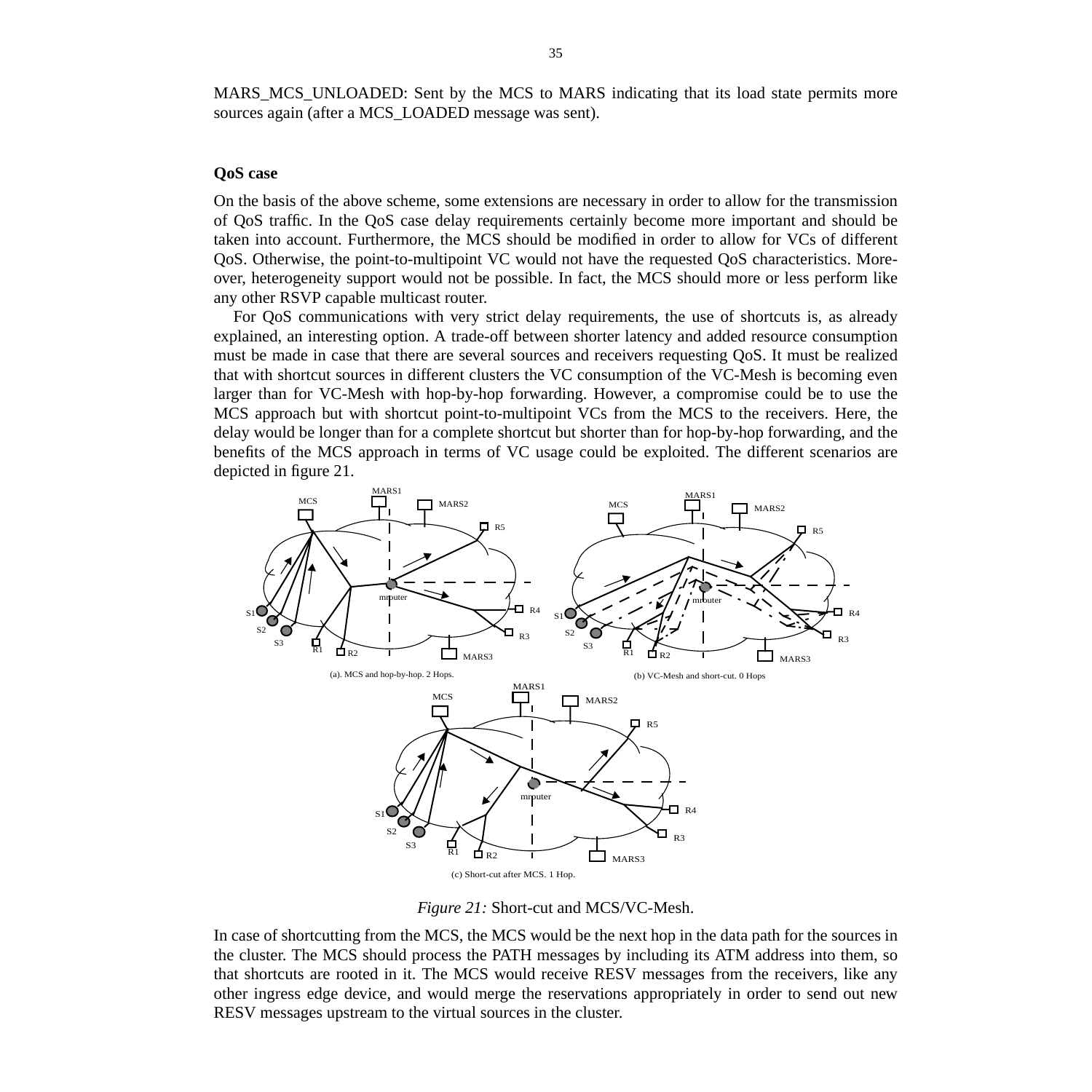## <span id="page-36-0"></span>**12 Heterogeneity Management**

In order to show the problems associated with heterogeneity support, let us look at the network in figure 22, and follow the different steps in which receivers request their reservations. For this discussion, it is not important whether MARS or EARTH or any other multicast address resolution method is used. In this case we assume that MARS is being used.



*Figure 22:* Group members in various LIS/Clusters.

In figure 22 we have a concatenation of VCs which serves as a best-effort distribution tree on which data without any reservations is being sent, as well as RSVP control messages. If R1 now sends a Resv message, S should set up a new reservation, but how should this be done exactly:

1. Setup a new QoS VC from S to R1 and then delete R1 from the best-effort tree.

2. Setup a new QoS VC as well, but do not delete R1 from the point-to-multipoint best-effort VC. In this case R1 would receive duplicate data. Nevertheless, it can be necessary not to delete the receiver from the best-effort VC in case S is a router. In this case, data from more than one source to the same group could be received and forwarded. If R1 makes a reservation for only one of them, it should still receive data from the other sources on a best-effort basis.

Let us assume that option 2 is chosen due to the reasons given above. This means that S now needs to duplicate data, one copy on the best-effort VC and the other on the QoS VC.

Let us suppose now that R2 issues a larger reservation than the reservation of R1. What are the reasonable options for VC management now ?

- 1. Setup a new point-to-point VC from S to R2:
	- S must triplicate the data it sends.
	- There is a point-to-multipoint best-effort VC, a point-to-point QoS VC to R1 and another one to R2.

2. Setup a point-to-multipoint VC from S to R1 and R2 with the biggest reservation (R2) and delete the VC to R1. Now, the resources allocated in the data path to R1 are larger than it had requested. Then,

- What should R1 pay for ? (If it has to pay)
- S only needs to duplicate the data.
- We are saving resources in S and on the common path of R1 and R2, but we are wasting them when the path of the point-to-multipoint VC is separated into two subtrees.

The choice among all these different options in our example for managing heterogeneity should certainly also be made dependent on economic factors. This is assuming that the edge devices which have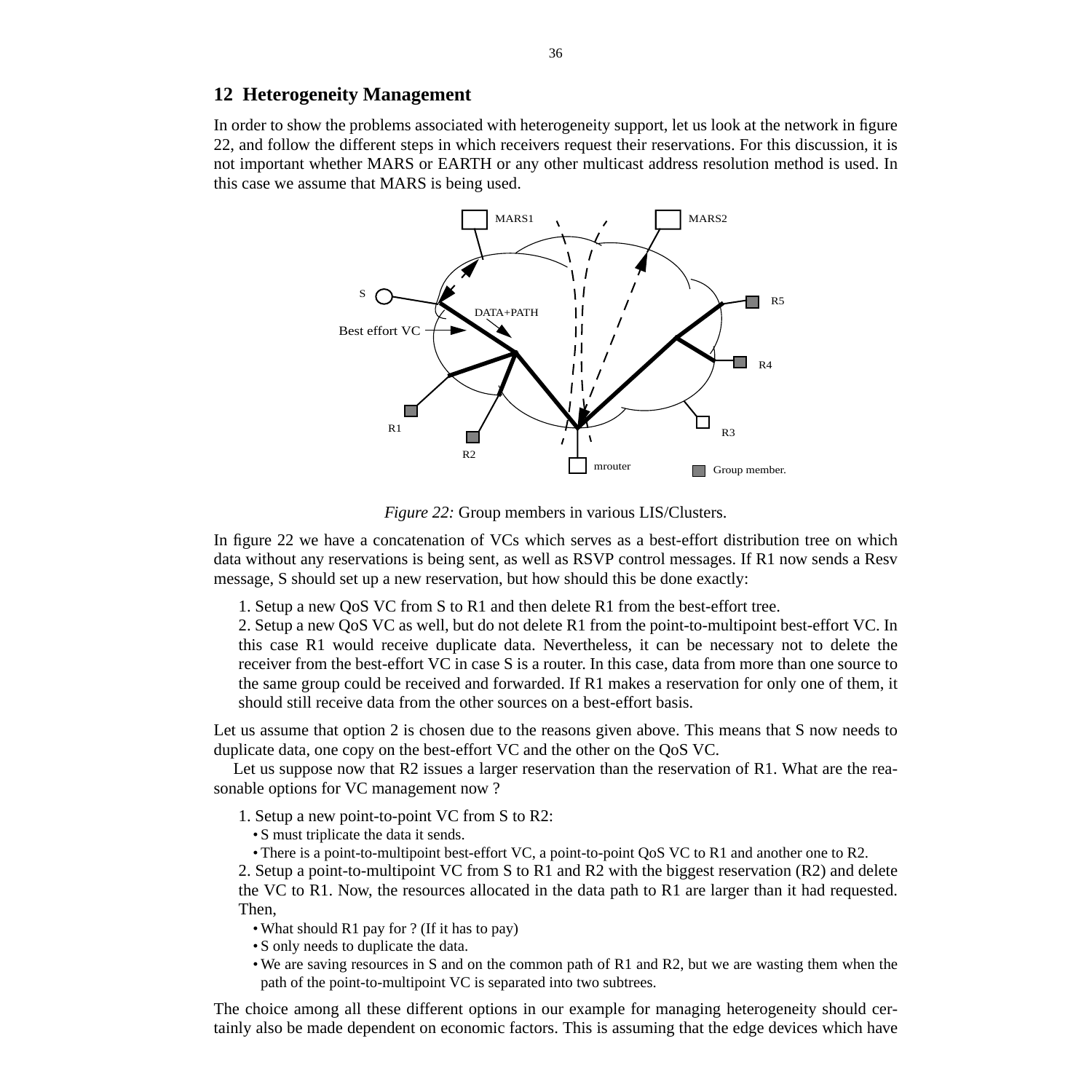to do the VC management belong to a different provider than the ATM network. In our example the provider operating the edge device S will certainly make its choice dependent on the prices of the provider of the ATM network, i.e., whether it is cheaper to use two point-to-point VC, a "large" one (for the reservation of R2) and a "small" one (for R1), or one point-to-multipoint VC with two branches, but with the resources of the "big" one.

For example, let us suppose the following pricing scheme for ATM VCs:

$$
C(N, B, t) = \beta_1 + \beta_2 N + \beta_3 N B t
$$

where

 $\bullet C = \text{Cost of the ATM connection}$ 

- • $N =$ Number of leaf nodes in the connection
- $\bullet$  *B* = Bandwidth reserved for the ATM connection
- $\bullet$  t = Duration of the connection

The model of the example tries to take into account the bandwidth requirements and the number of leaf nodes of the VC connection, by means of the terms with parameters  $β_2$  and  $β_3$ . The more bandwidth is being requested or the more leaf nodes on the connection the more expensive the connection will be. On the other hand, it is also taken into account how long the communication lasts, using the term with parameter  $β_3$  again.

This is of course only a very simplified pricing model which does neither take into account many other parameters that could also have influence on prices nor regards more elaborated relationships between those parameters. The purpose of this example is to show that the VC management strategy in order to support heterogeneity may depend also on the pricing scheme.

Let us suppose now, two reservation requests, with bandwidths B1 and B2 (with  $B1 > B2$ ). The two possible options are: one point-to-multipoint VC with B1 resources reserved, or two point-to-point VCs with B1 and B2 reserved.

1. Option: 1 point-to-multipoint VC with B1.

$$
C_1 = \beta_1 + 2\beta_2 + 2\beta_3 B_1 t
$$

2. Option: 2 point-to-point VCs with B1 and B2.

$$
C_2 = 2\beta_1 + 2\beta_2 + \beta_3 (B_1 + B_2)t
$$

With these two options, the price of both options will be the same if:

$$
t = \frac{\beta_1}{\beta_3(B_1 - B_2)}
$$

If the duration of the connection *t* is longer than the right hand side of the equation than option 2 will be cheaper. Otherwise, option 1 will be the better choice. Therefore, it is not possible to know a priori which choice is economically best, if the pricing model is not known (and the duration of the session is not known).

If the edge device is on the premises of the ATM network provider then the decisions for VC management with regard to heterogeneity support will rather be based on resource consumption than on a pric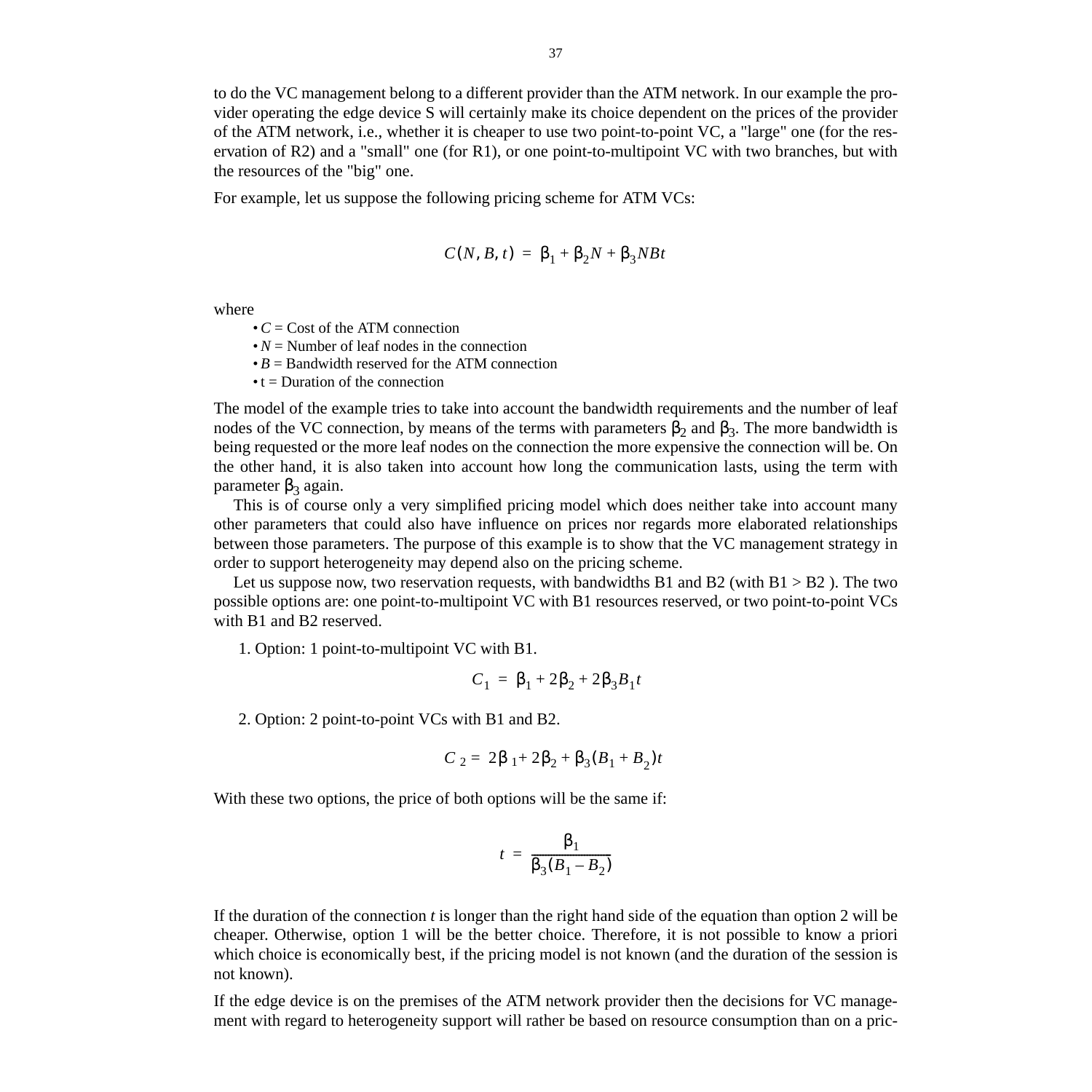ing model. However, it is neither possible to determine generally which option saves more resources in the ATM network, because it is network topology dependent.



*Figure 23:* a) One point-to-multipoint VC. b) Two point-to-point VCs with.

In figure 23, more network resources are being wasted in the case (b) than in case (a), if we assume that b>1/4B. However, a counterexample is shown in figure 24, where using one point-to-multipoint VC wastes more resources than using two point-to-point VCs if we assume that B>4/3b.



*Figure 24:* a) One point-to-multipoint VC. b) Two point-to-point VCs.

Both figures show that the best solution depends on the topology, not only of the ATM network but also of the IP network, and on the amount of resources being reserved. Therefore, it would be helpful to let the process that maps IP/RSVP onto ATM take part in the ATM-PNNI, in order to obtain information about the ATM network topology and thereby allow for resource-optimal flow-to-VC mapping strategies.

Apart from efficient use of network or financial resources, the decisions for VC management are also affected by:

- the possibility of supporting heterogeneity as exact as possible,
- the scheme's simplicity with regard to reservation changes or new reservations,
- the signalling load that is being produced especially at the edge device,
- the scalability of the scheme to large ATM networks.

The combination of IP Multicast and RSVP permits heterogeneous receivers, i.e., each receiver can request and receive a different QoS. However, ATM networks do currently not support that property at the point-to-multipoint VC level, all the branches of a VC offer the same QoS to the receivers.

Let us reconsider what is the value of heterogeneity support from the point of view of a user respectively a network:

1. From users' perspective, heterogeneity means that each user can request the QoS that is sufficient for him. Moreover, the user can be sure not to receive data flows with higher QoS than requested, which its local resources might not be able to handle.

2. From networks perspective, heterogeneity has the potential to avoid network resources wastage,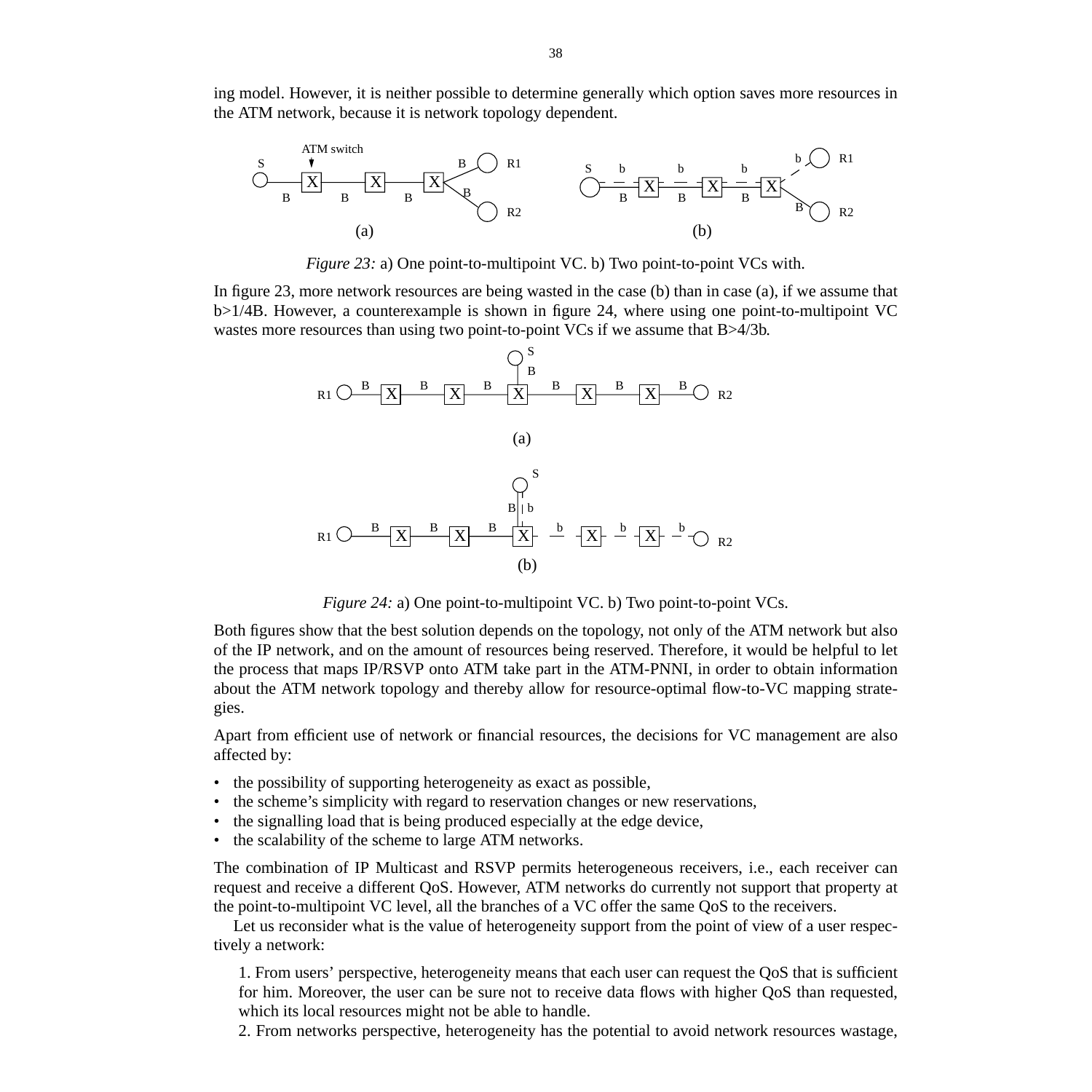as it allows reserving only what is necessary for each receiver.

As already mentioned, using one point-to-multipoint VC for all QoS receivers does not allow heterogeneous reservations in the ATM network. At the other end of the spectrum a point-to-point VC to each of the receivers would allow for an exact support of heterogeneity from the ATM network user's point of view. Of course, such a solution is not scalable to a large and very heterogeneous set of receivers, because it is not really multicast but "multi-unicast". However, depending on the significance that is given to the heterogeneity property and the concrete situation it might still be a reasonable option.



*Figure 25:* Video services example.

Consider for example the situation as depicted in figure 25, where we have a video multicast to a very heterogeneous set of receivers. There is only one source and several receivers, of which one requests a very high quality especially with respect to bandwidth, while the others either only want a lower quality transmission or can even not cope with a high bandwidth stream due to for example being connected by a radio channel for mobile receivers or the conventional phone link. If the video service is commercial then the receivers might, for example, pay the video service provider according to the quality of transmission they request, and the video service provider might in turn pay the ATM network operator for the ATM services according to parameters like number of VC setups, bandwidth, duration, etc.

In this situation, the content provider could choose to use one point-to-multipoint VC of bandwidth B. This solution is straightforward and involves low processing overhead for the source. The receivers R2,...,Rn would be delivered a better QoS than they requested and pay for. Thus the service provider wastes financial resources for receivers which might not even be able to cope with those higher QoS data flows.

An alternative could be to setup a point-to-point VC with bandwidth B to the R1, and one point-tomultipoint VC of b to R2,...,Rn. In this case, each receiver gets exactly what he/she requested, and the ATM network resources are being used more economically than before. The drawback of this approach is the wastage of resources at the subnet-sender and in the ATM network, since two copies of the same data must possibly be sent over some common links. With two different QoS levels supported, this overhead might not be problematic, but for the extreme case of having as many VCs as receivers, the virtual source to the ATM network is likely to become overloaded.

The optimal solution would certainly be the provision of "variegated VCs" [BCB+98] by the ATM network, which would allow for heterogeneous receivers in the same VC. But such facilities are not available with ATM's current signalling protocols and switching hardware.

From the example we can draw some conclusions:

1. With current ATM signalling there is no optimal solution valid for every situation and from every point of view to the problem of heterogeneity support.

2. For this optimal solution "variegated" VCs would be needed.

3. A certain degree of heterogeneity support by the ATM network can be achieved using VC management strategies which take into account: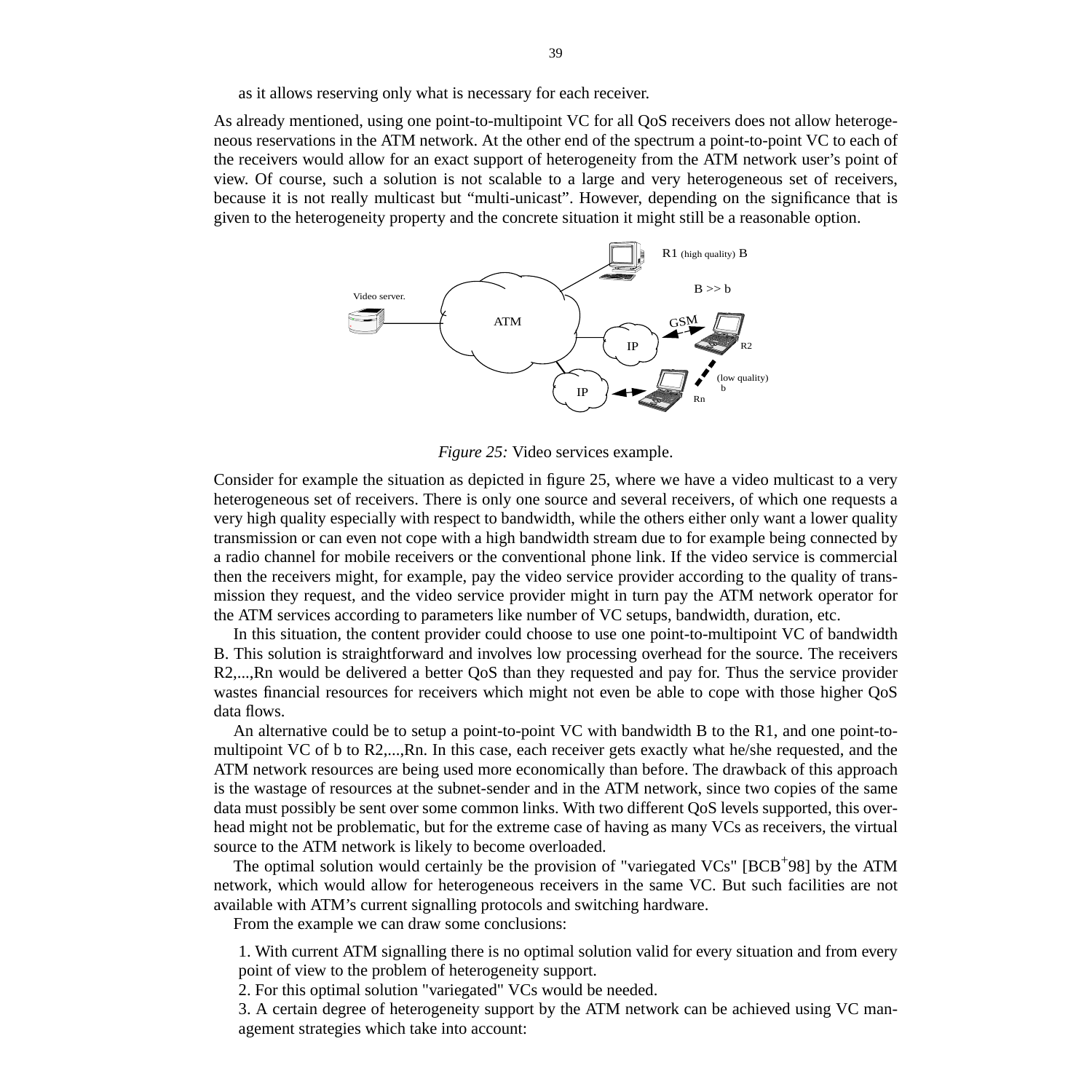- economic factors respectively resource consumption,
- the current load situation at the virtual source to the ATM network,
- number of receivers and the diversity of their OoS requests.

In the following a simple algorithmic framework for such a VC management strategy is given.

#### **Simple VC Management Algorithm**

With this algorithm, there will be as many VCs per flow as an ingress edge device can manage, supporting a controllable level of heterogeneity.

```
New reservation request R arrives (for a MC group which is already being
delivered QoS data)
STEP 1: Look for a VC whose QoS is 'similar' (but greater) to R's
STEP 2: IF (VC found)
               Add receiver to that VC
               RETURN
STEP 3: IF ('source not overloaded')
               Create new VC to that receiver with R's QoS
               [Reorganize()]
               RETURN
STEP 4: IF (ClaimBack(R's QoS))
               Create new VC to that receiver with R's QoS
               [Reorganize()]
               RETURN
        ELSE
               Reject R
               RETURN
Claimback(Q): tries to merge VCs together to regain at least Qresources and return TRUE on success and FALSE
              otherwise.
Reorganize(): tries to assign older reservations to the new one
              subject to the similarity definition and aiming at the
              release of resources.
```
Alternatively to rejecting R in the ELSE-branch of STEP 4 one could also redefine the similarity definition and go back to STEP 1 (if R is not bigger than all the existing reservations) hoping for an existing VC to be now similar enough to the new reservation request.

Depending on how we define similarity and source overload we obtain a spectrum of behavior between the homogeneous and full heterogeneity model. It is of course difficult to define the similarity concept between QoS requests, since those requests are multi-dimensional in nature and are thus potentially only partially ordered. So, probably, for the definition of similarity there are some simplifying assumptions needed, as e.g., the restriction onto some or even just one parameter like bandwidth.

If similarity is defined as an exact match then we obtain a full heterogeneity support model as a limiting case. Whereas the other limiting case where all requests are regarded as similar degenerates into a homogeneous QoS support model, where only one VC per RSVP session is allowed. The intermediate cases are certainly the most interesting ones giving more flexible heterogeneity support without necessarily admitting any new reservation request to obtain a new VC. Therefore, the definition of similarity allows to control the support of heterogeneity within the ATM network.

Another determinant with regard to the supported level of heterogeneity is the definition of "source overload". In general, if the source has to manage too many VCs for one RSVP session it will become overloaded. Thus there must be a condition at the source which limits the number of VCs per session. This condition can be indicated by different metrics, like e.g., internal queue lengths, processor load, or just the number of already existing VCs for all or the particular session. The exact setting of that condition is a local decision of the ingress edge-devices.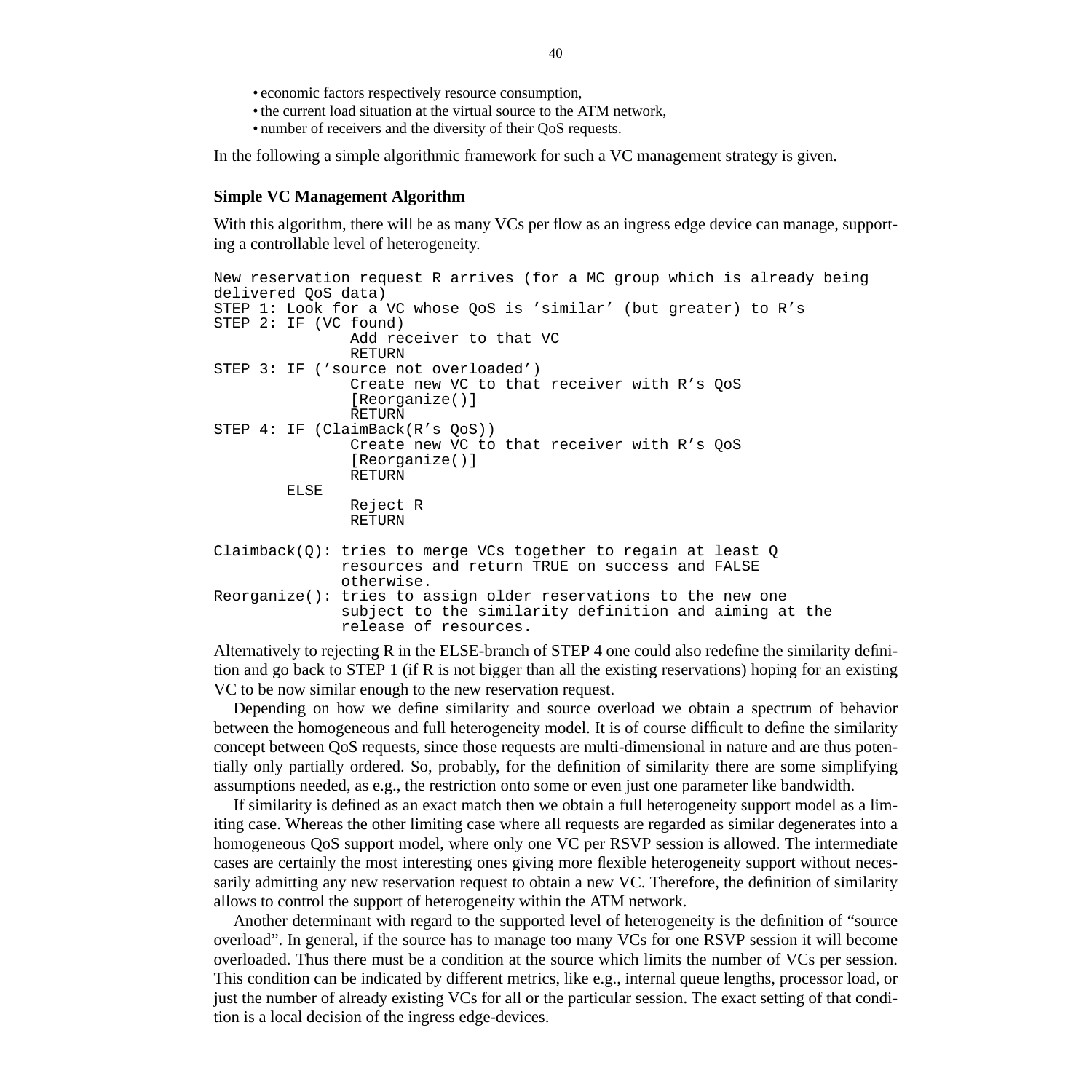Two further components of the VC management algorithm framework are the functions Claim $back(Q)$  and Reorganize(), which essentially try to reduce the load at the virtual source at the cost of reducing the level of heterogeneity support. This could be done by e.g. merging two very similar VCs into only one, thus reducing the copies of data to be sent from the virtual source.

This algorithmic framework tries to offer a more flexible scheme for providing heterogeneity support by means of VC management. The exact behavior of a concrete algorithm can vary from a homogeneous to a full heterogeneity support model, depending on the definition of the similarity concept and the condition for source overload. The most interesting models are those in the middle of the spectrum subject to the assumption that heterogeneity support is regarded as an important service in future integrated services networks.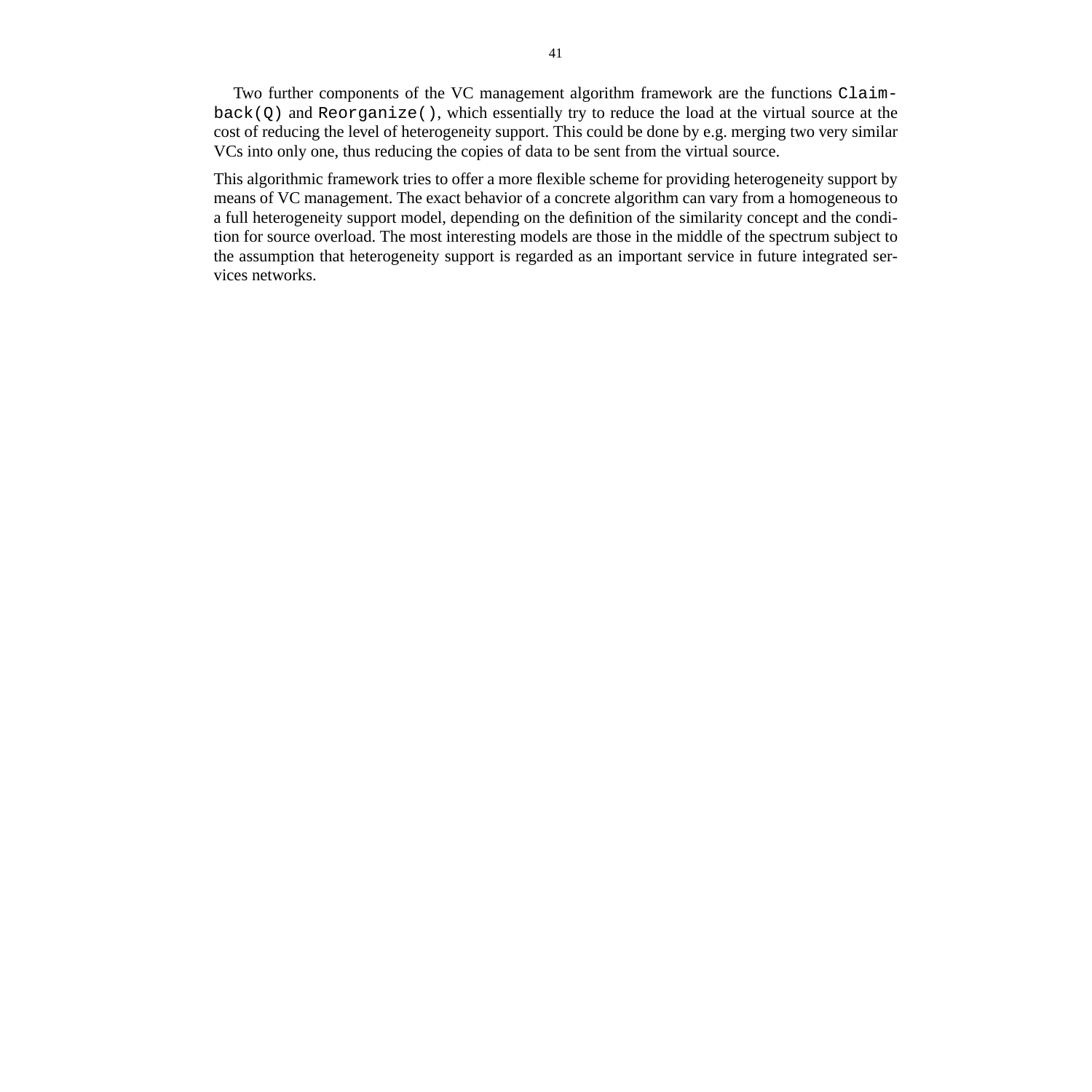### <span id="page-42-0"></span>**13 VC Management for Heterogeneous QoS Multicast Transmissions**

As we have illustrated in the last section, there is a particularly hard problem with RSVP's support of heterogeneous reservations, since ATM only allows for a homogeneous QoS within a single VC. The focus of this section is on how this difference can be actually bridged to allow for an efficient support of RSVP over ATM with regard to that issue. The approaches suggested so far in the literature are either quite limiting or lead potentially to large resource consumption. We describe VC management techniques which support heterogeneous subnet-receivers by merging them into groups. Any such merging method should base its decisions on quantitative criteria. We study two cases, (1) cost-oriented and (2) resource-oriented techniques; their application depends on the administrative location of the edge devices used for the mapping of RSVP/IntServ onto ATM.

In the next section, we briefly discuss whether heterogeneous QoS is possible and useful. In [section](#page-43-0) [13.2](#page-43-0), VC management strategies are discussed – we review related work, and present our own schemes. As argued in [section 13.3,](#page-51-0) the currently defined RSVP traffic control interface is not capable to support NBMA (Non-Broadcast Multiple Access) networks and VC management strategies in particular.

#### **13.1 Heterogeneous vs. Homogeneous QoS**

RSVP's heterogeneous reservations concept can, combined with heterogeneous transmission facilities, be very useful to give various receivers (e.g. in multimedia application scenarios) exactly the presentation quality they desire, and which they and the network resources towards the sender are able to handle. Such transmissions demand that the data to be forwarded can be somehow distinguished so that, e.g., the base information of a hierarchically coded video is forwarded to all receivers while enhancement layers are only forwarded selectively. This can be achieved by offering heterogeneity within one (network layer) session or by splitting the video above that layer into distinct streams and using multiple network layer sessions with homogeneous QoS. The latter approach has been studied by several authors, and found especially in form of RLM [MJV96] wide-spread interest. Yet, if used widely and potentially even combined with object-oriented [ISO98] or thin-layered coding schemes (e.g., [WSS97]), this will lead to large numbers of multicast sessions, thus limiting its scalability.

Heterogeneity within one network layer session requires filtering mechanisms within intermediate systems. Such mechanisms are currently often considered as costly in terms of performance. However, we believe that with the evolution of ever faster routers, filtering will be possible at least outside the core area of networks and to do it at the network layer will be attractive for reasons such as scalability in terms of number of sessions and also simplification of applications.

The principle choices for an integration of the RSVP and ATM models with respect to heterogeneous reservations are:

- Change RSVP to disallow heterogeneous reservations, respectively force them to a homogeneous QoS. While not very attractive, this is somehow already the case nowadays because "excess traffic" is not dropped in routers but forwarded as best-effort. Yet, this might lead to overload further downstream and unpredictable overall QoS.
- Ignore the problem and use just one QoS within the ATM subnetwork. This approach can be seen as similar to the last one. As we will show, this is far from optimal with respect to resource consumption respectively costs if outside of the ATM cloud heterogeneous transmissions will exist.
- Change ATM to offer so-called "variegated VCs" where a different amount of data is forwarded to distinct multicast receivers. This requires the ability in switches to distinguish among information units (e.g., video frames). We do not believe that this will be possible on a cell basis in an efficient and useful way.
- Construct heterogeneous multicast trees from multiple homogeneous point-to-multipoint VCs. Here, for a certain receiver requesting a specific QoS it must be decided, e.g., whether one of the existing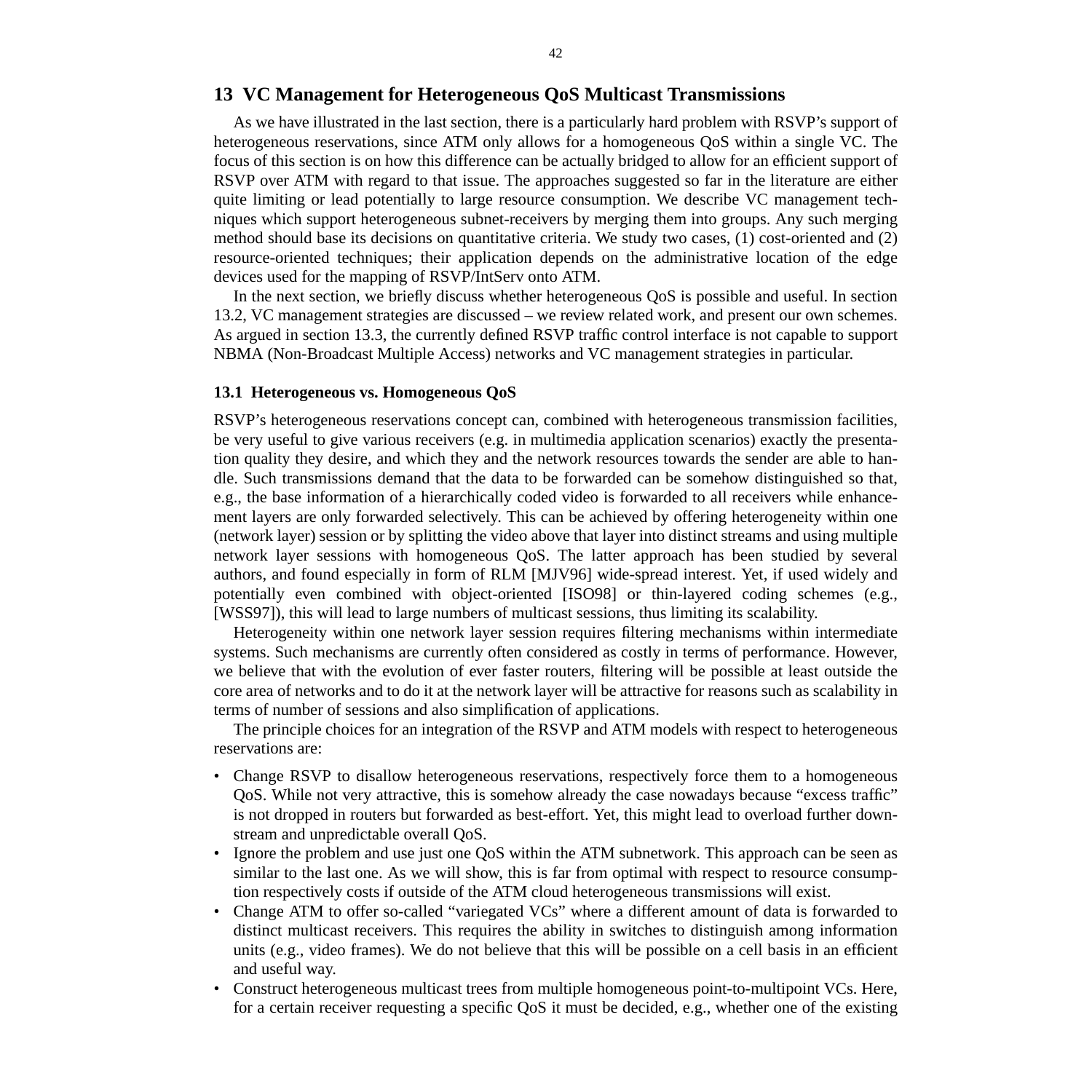<span id="page-43-0"></span>VCs can be used for it or whether a new one must be established. Hence, VC management mechanisms are needed.

We argue for the last alternative to be the most realistic and efficient one.

### **13.2 VC Management Strategies in Support of Heterogeneity**

The main assumptions of the VC management approach for supporting heterogeneous RSVP reservations over ATM are:

- existence of mechanisms, e.g. filtering, to support heterogeneous multicast transmissions, and
- unavailability of variegated VCs in ATM devices.

The problem is to find a collection of point-to-multipoint VCs from which the heterogeneous RSVP multicast tree (the part which is in the ATM network) is being constructed. The QoS of a particular point-to-multipoint VC must be allocated as the maximum of the RSVP requests (transformed into ATM terms) of the subnet-receivers of this point-to-multipoint VC, otherwise the traffic contract would be violated.

This problem is not just specific to an RSVP over ATM environment, this is only the most prominent case. It exists in any scenario where a heterogeneous multicast QoS model is layered above a NBMA homogeneous multicast QoS model.

Before proposing new VC management strategies to support heterogeneity, we first discuss existing approaches to this problem.

### **13.2.1 Existing Approaches**

The IETF working group ISSLL (Integrated Services over Specific Link Layers) is among other topics concerned with the mapping of RSVP/IntServ onto ATM networks, and particularly proposed in [BCB+98] the following models to support heterogeneous reservations over an ATM subnetwork:

**Full Heterogeneity Model.** In the full heterogeneity model (see Figure 26), point-to-multipoint VCs are provided for all requested QoS levels plus an additional point-to-multipoint VC for best effort receivers.



*Figure 26:* The Full Heterogeneity Model.

This leads to a complete preservation of the heterogeneity semantics of RSVP but can become very expensive in terms of resource usage since a lot of data duplication takes place.

**Limited Heterogeneity Model.** 1 In the limited heterogeneity model (see Figure 27), one point-to-multipoint VC is provided for QoS receivers while another point-to-multipoint VC is provided for besteffort receivers.



*Figure 27:* The Limited Heterogeneity Model.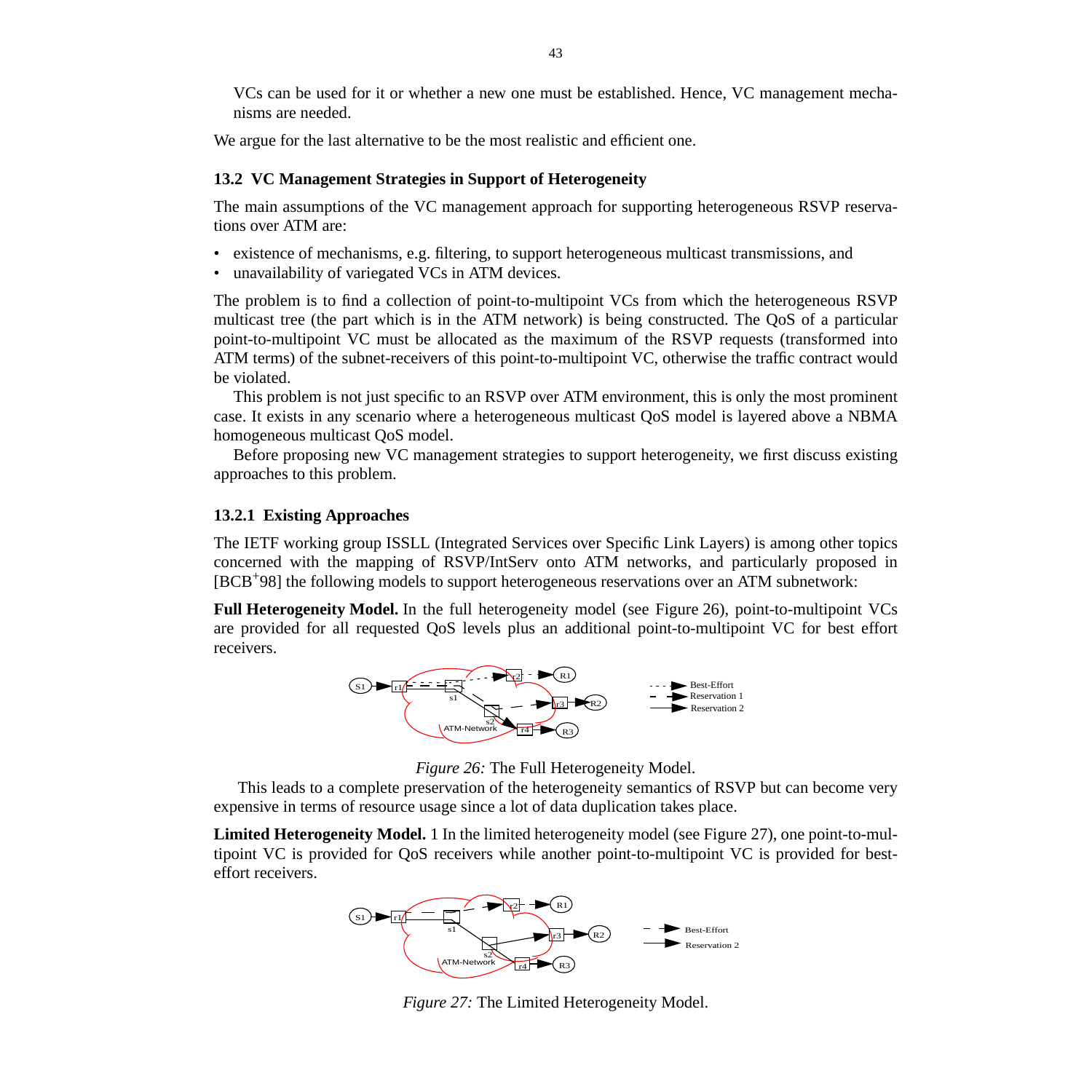A design question of this model is whether the best-effort VC is provided for all sessions together or one per session. The limited heterogeneity model strongly restricts RSVP's heterogeneity model to simply the differentiation of QoS and best-effort receivers. A further problem is that a single high QoS request can avoid the setup of a QoS VC.

**Homogeneous Model.** In the homogeneous model solely one point-to-multipoint QoS VC is provided for all receivers including the best-effort receivers. The QoS VC is dimensioned with the maximum QoS being requested. This model is very simple to implement and saves VC space in comparison to the full heterogeneity model, but may waste a lot of bandwidth if the resource requests are very different. A further problem is that a best-effort receiver may be denied service due to a large RSVP request that prevents the setup of a branch from the existing point-to-multipoint VC to that receiver. This is unacceptable to IntServ's philosophy of always supporting best-effort receivers. The modified homogeneous model takes that into account.

**Modified Homogeneous Model.** The modified homogeneous model behaves like the homogeneous model, but if best-effort receivers exist and if these cannot be added to the QoS VC, a special handling takes place to setup a best-effort VC to serve these. Thus it is very similar to the limited heterogeneity model. However, since the best-effort VC is only setup as a special case it is a little bit more efficient than the limited heterogeneity model with regard to VC consumption. On the other hand, it may be argued that best-effort VCs will be needed all the time, at least in the backbone, and thus it might be cheaper to leave the best-effort VCs open all the time, i.e., to use the limited heterogeneity model.

Another, quite different architecture for mapping RSVP/IntServ over ATM is proposed in [SCSW97]. With respect to heterogeneity support the authors introduce the:

**Quantized Heterogeneity Model:** This model represents a compromise between the full heterogeneity model and the limited heterogeneity model, by supporting a limited number of QoS levels, including the best-effort class, for each RSVP multicast session. Each QoS level maps into one point-to-multipoint VC.

While this proposal is an improvement over the very rigid models proposed by ISSLL, it says nothing about how to allocate the supported QoS levels for a RSVP multicast session. That means the concrete VC management decisions are left open to the implementor of an edge device (or rather the so-called Multicast Integration Server (MIS) in this architecture, for details see [CSS<sup>+97</sup>]). How to make these decisions in an efficient manner is exactly what we will deal with in the rest of this section.

### **13.2.2 Administrative Location of the Edge Device**

In Figure 28 the basic network configuration when overlaying RSVP/IntServ over an ATM subnetwork is illustrated. Here, different administrative locations of the so-called edge devices (also called subnetsender/receiver, virtual source/destination) are distinguished.



*Figure 28:* Different Types of Edge Devices.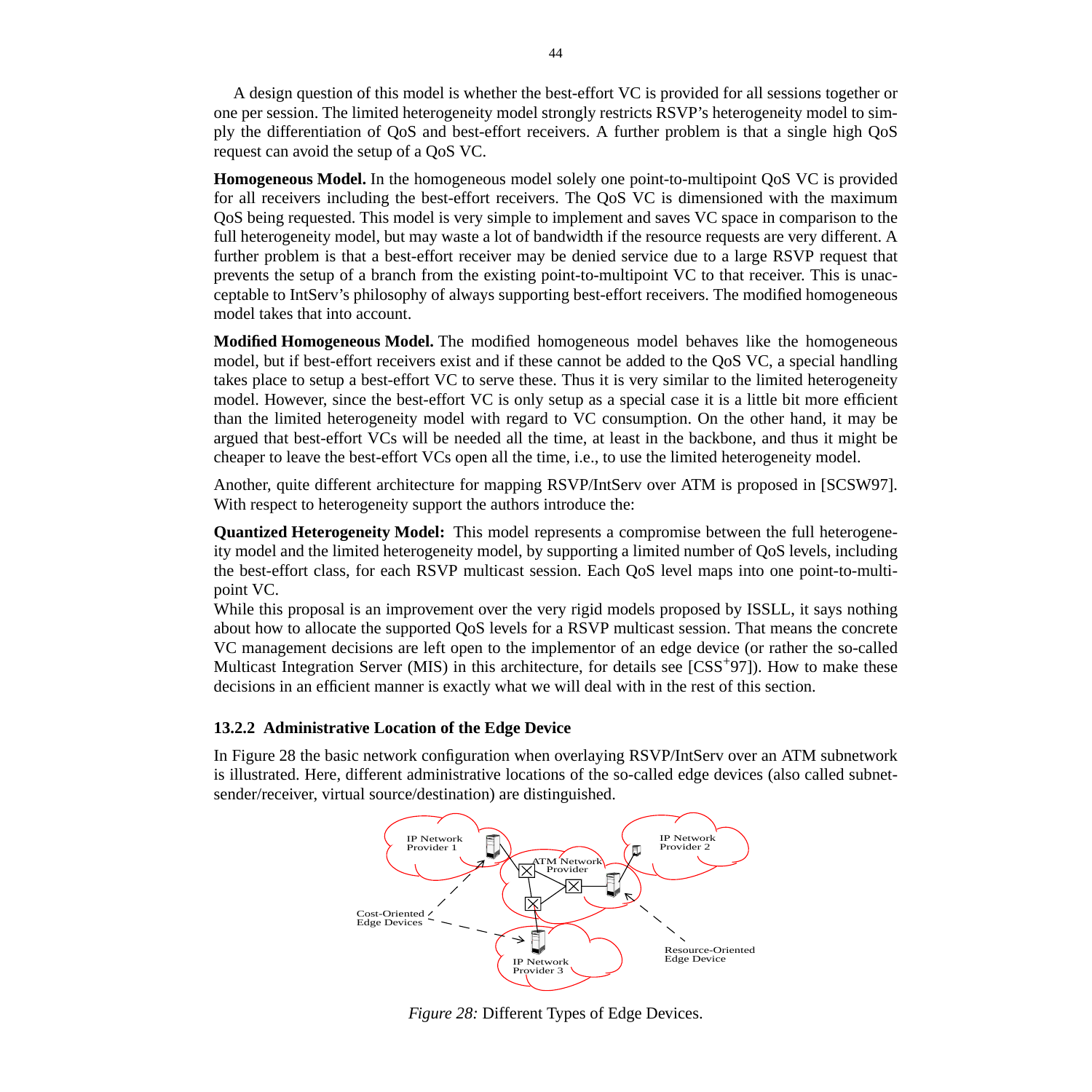Let us suppose that each of the networks is operated by a different provider. We can distinguish two cases:

1. The edge device is on the premises of the IP network provider (which is an ATM services customer of the ATM network provider), as e.g. for IP network provider 1 and 3. In this case, the edge device will make its VC management decisions depending mainly on the ATM tariffs offered by the ATM network provider. Therefore, we call it a *cost-oriented edge device*.

2. The edge device is on the premises of the ATM network (which is now offering RSVP/IP services to its customer, the IP network provider), as e.g. for IP network provider 2. Here, the edge device will try to minimize the resource consumption when taking decisions for VC management. Thus we call it *resource-oriented edge device*.

If, for example, IP network provider 1 and the ATM network provider would be the same administrative entity, then we would have the same situation as for case 2, i.e., a resource-oriented edge device.

While the ATM tariffs are the most important criterion for assessment of different alternatives for VC management decisions in case 1, the local resources consumed by a VC management strategy should also be taken into consideration, but rather as a constraint than an optimization criterion.

In most cases, prices will probably correlate positively with resource consumption, however, they will for several reasons not be related directly to them or in a much coarser granularity. Therefore, from a global perspective, case 2 is potentially a "better" configuration, because it will tend to use resources more efficiently than case 1, except if prices are a very accurate representation of the actual resource consumption. It is difficult to judge today, which configuration will be more likely. While telecommunication providers try to provide more value-added services and would thus be interested to operate the edge device, Internet service providers increasingly tend to use their own backbones instead of leasing lines from telecommunication providers, so that the edge device and the ATM network would be on the same premises.

In the VC management algorithms below it is ensured that subnet-receivers get at least the QoS they requested, but may even get better service and must thus be prepared to cope with additional data. If some of them cannot cope with the additional data then these restrictions have to be incorporated as additional constraints into the VC management strategies.

#### **13.2.3 VC Management for Cost-Oriented Edge Devices**

We will start considering the problem of supporting heterogeneity over an ATM subnetwork by VC management strategies for the case of a cost-oriented edge-device.

### **13.2.3.1 Static Case**

In the static case, it is assumed that all receivers and their requests are known and that nothing changes throughout the session. While this is an idealistic view, the dynamic case discussed later can make use of the algorithms for the static case, since it can be viewed as a concatenation of static intervals. Let us start with a formal problem statement.

#### **Problem Statement**

Assume we have N different resource requests/RESV messages arriving at the ingress edge device. Suppose the receivers are ordered by the size of their QoS request (if that is reasonably possible, e.g. by regarding only their bandwidth requirements) and denote them from 1 to N, i.e., 1 is the highest and N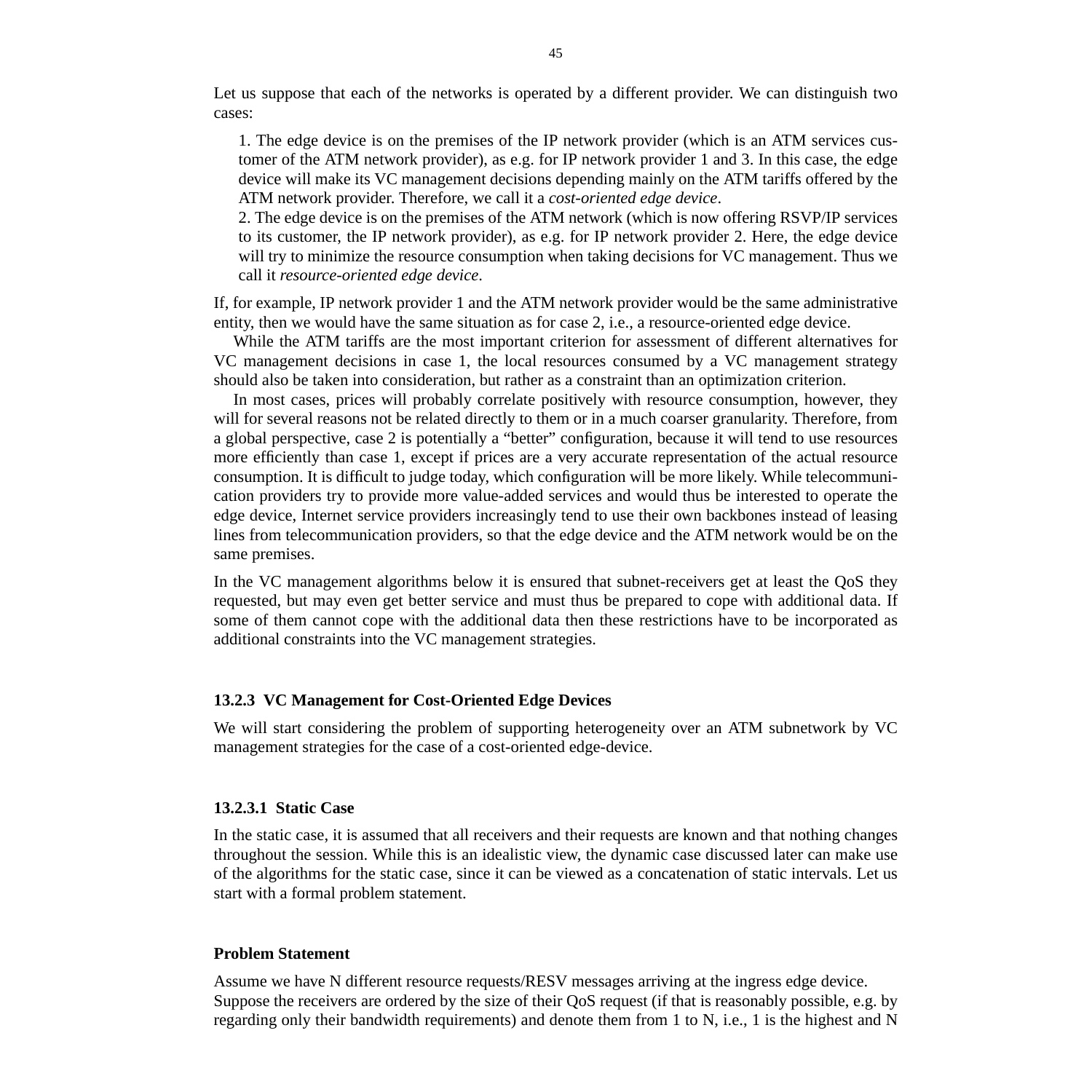the lowest request. Call R the set of all receivers,  $R = \{1,..., N\}$ .

Let

 $f(S,q) = \text{costs}$  for a point-to-multipoint VC from the subnet-sender to all  $r \in S$  with QoS q;  $c(S) = f(S, q(min S))$  for  $S \subseteq R$ ;

Call  $p = \{R_1,...,R_n\}$  a partition of R, if  $R_1 \cup ... \cup R_n = R$  and  $\forall i, j: R_i \cap R_j = \emptyset$ .

Thus, the problem is:

find p of R such that  $\sum c(R_i)$  is minimized. *n* ∑

Note that  $p = \{R\}$  is the homogeneous model, while  $p = \{\{1\},..., \{N\}\}\$ is the full heterogeneity model. To assess how difficult it is to find a cost-optimal p, consider the size of the partition space,  $S_p(N)$ :

$$
|S_P(N)| = \begin{cases} \sum_{k=0}^{N-1} {N-1 \choose k} |S_P(N-k-1)| & \text{if } N > 1 \\ 1 & \text{if } N = 0, 1 \end{cases}
$$

This recursive formula can be explained by the observation that all partitions can be viewed as having 1 and a k-elementary subset of the remaining (N-1) receivers as one point-to-multipoint VC and for the remaining point-to-multipoint VCs of the (N-k-1) receivers we have  $|S_p(N-k-1)|$  alternatives (per defini-tion). In [Table 6](#page-47-0) (next page) some example values of  $|S_p(N)|$  are given.

It is obvious that for a high number of different reservation requests the partition space becomes to large to be searched exhaustively, while for smaller numbers this should still be possible. Keep in mind that N is the number of different reservation requests which should be bounded by the number of scaling levels the data transmission system is able to support (ignoring the possibility that receivers reserve different QoS levels even without a filtering support by the data transmission system, since they may accept that some of their traffic is degraded to best-effort).

#### **Ways to Search the Partition Space**

For larger N, the question is whether and how this search can be kept feasible taking into account that the system must provide short response times (flow setup times are also a QoS issue). There are potentially two alternatives to achieve this:

- giving up the search for the optimal solution and just looking for a "good" solution using a heuristic to search the partition space, or,
- showing that some parts of the partition space can be excluded from the search either because it is impossible to find the global minimum there, or it is at least unlikely (using a heuristic to limit the reasonable partition space). In the following, we describe an approach for that.

For large N (take e.g. N=15, then you obtain  $|S_p(15)| = 1,382,938,768$  possible partitions) even a combination of these two techniques might be necessary.

#### **Limiting the Search Space**

An example how the characteristics of the price function can simplify the problem by allowing to limit the search on a sub-space of the complete partition space (without giving up the search for the optimum) is given by:

**Theorem 1:** If f (the price function) is subject to

$$
f(S \cup r, q) - f(S, q) = K(q) \,\forall r \in R, S \subset R, S \neq \emptyset \land K(q)
$$
 strictly increasing in q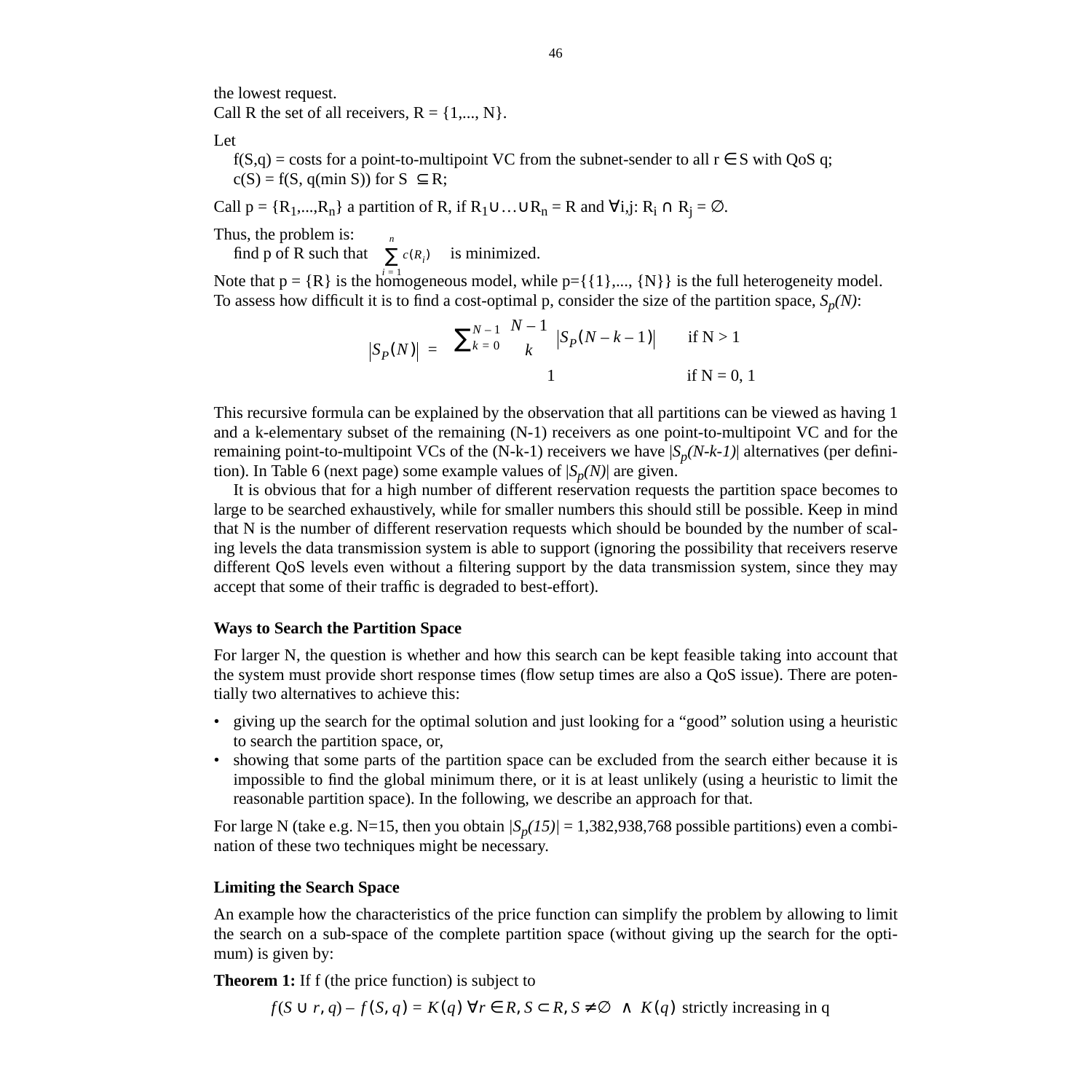<span id="page-47-0"></span>then the cost-optimal partition  $p^{opt}$  is an "ordered partition" (see definition below).

The proof of Theorem 1 can be found in [Appendix A](#page-53-0) of this section.

**Definition:** The partition  $p = (R_1,..., R_n)$  is called ordered if for all  $R_i$  and any  $k, l \in R_i$  with  $k < l$ , it applies that  $k+1,...,l-1$  are also  $\in R_i$ .

The above shows that under the assumptions being made it is possible to restrict the search on the subspace of ordered partitions, which gives a considerable reduction on the number of candidates for the optimal solution. The assumption about the price function essentially means that the price of adding a receiver to an existing VC is not dependent on the particular receiver to be added or the already existing point-to-multipoint VC. However, it is depending on the QoS of that point-to-multipoint VC in a positively correlated manner, i.e. for a higher QoS it is more expensive to add a receiver to an existing pointto-multipoint VC. It may be arguable whether real price functions actually conform to the prerequisite of Theorem 1 or not. The point is that if they do, the search can be restricted to ordered partitions.

The sub-space of ordered partitions,  $S_{\text{op}}(N)$ *,* is considerably smaller than the complete partition space:

$$
\left|S_{oP}(N)\right| = \sum_{k=1}^{N} A(N,k)
$$

where  $A(N,k)$  is the number of partitions with  $n = k$  and is defined as follows

$$
A(N,k) = \begin{cases} \sum_{i=1}^{N-k+1} A(N-i, k-1) & \text{if } 1 < k < N \\ 1 & \text{if } k = 1, N \end{cases}
$$

Actually, it turns out that (see A[ppendix A fo](#page-53-0)r proof):

**Theorem 2:**  $|S_{\alpha P}(N)| = 2^{N-1}$ .

The actual sizes of the complete partition space and the ordered partition space are given in Table 6.

| $\overline{N}$ |   |   |          |    |                |     |      |     |     |                         |
|----------------|---|---|----------|----|----------------|-----|------|-----|-----|-------------------------|
| $ S_P(N) $     |   | ັ | 15<br>IJ | 52 | 203            | 877 | 4140 |     |     | 21147 115975 1382938768 |
| $ S_{oP}(N) $  | ∸ |   | Õ        | 16 | $\mathfrak{D}$ | 64  | 128  | 256 | 512 | 16384                   |

**Table 6: Growth of the Complete Partition Space and the Ordered Partition Space.**

Even if a price function does not conform to the prerequisite in Theorem 1, then it is probably still very reasonable for larger N to only explore the ordered partition space, where at least some "good" solutions should be found. However, optimality can no longer be guaranteed. It depends on the actual form of the price function how far the actual optimum may be away from the optimum within the ordered partition space. Our conjecture is that for realistic price functions it should not deviate too much, yet more work on the topology of cost functions over the partition space would be needed to prove this quantitatively.

One may argue that even the ordered partition space is too large for higher values of N. In that case heuristic search methods on the ordered partition space would be needed. (In the section on resource oriented edge devices we present such a heuristic which can easily be adjusted for a cost-oriented edge device).

#### **13.2.3.2 Dynamic Case**

Now we take a dynamic view on the problem and investigate VC management strategies when the set of different receivers is changing in time, i.e., instead of R we now have  $R<sup>t</sup>$  with discrete time steps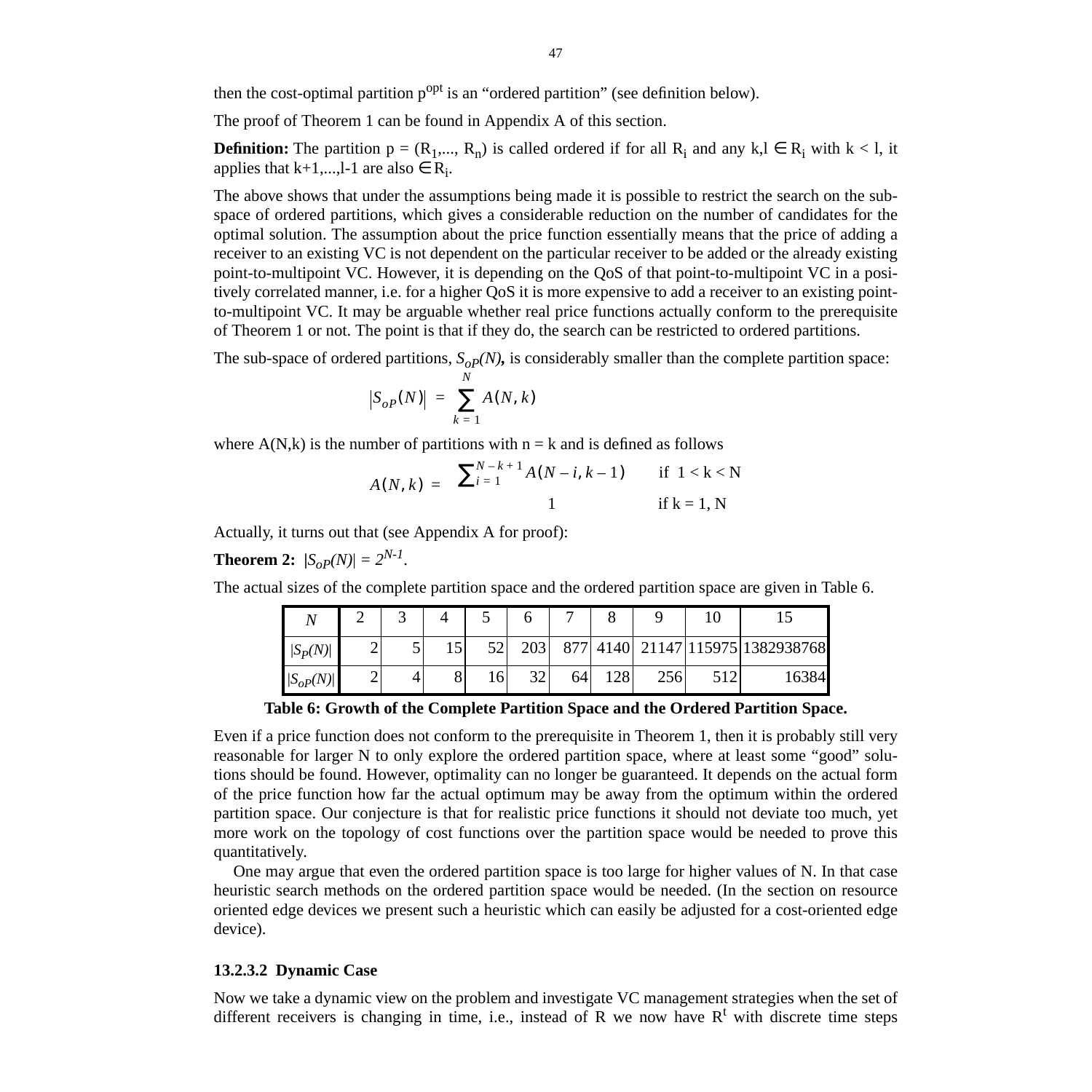t=0,1,2,...Thus we can view the search for the cost-optimal partitions of  $R^t$  as a series of static case problems, which however have a certain relationship. This observation leads to the idea of reusing the approaches for the static case, where the crucial question is how to take the relationship between the series of static problems into account.

A straightforward, but compute-intensive algorithm could be to always recompute the statically optimal partition and then make the minimally necessary changes to the current partition to transform it into the new one.

Besides its high computational complexity this algorithm may potentially produce a lot of changes in the membership of receivers because it does neglect the relationship between successive  $R^t$ . Such changes of receivers from one point-to-multi-point VC to the other produce costs, which should be incorporated into the decision process, i.e., we need to minimize a transformed cost function:

$$
min. c*(p) = c(p) + t(p^{old}, p)
$$

where

 $t(p^{old}, p)$  are the costs of transforming the existing partition  $p^{old}$  into the partition  $p$ .

Both algorithms have the same complexity in principle, but the transformed cost function  $c^*$  will likely be amenable to a local search in the neighborhood of the existing partition, since partitions far "apart" in the partition space get a high penalty from the transformation costs t.

A simple idea for such a local search could be to always try all incremental "adds", i.e. either adding the new (or modified) receiver to an existing point-to-multi-point VC or setting up a new VC for that receiver, and take the one that minimizes c\*.

However, it must be realized that after a certain number of time steps this algorithm might deviate considerably from the optimum VC management strategy. Therefore, an improvement may be to compute the statically optimal partition from time to time and compare it to the current partition with respect to the original cost function c. If it deviates too much, a substantial reorganization of the partition may pay off in the long term, even if c\* is higher at the moment. The idea of this approach is to use the optimal VC management strategy from the static case as a corrective measure for the dynamic case.

What is missing from all these considerations for cost-oriented edge devices is the local resource consumption at the edge device. This will be higher for strategies consuming more VCs and should thus be taken into account as

$$
\bar{c}(p) = \sum_{i=1}^{n} c(R_i) + C(n)
$$

where  $C(n)$  represents the local resource consumption for managing n point-to-multipoint VCs.

This is however difficult since the two terms are incommensurable and the addition is thus not easily possible (it would require a translation of local resource consumption into monetary costs). Therefore, we propose to either assume that the VC management at the edge is not a bottleneck (i.e. the edge device is dimensioned so that it is powerful enough to manage very large numbers of VCs), or to incorporate its limitations as a constraint into the search. An example could be to require for all partitions  $p = \{R_1,...,R_n\}$ , that, e.g.,  $n < 6$ , or a similar possibly more sophisticated condition.

#### **13.2.4 VC Management for Resource-Oriented Edge Devices**

Now we will consider the case where the edge device is operated as part of the ATM network and thus manages its VCs with the objective of minimizing the resource consumption inside the ATM network. Resources inside the ATM network can be viewed on different abstraction levels, with the lower levels containing details like internal buffers of the ATM switches, switching fabrics, control processors, etc. For our purposes it is however necessary to look at higher abstraction levels of the resources of an ATM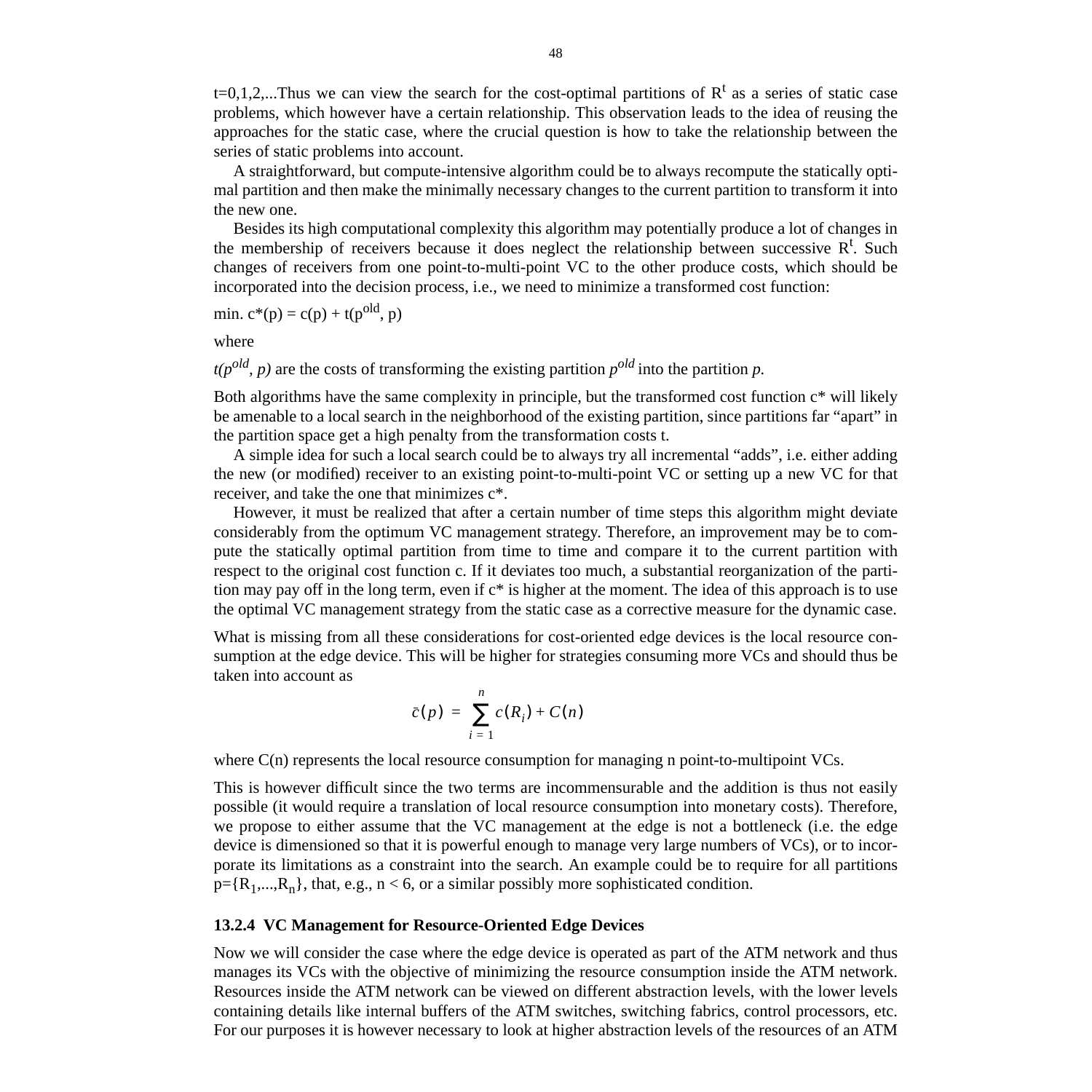network in order to keep the complexity of the problem manageable. Thus, the resources we take into consideration are:

- bandwidth of links between ATM switches or ATM switches and edge devices, and/or
- VC processing at switches and edge devices.

At first, we consider again the static case, before taking into account the dynamic nature of the problem following the same rationale as for cost-oriented edge devices.

### **13.2.4.1 Static Case**

The situation is actually very similar to that of cost-oriented edge devices with the difference that resource consumption is taken as a substitute for the cost function. If resource consumption can be expressed as a single valued function then, more or less, the same considerations apply as for a cost-oriented edge device, although it is very unlikely that assumptions like that of Theorem 1 will apply for resource consumption functions, since these functions will be much more complex due to their topology-dependence. Moreover, if we really want to make use of the further information that is available to a resource-oriented edge device (e.g. by taking part in the PNNI protocol or by static configuration), then different resources must be taken into account, which again raises the incommensurability problem. Now we can either treat it as a multi-criteria decision making problem or we try to find a translation and a weighting between the different criteria. As mentioned above, we will restrict our considerations to the abstract resources link bandwidth and VC processing in order to alleviate such complexities.

At first, let us even assume that only link bandwidth is taken into account. A greedy algorithm that always picks the locally best decision and operates on the sub-space of ordered partitions would be the following:

```
k = 1;V = R;
WHILE (V NOT empty) DO
   R[k] = min V;
   V = V - \{min V\};L' = INFINITEWHILE (V NOT empty) AND (L < L') DO
      H = union(R[k], \{min V\});
      L = link bandwidth consumption of H;
      L' = link bandwidth consumption of R[k] +link bandwidth consumption of \{\min V\};
      IF (L \leq L')R[k] = H;
         V = V - \{min V\};k++;
```
With link bandwidth consumption of a set of receivers we mean the sum of bandwidth consumptions per link for the point-to-multipoint VC which would be built from the edge device to the subnet-receivers, while the rest of the notation is analog to the definitions in the section on cost-oriented edge devices (with  $\nu$  and  $H$  as auxiliary sets of subnet-receivers).

The heuristic that is essentially applied by that greedy algorithm is to group together adjacent requests, where adjacency is defined with respect to topology and resource requirements. This is due to the observation that it will make little sense to have very different (with respect to their reservations) receivers in the same point-to-multipoint VC if they are far apart from each other, because that would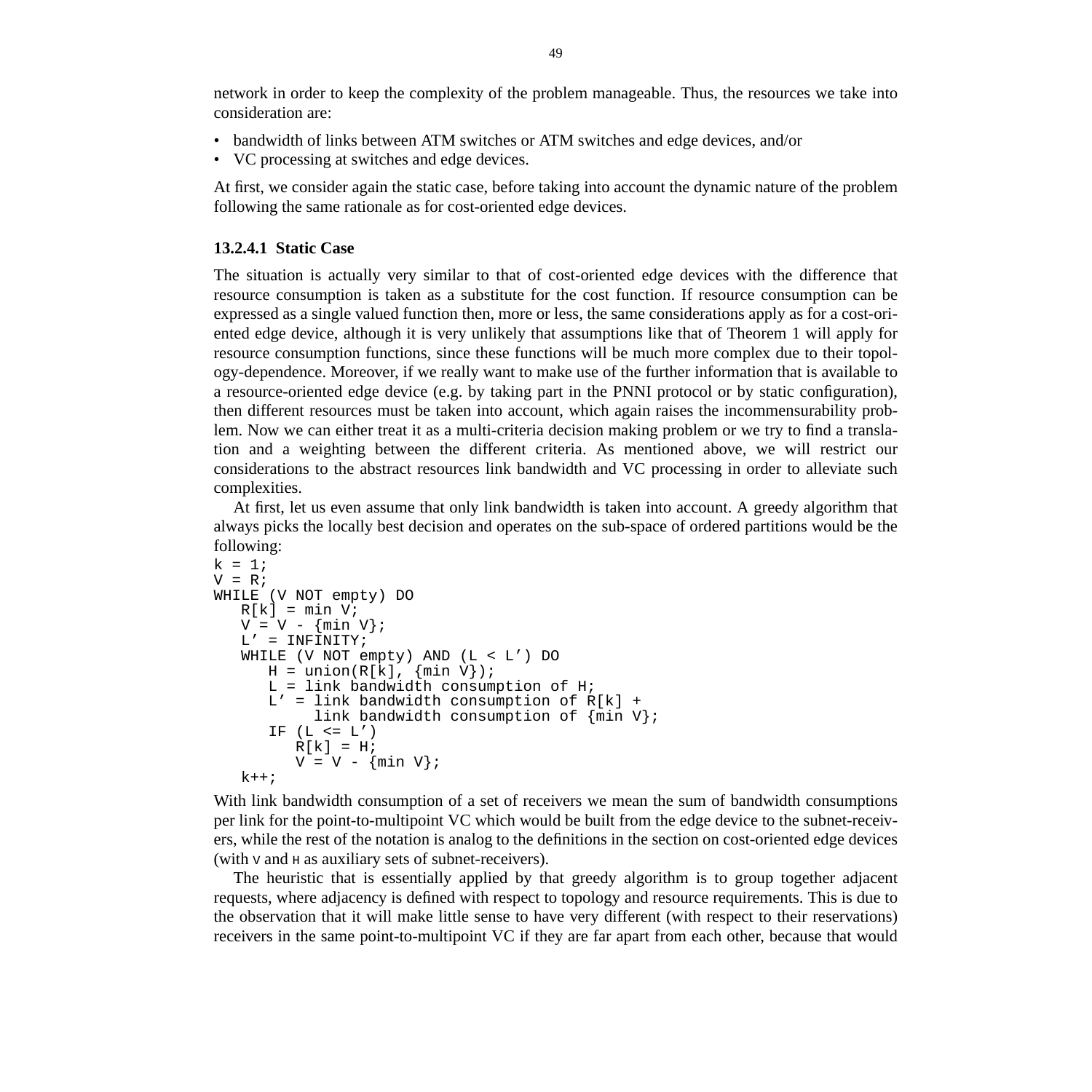waste a lot of bandwidth for the part of the point-to-multipoint VC that is unique to a receiver with low resource requirements.



*Figure 29:* Example Network.

To show what results can be achieved with that simple algorithm consider the example network in Figure 29, which represents a model of the topology of the NSF backbone as of 1995 [JW97]. Here, circles are ATM switches and boxes are edge devices, which either act as subnet-sender or subnet-receivers. Let us suppose that the following reservations have been issued by the subnet-receivers:

 $R1 = 10$  Mb/s,  $R2 = 8$  Mb/s,  $R3 = 4.5$  Mb/s,  $R4 = 3$  Mb/s and  $R5 = 2$  Mb/s.

Applying the algorithm to the example network gives the partition  $GA={R1,R2}$ ,  ${R3,R4}$ ,  ${R5}$ } with L(GA)=118 as the sum of link bandwidth consumption of the three point-to-multipoint VCs (using Steiner trees). Compare this to the full heterogeneity model, FH={{R1},...,{R5}}, with L(FH)=129, or the homogeneous model,  $H = \{R1,...,R5\}$ , with  $L(H) = 180$ . So, H consumes about 50% more bandwidth inside the ATM network than R. Actually (as a total enumeration shows), GA is the optimal partition (with respect to link bandwidth consumption). Interestingly, if VC consumption is taken into account then FH is dominated by GA, i.e., it is worse with respect to both, link bandwidth consumption and VC usage. This is certainly not the case for H, but the saved bandwidth will probably still be a major point for choosing GA.

The greedy algorithm, of course, does not guarantee an optimal solution. Consider for example that now R3=5Mb/s, and everything else unchanged. Then the algorithm gives GA={{R1,R2,R3},  ${R4}, {R5}$  with L(GA)=130, but the optimal partition O={{R1,R2},{R3,R4},{R5}} has L(O) = 122  $(L(FH) = 132$  and  $L(H)=183$  for this configuration).

While for these examples only ordered partitions were optimal, it should be noted that this not necessarily the case as the simple example in Figure 30 shows:



*Figure 30:* Example of an Unordered Optimal Partition.

Suppose that:  $R1 = 9$  Mb/s,  $R2 = 5.5$  Mb/s and  $R3 = 3$  Mb/s.

Then the algorithm gives  $GA = \{R1\}, \{R2\}, \{R3\}\}\$  with  $L(GA)=64.5$ , while the optimal partition is  $O=\{\{R1,R3\},\{R2\}\}\$  with  $L(O)=61,5$  ( $L(FH=GA) = 64.5$ ,  $L(H) = 63$ ).

We have discussed above how to take into account the VC processing resource in principle. For the greedy algorithm there is a straightforward extension in order to incorporate the additional criteria into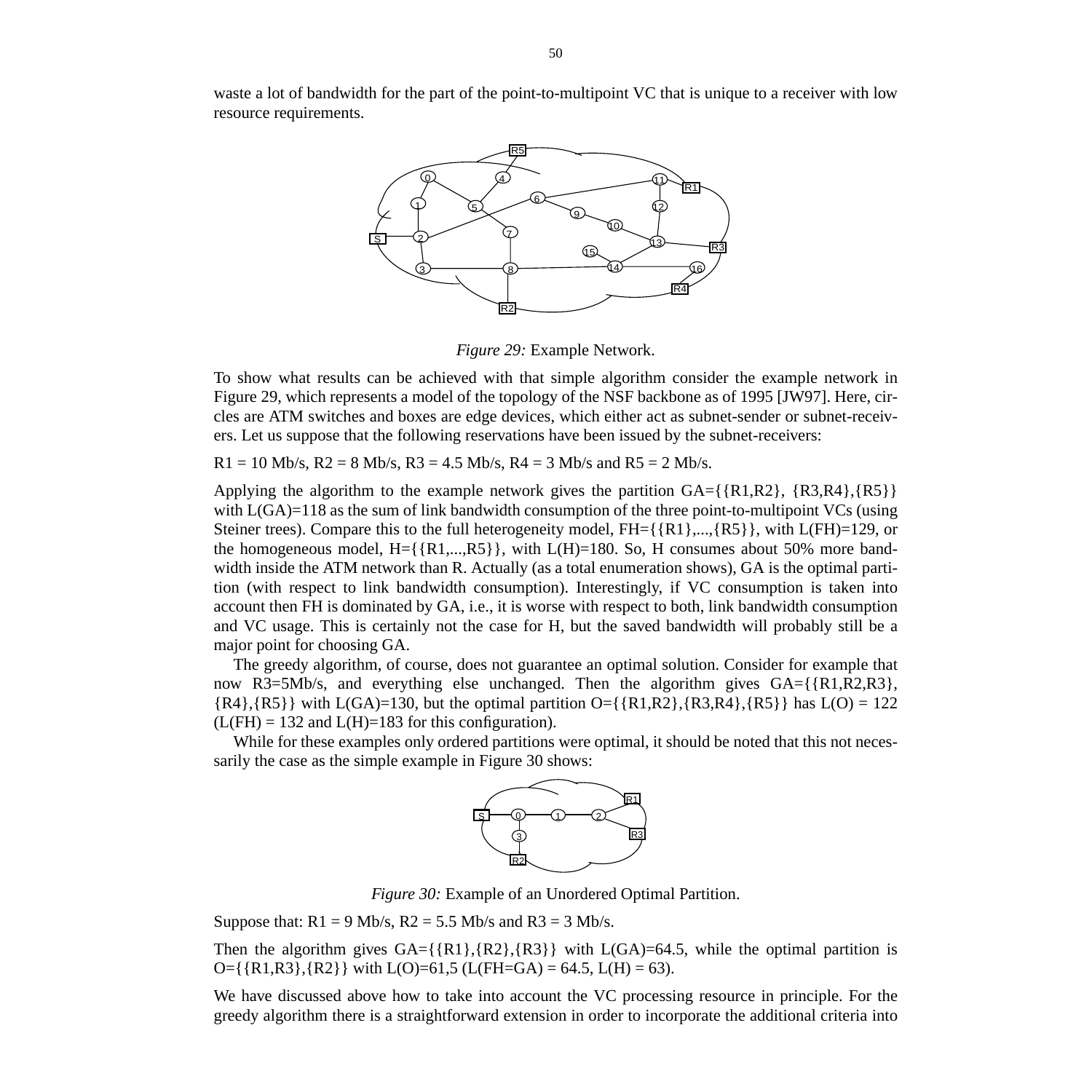<span id="page-51-0"></span>the construction of a "good" partition. This would be to change the IF statement at the end of the inner loop into:

IF  $(L \le L' + delta)$  // saves VCs

where delta would have to be chosen reasonably in order to force the construction of larger point-tomultipoint VCs with respect to number of members. It is certainly not obvious how to choose delta, but further study of that parameter is needed.

### **13.2.4.2 Dynamic Case**

The results for cost-oriented edge devices when considering the dynamic case are directly applicable to resource-oriented edge devices as well. Again the dynamic problem can be regarded as a series of static problems, whereby the current partition should somehow be taken into account when reacting to changes and building a new partition.

A particular issue for resource-oriented edge devices when considering the dynamic case is the dynamics of existing reservations. While the changes due to these dynamics can be treated just like a new receiver joining the session with the modified reservation and the existing receiver leaving it, these actions should be minimized since they are either leading to temporary double reservations in the ATM network or to service interruptions for the receivers depending on the order of joining and leaving (presumably only joining before leaving is a commercially feasible option). The dynamics due to modified reservations are affected by the VC management strategy for heterogeneity support in the following way: they will be more probable for a fine-grained partition (larger n) than for a coarse-grained partition (smaller n).

### **13.3 Implementation Aspects: RSVP's Traffic Control Interface**

When considering the implementation of some of the above or any other VC management strategies in support of heterogeneity over an ATM subnetwork, RSVP's Traffic Control Interface (TCI) and the relevant part of the protocol message processing rules as specified in ([BZB<sup>+</sup>97],[BZ97]) must be made more flexible than they are (this does not violate these standards, because these parts are only informational). Currently, RSVP merges all downstream requests and then hands the merged reservations to the traffic control module via the TCI. This leads to two problems if operating over ATM, or in general, a NBMA subnetwork with capabilities for multipoint communication:

- potential for not recognizing new receivers,
- solely support for the homogeneous QoS model.

These problems are already realized in [BZB<sup>+</sup>97], where it is conceded that the proposed TCI is only suitable if data replication takes place in the IP layer or the network (i.e. a broadcast network), but not in the link-layer as would be the case for ATM. Here, different downstream requests should not necessarily be merged before being passed to the traffic control procedures.

A new general interface is needed that supports both, broadcast networks and NBMA networks, where the replication can also take place in intermediate nodes (e.g. ATM switches) of the NBMA subnet. Only such modifications will allow for heterogeneity support over an ATM network, i.e. different VCs for different QoS receivers. However, even without taking into account heterogeneity support, there is a need for a modification of the TCI and the message processing rules due to the different nature of NBMA networks.

If a reservation request is received from a new next hop in the ATM network that is lower than an existing reservation for the session, then according to the currently proposed processing rules no actions will be taken, since it is assumed that all the next hops within the same outgoing interface will receive the same data packets. That is of course not the case for an NBMA network like ATM, and some actions must be taken to add this new receiver to the existing point-to-multipoint VC. The same situation arises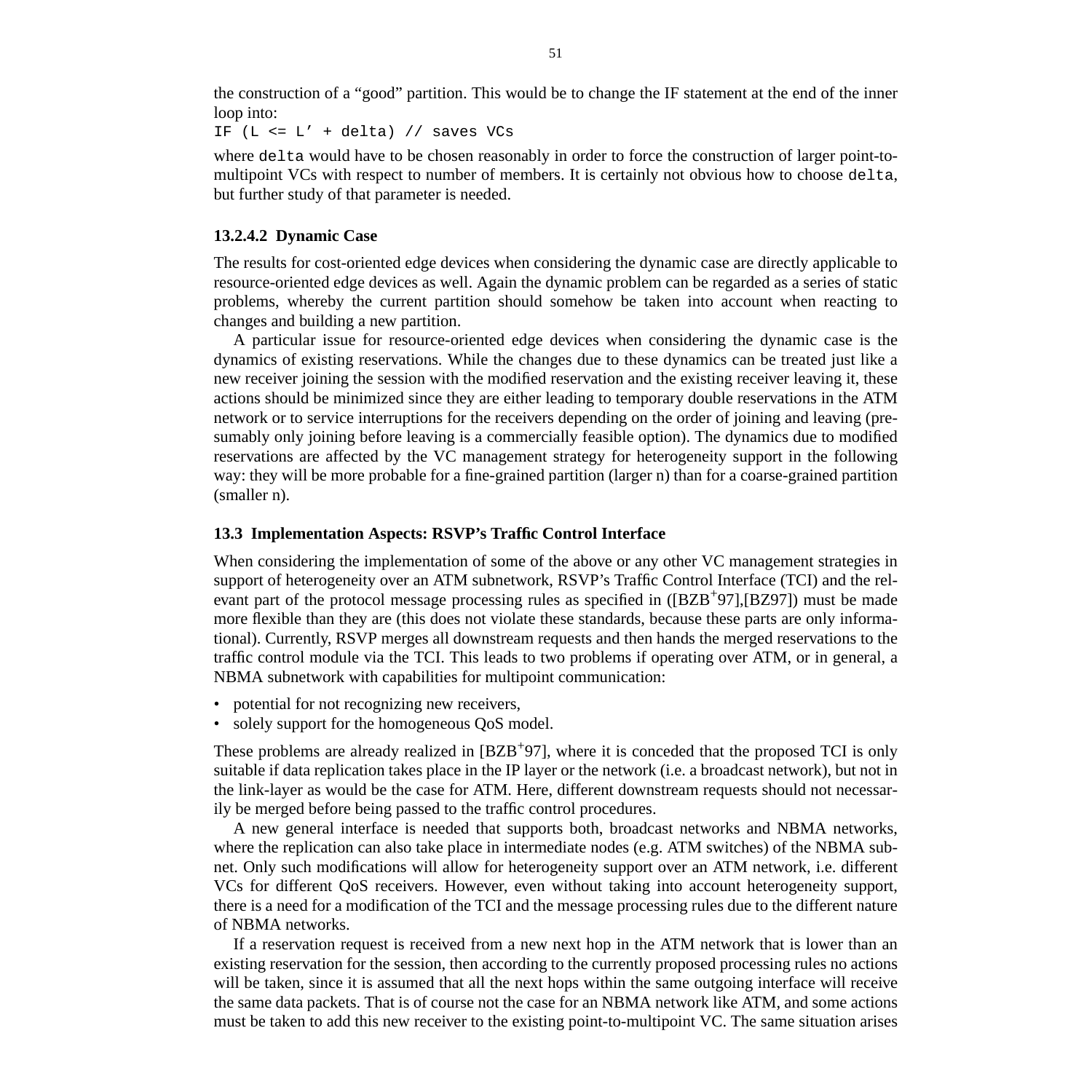when a receiver tears down its reservation. If the LUB (least upper bound) of the other reservations does not change, nothing will be done with the current processing rules. However, the receiver must be deleted from the point-to-multipoint VC.

The problem with the current message processing rules and TCI is that, since they are based upon broadcast mediums, they do not allow any heterogeneity within a single flow and an outgoing interface. This is due to the fact that broadcast networks do not allow for heterogeneity of the transmission anyway. That is the reason why the LUB of the reservations requested for that interface is computed, thus making downstream merging.

A VC management strategy that supports heterogeneity does not need this downstream merging, or at least, no downstream merging of all the next hops in the interface. A more flexible scheme is necessary, that permits different "Merging Groups" within a certain interface. This general model includes the current model, if all next hops are considered as one merging group. A *Merging Group* (MG) is defined as the group of next hops with the same outgoing interface, whose reservation requests for a certain flow should be merged downstream, in order to establish a reservation.

For a single flow and outgoing interface, there may be several MGs. The two extreme cases are:

- **a)** Only one MG: This is the case when no heterogeneity is allowed within the interface. Examples of this situation are:
	- the homogeneous model when implementing RSVP over ATM,
	- the underlying network technology is broadcast (e.g. Ethernet).
- **b)** As many MGs as next hops: this would be the case if each of the next hops requires a dedicated reservation. Example applications of this are:

• NBMA networks which do not allow point-to-multipoint connections, and therefore, a point-to-point connection is needed for each of the receivers,

• the full heterogeneity model when implementing RSVP over ATM.

The most interesting options of this model from our point of view are the intermediate points between these two cases, where we allow a certain degree of downstream merging, so that it is possible to take advantage of the VC management strategies for heterogeneity support (Figure 31).



*Figure 31:* Merging Groups.

The TCI and the message processing rules should be independent of the number of MGs for a specific flow and the decision of including one next hop into a group or another should be taken by the traffic control module and not as part of the RSVP message processing. Details on how RSVP's TCI and its message processing rules need to be modified to allow for VC management strategies in support of heterogeneity will be discussed in a companion technical report [Sch98].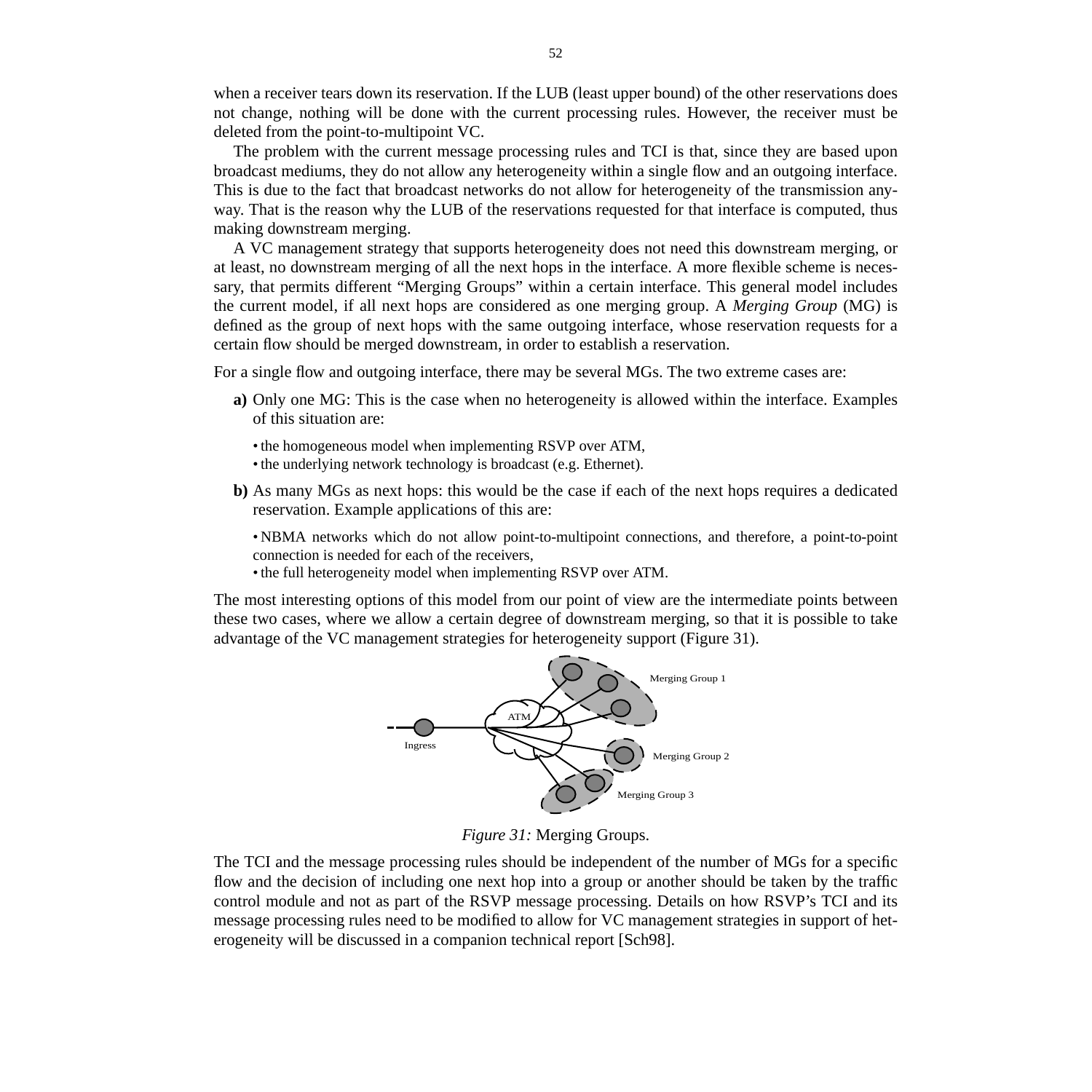### <span id="page-53-0"></span>**Appendix A – Proofs**

#### **Proof of Theorem 1:**

Suppose  $p^{opt} = \{R_1, ..., R_n\}$  is not ordered, then there is at least one pair  $R_i = \{i_1, ..., i_k\}$ ,  $R_j = \{j_1, ..., j_l\}$  with  $i_1 < ... < i_m < j_1 < ... < i_k < ... < j_l$  (without loss of generality we assume  $j_1 < i_k$ ). Now let  $\overline{R}_i = \{i_1, ..., i_m\}$  and  $\overline{R}_j = \{j_1, ..., i_k, ..., j_l\}$ Thus, we have:  $c(\overline{R}_{i}) + c(\overline{R}_{j}) = f(\overline{R}_{i}, q(i_1)) + f(\overline{R}_{j}, q(j_1))$  $= f(R_i, q(i_1)) - (k-m)K(q(i_1)) + f(R_j, q(j_1)) + (k-m)K(q(j_1))$  $= f(R_i, q(i_1)) + f(R_j, q(j_1)) + (k-m)(K(q(j_1)) - K(q(i_1)))$  $\langle f(R_i, q(i_1)) + f(R_j) \rangle$ (since  $q(i_1) > q(i_1)$  and K is strictly increasing in q)  $= c(R_i) + c(R_j)$ That means for  $\overline{p} = (p^{opt}/\{R_i, R_j\}) \cup \{\overline{R}_i, \overline{R}_j\}$  applies:  $c(p) < c(p^{opt})$ 

which contradicts the cost-optimality, and thus  $p^{opt}$  must be an ordered partition (under the assumptions being made).

■

■

#### **Proof of Theorem 2:**

by induction:

N=1: 
$$
|S_{oP}(1)| = 1 = 2^0
$$
  
\n'N>>N+1':  $|S_{oP}(N + 1)| = \sum_{k=1}^{N+1} A(N + 1, k) = 2 + \sum_{k=2}^{N} \sum_{i=1}^{N-k+2} A(N + 1 - i, k - 1)$   
\n $= 2 + \sum_{k=2}^{N} \sum_{i=0}^{N-k+1} A(N - i, k - 1) = 2 + \sum_{k=2}^{N} \left( A(N, k) + \sum_{i=0}^{N-k+1} A(N - i, k - 1) \right)$   
\n $= 2 + 2 \sum_{k=2}^{N} A(N, k) = 2 \sum_{k=1}^{N} A(N, k) = 2(|S_{oP}(N)|) = 2^N$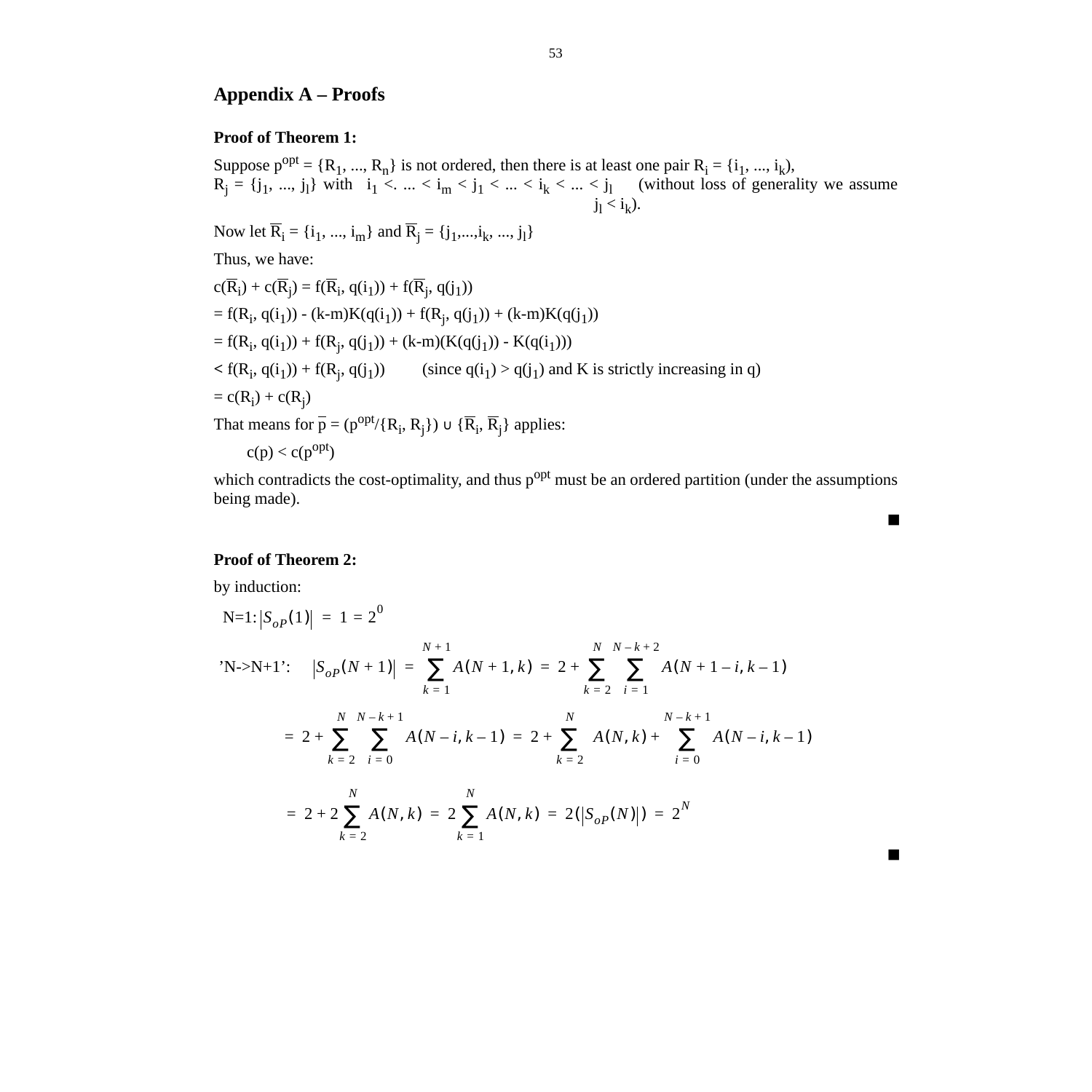### **14 Summary and Conclusion**

In this report, the most significant problems related to the implementation of Integrated Services IP Multicast over ATM have been discussed and some schemes for resolving these problems have been suggested.

In particular, after reviewing the concepts of IP Multicast, RSVP and multicasting in ATM, we covered the problem areas of group membership management, VC management for data and control traffic, shortcutting over ATM, aggregation of RSVP/IP flows, dynamic QoS provision over ATM and management of heterogeneity over ATM. We proposed several solution approaches to these issues and contrasted them against existing work in this area by showing the different tradeoffs of the approaches.

For the issue of heterogeneity support over the ATM subnetwork we went into even more detailed descriptions of how actual VC management strategies could look like. We differentiated these strategies according to the fact whether the edge device is situated on the premises of the ATM network provider or not. That led us to different algorithms for each case. We showed how these algorithms could achieve a significant gain in either reduced costs or saved bandwidth when compared to simple schemes as proposed in the literature.

From the proposed schemes for the different problem areas in RSVP/IP Multicast over ATM we can draw the conclusion that they certainly do not simplify the solution of mapping the two architectures, but can become quite complicated. It is therefore always necessary to consider the particular environment in which the mapping is required. Only then it is possible to decide whether a certain optimization as,e.g., shortcuts is worthwhile the higher implementation and operational overhead of the mapping solution or not.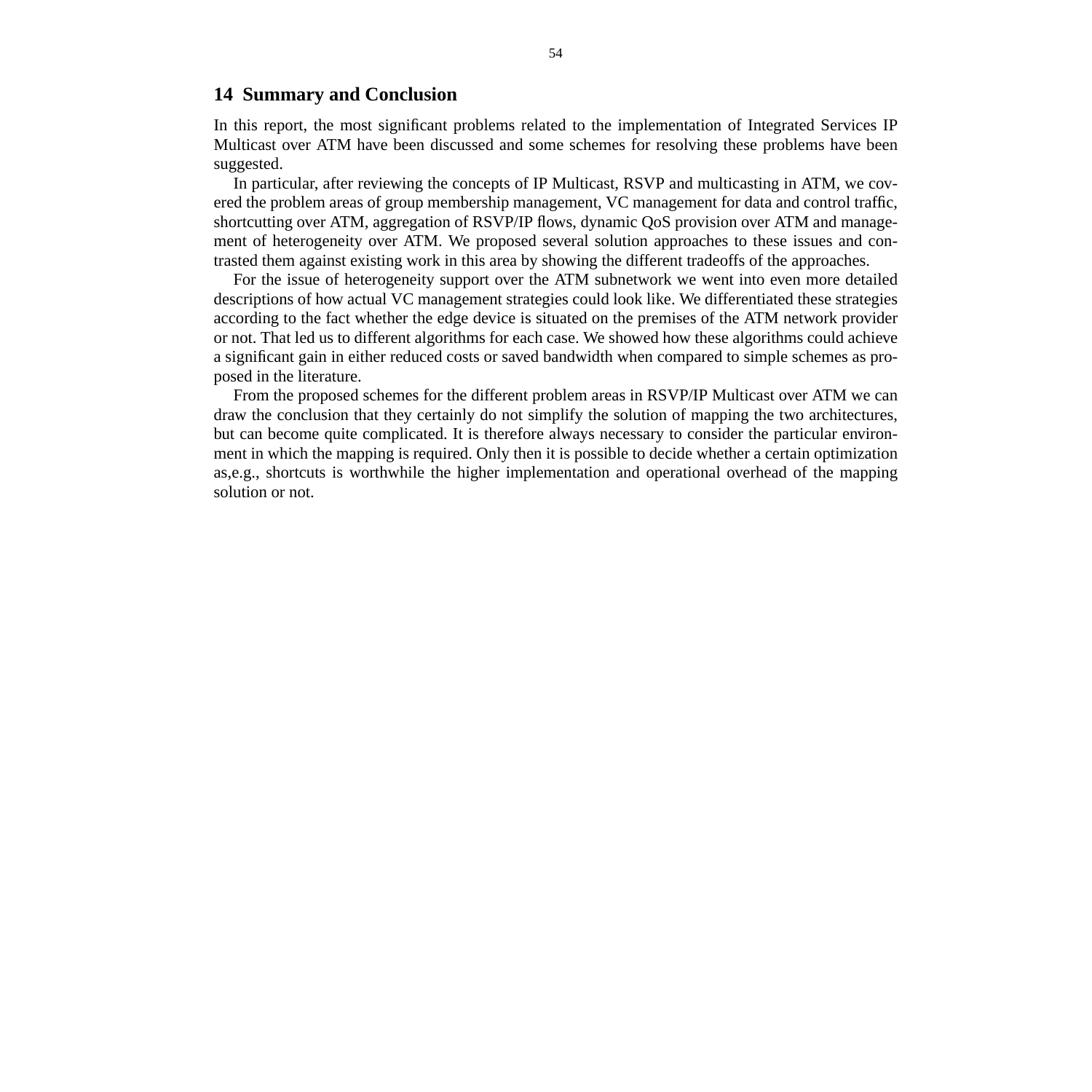# **References**

| [Arm96]       | G. Armitage. Support for Multicast over UNI 3.1 based ATM Networks, November<br>1996. RFC 2022.                                                                                        |
|---------------|----------------------------------------------------------------------------------------------------------------------------------------------------------------------------------------|
| [Arm $97a$ ]  | G. Armitage. Issues affecting MARS Cluster Size, March 1997. RFC 2121.                                                                                                                 |
| [Arm97b]      | G. Armitage. VENUS - Very Extensive Non-Unicast Service, September 1997. RFC<br>2191.                                                                                                  |
| [ATM95]       | ATM Forum Technical Commitee: User-Network-Interface (UNI) Specification 3.1,<br>June 1995.                                                                                            |
| [ $ATM96a$ ]  | ATM Forum Technical Commitee: Traffic Management (TM) Specification 4.0, April<br>1996.                                                                                                |
| [ATM96b]      | ATM Forum Technical Committee: User-Network-Interface (UNI) Signalling<br>Specification 4.0, July 1996.                                                                                |
| [ATM96c]      | ATM Forum Technical Committee: Private Network-Node Interface (PNNI)<br>Signalling Specification, March 1996.                                                                          |
| $[BBC^{+}98]$ | D. Black, S. Blake, M. Carlson, E. Davies, Z. Wang, and W. Weiss. An Architecture<br>for Differentiated Services, May 1998. Internet Draft, work in progress.                          |
| $[BCB^+98]$   | L. Berger, E. Crawley, S. Berson, F. Baker, M. Borden, and J. Krawczyk. A<br>Framework for Integrated Services with RSVP over ATM, May 1998. Internet Draft,<br>work in progress.      |
| [BCS94]       | R. Braden, D. Clark, and S. Shenker. Integrated Services in the Internet Architecture:<br>an Overview, June 1994. RFC 1633.                                                            |
| [BFGK96]      | A. Birman, V. Firoiu, R. Guerin, and D. Kandlur. Provisioning of RSVP-based<br>Services over a Large ATM-Network. In Proc. of IEEE Global Internet. IEEE,<br>November 1996.            |
| [BV98]        | S. Berson and S. Vincent. Aggregation of Internet Integrated Services State, August<br>1998. Internet Draft, work in progress.                                                         |
| [BZ97]        | R. Braden and L. Zhang. RSVP Version 1 Message Processing Rules, September<br>1997. RFC 2209.                                                                                          |
| $[BZB+97]$    | R. Braden, L. Zhang, S. Berson, S. Herzog, and S. Jamin. Resource Reservation<br>Protocol (RSVP) - Version 1 Functional Specification, September 1997. RFC 2205.                       |
| $[CSS+97]$    | A. Corghi, L. Salgarelli, H. Sanneck, M. Smirnov, and D. Witaszek. Supporting IP<br>Multicast Integrated Services in ATM Networks, November 1997. Internet Draft,<br>work in progress. |
| $[EFH^+97]$   | D. Estrin, D. Farinacci, A. Helmy, D. Thaler, S. Deering, M. Handley, V. Jacobson,                                                                                                     |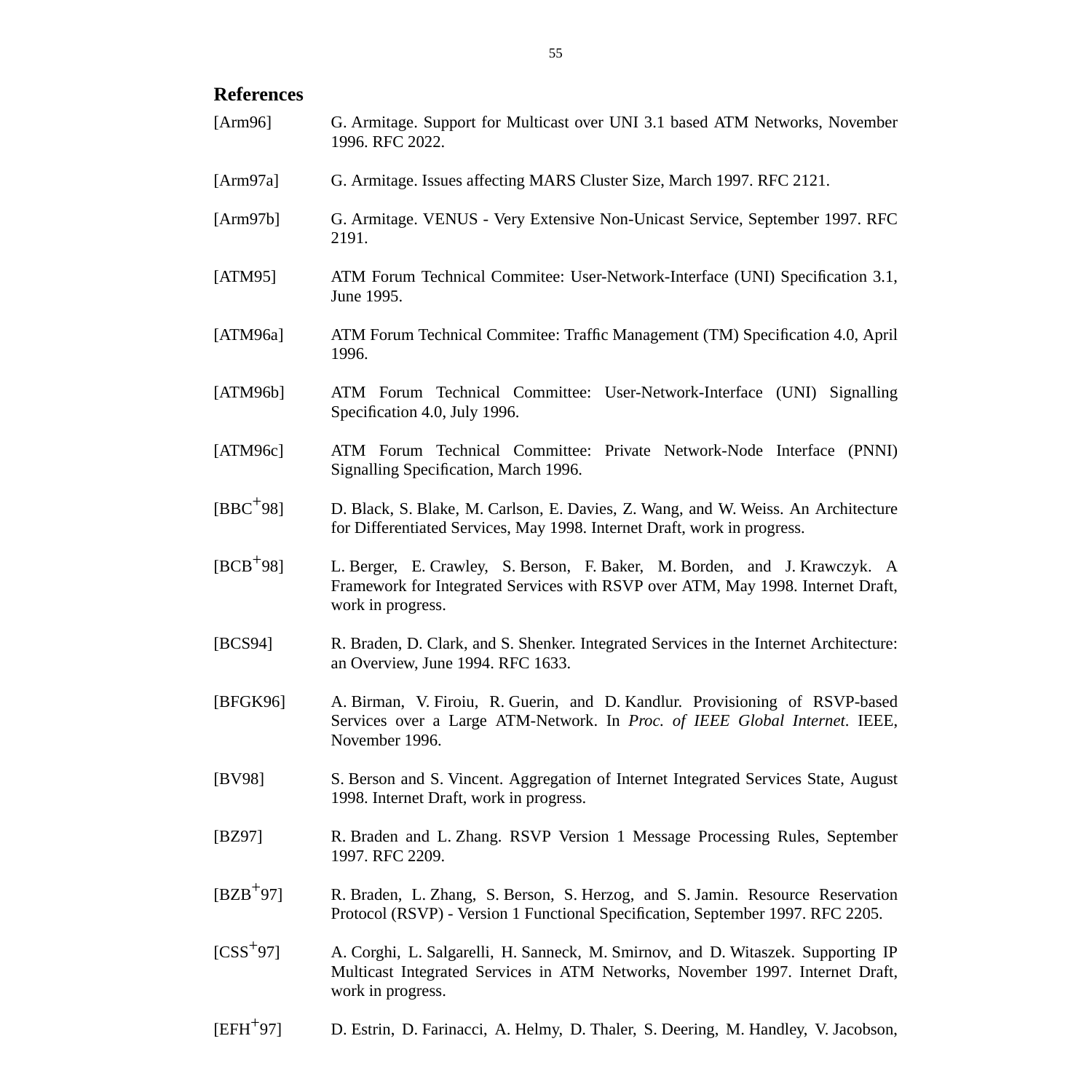|             | C. Liu, P. Sharma, and L. Wei. Protocol Independent Multicast-Sparse Mode (PIM-<br>SM): Protocol Specification, June 1997. RFC 2117.                                                               |
|-------------|----------------------------------------------------------------------------------------------------------------------------------------------------------------------------------------------------|
| [FCD98]     | P. Francis-Cobley and N. Davies. Performance Implications of QoS Mapping in<br>Heterogeneous Networks Involving ATM. In Proc. of IEEE Conference on ATM '98<br>(ICATM'98). IEEE, June 1998.        |
| [Ten97]     | W. Fenner. Internet Group Management Protocol, Version 2, November 1997. RFC<br>2236.                                                                                                              |
| [FMR97]     | D. Farnacci, D. Meyer, and Y. Rekhter. Intra-LIS IP multicast among routers over<br>ATM using Sparse Mode PIM, August 1997. Internet Draft, work in progress.                                      |
| [GB98]      | M.W. Garrett and M. Borden. Interoperation of Controlled Load and Guaranteed<br>Service with ATM, June 1998. Internet Draft, work in progress.                                                     |
| [GKW97]     | R. Guerin, D. Kandlur, and D. Williams. Extensions to the MARS model for<br>Integrated Services, September 1997. Internet Draft, work in progress.                                                 |
| [GLO96]     | E. Gauthier, J.Y. LeBoudec, and Ph. Oechslin. SMART:A many-to-many multicast<br>protocol for ATM. Technical Report Technical Report, LRC Lausanne, August 1996.                                    |
| [ISO98]     | ISO/IEC JTC1/SC29/WG11: MPEG-4 Systems Final Committee Draft, March 1998.                                                                                                                          |
| [ITU94]     | ITU-T: Rec. Q.2931: B-ISDN User-Network Interface Layer 3 Specification for Basic<br>Bearer/Caller Control, March 1994.                                                                            |
| [JW97]      | J. Jamison and R. Wilder. vBNS: The Internet Fast Lane for Research and Education.<br>IEEE Communications Magazine, 35(1), January 1997.                                                           |
| [KLS98]     | V.P. Kumar, T.V. Lakshman, and D. Stiliadis. Beyond Best Effort: Router<br>Architectures for the Differentiated Services of Tomorrow's Internet. IEEE<br>Communications Magazine, 36(5), May 1998. |
| [Lau $94$ ] | M. Laubach. Classical IP and ARP over ATM, January 1994. RFC 1577.                                                                                                                                 |
| [LKPC98]    | J. Luciani, D. Katz, D. Piscitello, and B. Cole. NBMA Next Hop Resolution Protocol<br>(NHRP), April 1998. RFC 2332.                                                                                |
| [Mi195]     | W. Milliken. Integrated Services IP Multicasting over ATM, July 1995. Internet Draft,<br>work in progress.                                                                                         |
| [MJV96]     | S. McCanne, V. Jacobson, and M. Vetterli. Receiver-driven Layered Multicast. In<br>Proc. of ACM SIGCOMM'96, August 1996.                                                                           |
| [Moy94]     | J. Moy. Multicast Extensions to OSPF, March 1994. RFC 1584.                                                                                                                                        |
| [Sch98]     | J. Schmitt. Extended Traffic Control Interface for RSVP. Technical Report TR-KOM-<br>1998-04, Darmstadt University of Technology, July 1998.                                                       |